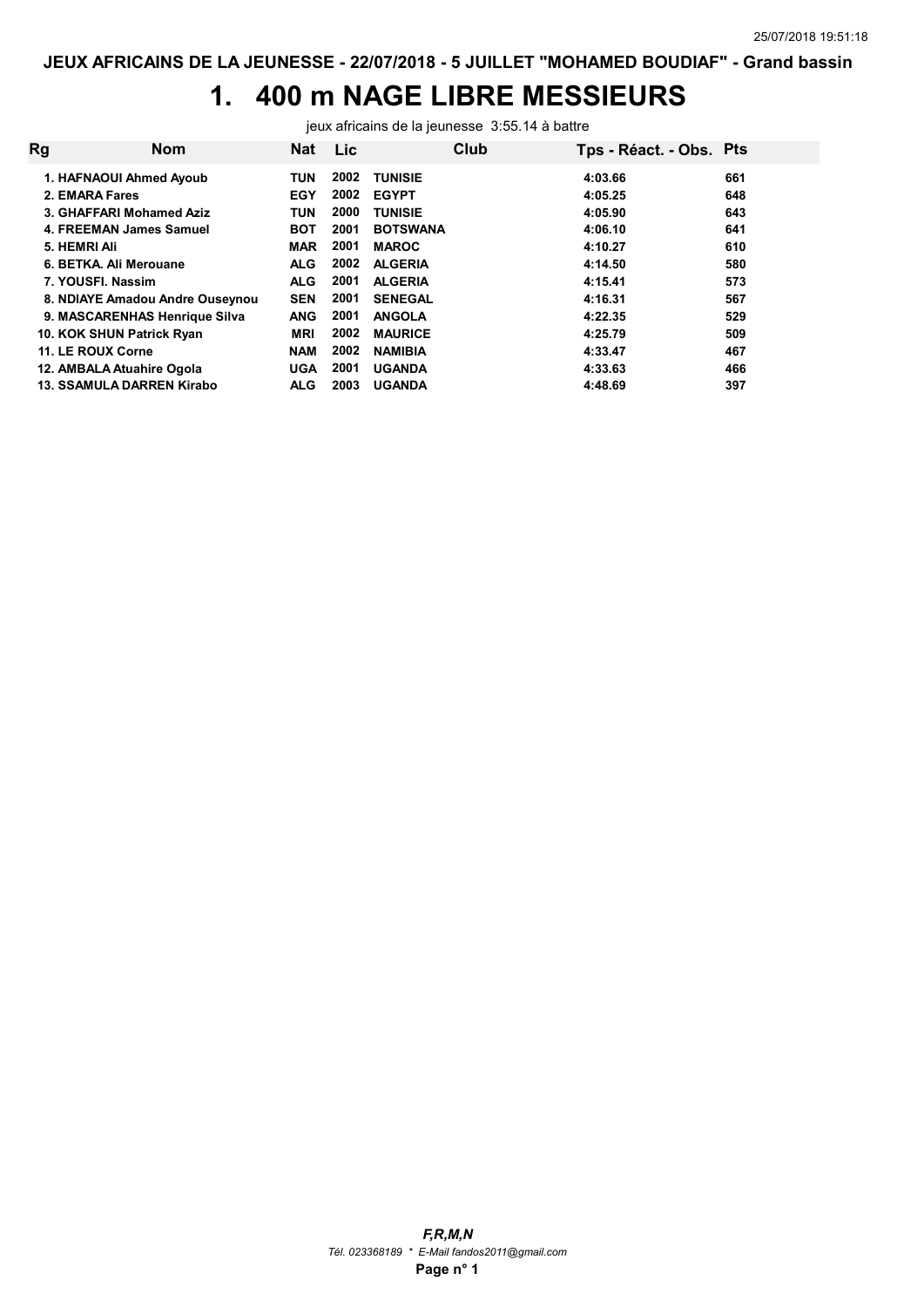### 1. 400 m NAGE LIBRE MESSIEURS

jeux africains de la jeunesse 3:55.14 à battre

| <b>Rg</b>       | <b>Nom</b>                      | <b>Nat</b> | <b>Lic</b> | Club            | Tps - Réact. - Obs. Pts |     |
|-----------------|---------------------------------|------------|------------|-----------------|-------------------------|-----|
| <b>FINALE A</b> |                                 |            |            |                 |                         |     |
|                 | 1. GHAFFARI Mohamed Aziz        | TUN        | 2000       | <b>TUNISIE</b>  | 3:55.14                 | 735 |
|                 | 2. FREEMAN James Samuel         | <b>BOT</b> | 2001       | <b>BOTSWANA</b> | 3:55.27                 | 734 |
|                 | 3. HAFNAOUI Ahmed Ayoub         | <b>TUN</b> | 2002       | <b>TUNISIE</b>  | 3:57.08                 | 717 |
|                 | <b>4. EMARA Fares</b>           | <b>EGY</b> | 2002       | <b>EGYPT</b>    | 4:00.93                 | 683 |
|                 | 5. HEMRI Ali                    | <b>MAR</b> | 2001       | <b>MAROC</b>    | 4:09.32                 | 617 |
|                 | 6. YOUSFI, Nassim               | <b>ALG</b> | 2001       | <b>ALGERIA</b>  | 4:13.15                 | 589 |
|                 | 7. NDIAYE Amadou Andre Ouseynou | <b>SEN</b> | 2001       | <b>SENEGAL</b>  | 4:13.31                 | 588 |
|                 | 8. BETKA, Ali Merouane          | <b>ALG</b> | 2002       | <b>ALGERIA</b>  | 4:13.45                 | 587 |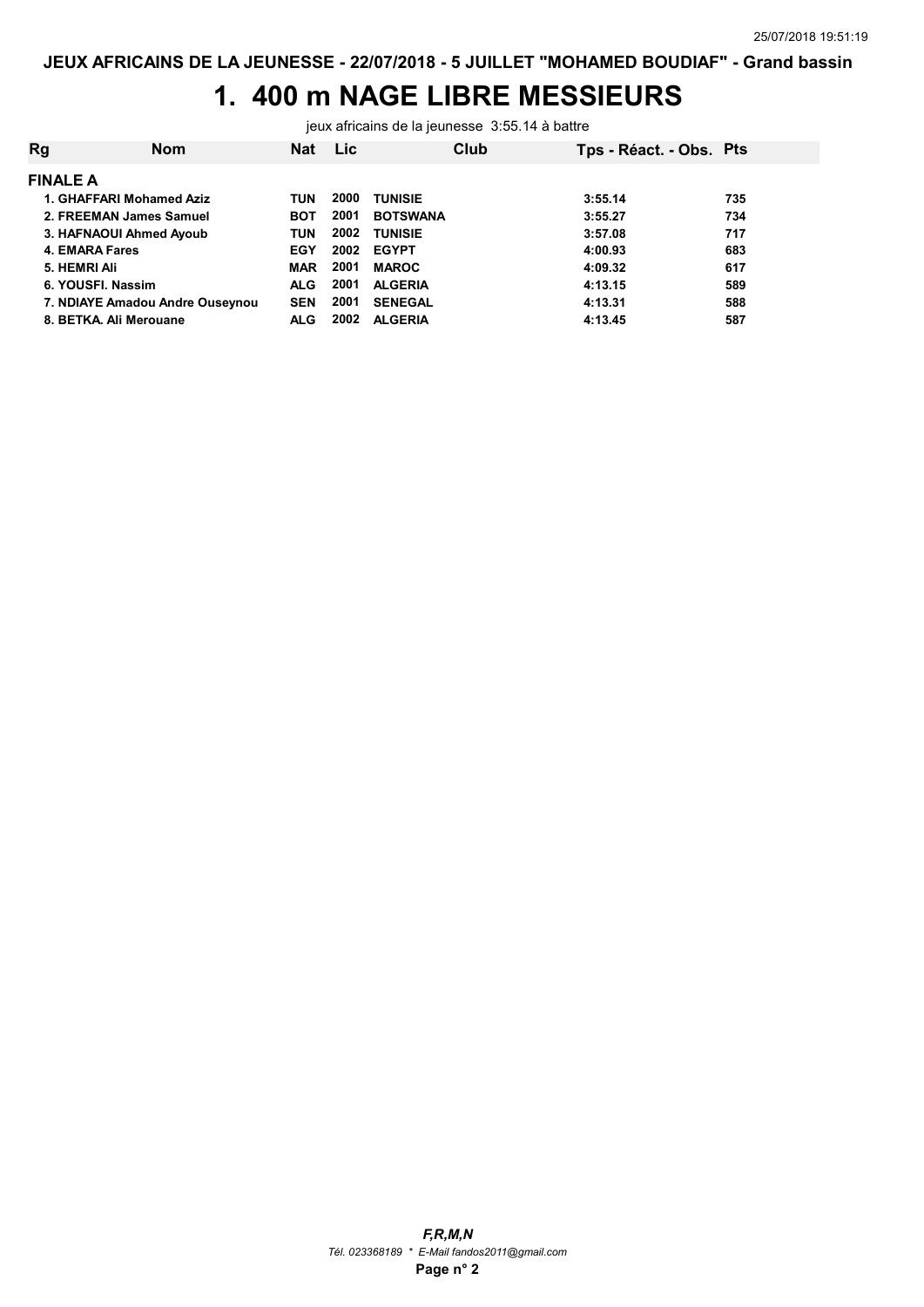# 2. 50 m BRASSE DAMES

jeux africains de la jeunesse 32.54 à battre

| Rg | <b>Nom</b>                       | <b>Nat</b> | Lic  | Club                             | Tps - Réact. - Obs. Pts |     |
|----|----------------------------------|------------|------|----------------------------------|-------------------------|-----|
|    | 1. EL BARODI Imane Houda         | <b>MAR</b> | 2001 | <b>MAROC</b>                     | 33.32                   | 635 |
|    | 2. BELGHITH Habiba               | TUN        | 2001 | <b>TUNISIE</b>                   | 33.42                   | 629 |
|    | 3. BRUNLEHNER Maria Chantal      | <b>KEN</b> | 2000 | <b>KENYA</b>                     | 33.59                   | 620 |
|    | 4. NMOR Evelyn                   | <b>NGR</b> | 2001 | <b>NIGERIA</b>                   | 34.55                   | 569 |
|    | 5. JELLITI Nesrine               | TUN        | 2002 | <b>TUNISIE</b>                   | 34.82                   | 556 |
|    | 6. CHEIKH. Meriem                | <b>ALG</b> | 2000 | <b>ALGERIA</b>                   | 34.99                   | 548 |
|    | 7. ELGANINY Souhila              | <b>EGY</b> | 2001 | <b>EGYPT</b>                     | 35.26                   | 536 |
|    | 8. SSENGONZI Rebecca Yayeri      | <b>UGA</b> | 2000 | <b>UGANDA</b>                    | 36.36                   | 488 |
|    | 9. BEHILIL. Wissem               | <b>ALG</b> | 2001 | <b>ALGERIA</b>                   | 36.49                   | 483 |
|    | 10. AHMED SAMIR Nada             | <b>EGY</b> | 2000 | <b>EGYPT</b>                     | 36.79                   | 471 |
|    | 11. KAMARA Ramatoulaye           | <b>SEN</b> | 2000 | <b>SENEGAL</b>                   | 37.40                   | 449 |
|    | <b>12. CHUKWUEMEKE Nkem</b>      | <b>NGR</b> | 2003 | <b>NIGERIA</b>                   | 40.65                   | 349 |
|    | 13. RADJI Nafissath Abeke        | <b>BEN</b> | 2002 | <b>BENINE</b>                    | 42.48                   | 306 |
|    | 14. TOURE Mariama Lamarana       | <b>ALG</b> | 2003 | <b>GUINEE</b>                    | 44.68                   | 263 |
|    | 15. SAUVOUREL Chloe Marie Helene | <b>CAF</b> | 2000 | <b>REPUBLIQUE CENTRAFRICAINE</b> | 46.96                   | 226 |
|    | <b>16. HOUSSEIN BARKAT Safia</b> | <b>DJI</b> | 2001 | <b>DJIBOUTI</b>                  | 49.74                   | 190 |
|    | 17. ZAME ELLA Willia Gaella      | GAB        | 2001 | <b>GABON</b>                     | 50.08                   | 187 |
|    | <b>18. KONATE Fatoumata</b>      | MLI        | 2003 | <b>MALI</b>                      | 51.85                   | 168 |
|    | 19. SESSOUMA G Faouzia           | <b>BUR</b> | 2002 | <b>BURKINA FASO</b>              | 58.20                   | 119 |
|    | 20. AHMADOU YOUSOUFOU Salima     | <b>NIG</b> | 2003 | <b>NIGER</b>                     | 1:06.88                 | 78  |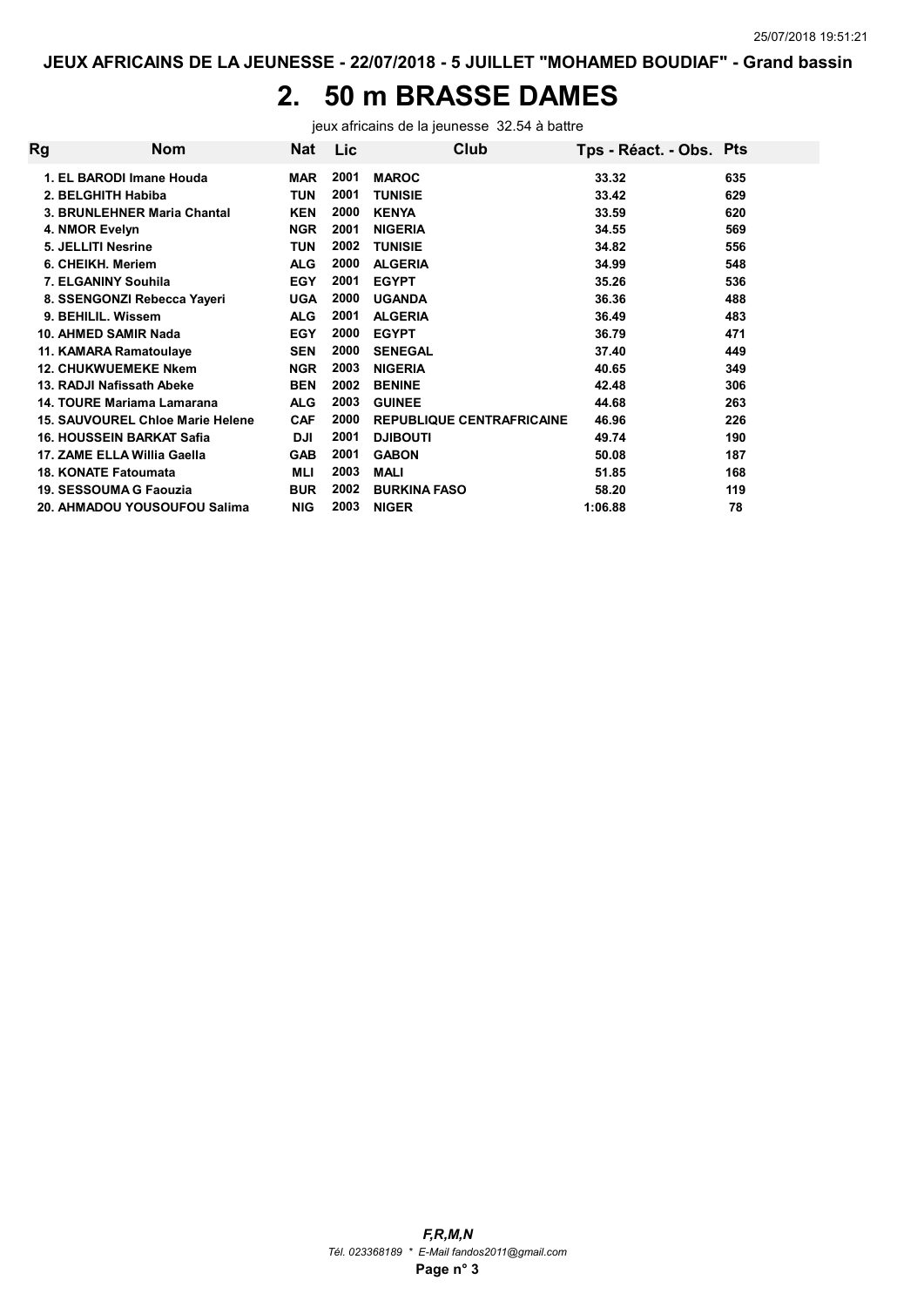## 2. 50 m BRASSE DAMES

jeux africains de la jeunesse 32.54 à battre

| Rg                          | <b>Nom</b> | <b>Nat</b> | Lic. |                | Club | Tps - Réact. - Obs. Pts |     |
|-----------------------------|------------|------------|------|----------------|------|-------------------------|-----|
| <b>FINALE A</b>             |            |            |      |                |      |                         |     |
| 1. EL BARODI Imane Houda    |            | MAR        | 2001 | <b>MAROC</b>   |      | 33.03                   | 652 |
| 2. BRUNLEHNER Maria Chantal |            | <b>KEN</b> | 2000 | <b>KENYA</b>   |      | 34.04                   | 595 |
| 3. JELLITI Nesrine          |            | <b>TUN</b> | 2002 | <b>TUNISIE</b> |      | 34.10                   | 592 |
| 4. BELGHITH Habiba          |            | <b>TUN</b> | 2001 | <b>TUNISIE</b> |      | 34.16                   | 589 |
| 5. CHEIKH, Meriem           |            | <b>ALG</b> | 2000 | <b>ALGERIA</b> |      | 34.91                   | 552 |
| 6. ELGANINY Souhila         |            | <b>EGY</b> | 2001 | <b>EGYPT</b>   |      | 35.31                   | 533 |
| 7. NMOR Evelyn              |            | <b>NGR</b> | 2001 | <b>NIGERIA</b> |      | 35.35                   | 532 |
| 8. SSENGONZI Rebecca Yayeri |            | UGA        | 2000 | <b>UGANDA</b>  |      | 36.47                   | 484 |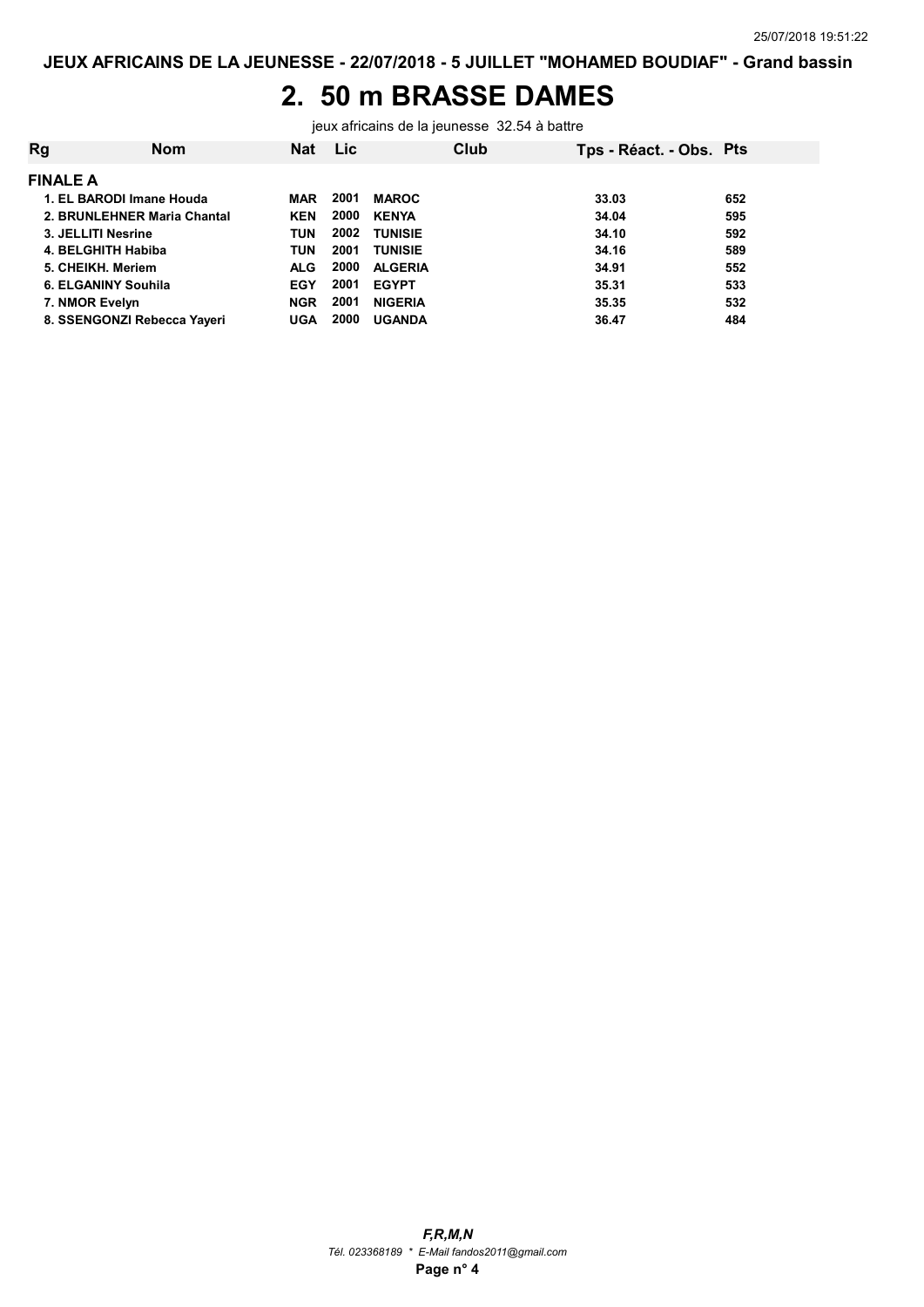# 3. 100 m DOS MESSIEURS

jeux africains de la jeunesse 56.90 à battre

| Rg | <b>Nom</b>                      | <b>Nat</b> | Lic  | Club              | Tps - Réact. - Obs. Pts |     |
|----|---------------------------------|------------|------|-------------------|-------------------------|-----|
|    | 1. ARDJOUNE, Abdellah           | <b>ALG</b> | 2001 | <b>ALGERIA</b>    | 58.76                   | 577 |
|    | 2. SAMEH MAHMOUD Abdelrahman    | <b>EGY</b> | 2000 | <b>EGYPT</b>      | 59.31                   | 561 |
|    | 3. BOUHAMIDI. Ryad              | <b>ALG</b> | 2002 | <b>ALGERIA</b>    | 59.81                   | 547 |
|    | 4. HEGAZY Abdelrahman           | <b>EGY</b> | 2000 | <b>EGYPT</b>      | 1:00.22                 | 536 |
|    | 5. FREEMAN James Samuel         | <b>BOT</b> | 2001 | <b>BOTSWANA</b>   | 1:00.70                 | 523 |
|    | 6. GHAFFARI Mohamed Aziz        | TUN        | 2000 | <b>TUNISIE</b>    | 1:00.84                 | 519 |
|    | 7. REGRAGUI Abdeljabbar         | <b>MAR</b> | 2001 | <b>MAROC</b>      | 1:01.88                 | 494 |
|    | 8. WANTENAAR Ronan Zuberg       | <b>NAM</b> | 2001 | <b>NAMIBIA</b>    | 1:02.08                 | 489 |
|    | 9. GORDO Salvador Vieira        | <b>ANG</b> | 2003 | <b>ANGOLA</b>     | 1:03.09                 | 466 |
|    | 10. AMBALA Atuahire Ogola       | <b>UGA</b> | 2001 | <b>UGANDA</b>     | 1:03.99                 | 446 |
|    | 11. KABUYE Adnan Adam           | <b>UGA</b> | 2002 | <b>UGANDA</b>     | 1:06.08                 | 405 |
|    | 12. RAMIAKATRARIVO Ando Francky | <b>MAD</b> | 2001 | <b>MADAGASCAR</b> | 1:09.11                 | 354 |
|    | 13. YAHAYA Sadig                | <b>NGR</b> | 2002 | <b>NIGERIA</b>    | 1:12.15                 | 311 |
|    | 14. ALTUB Amar                  | <b>SUD</b> | 2003 | <b>SUDAN</b>      | 1:20.85                 | 221 |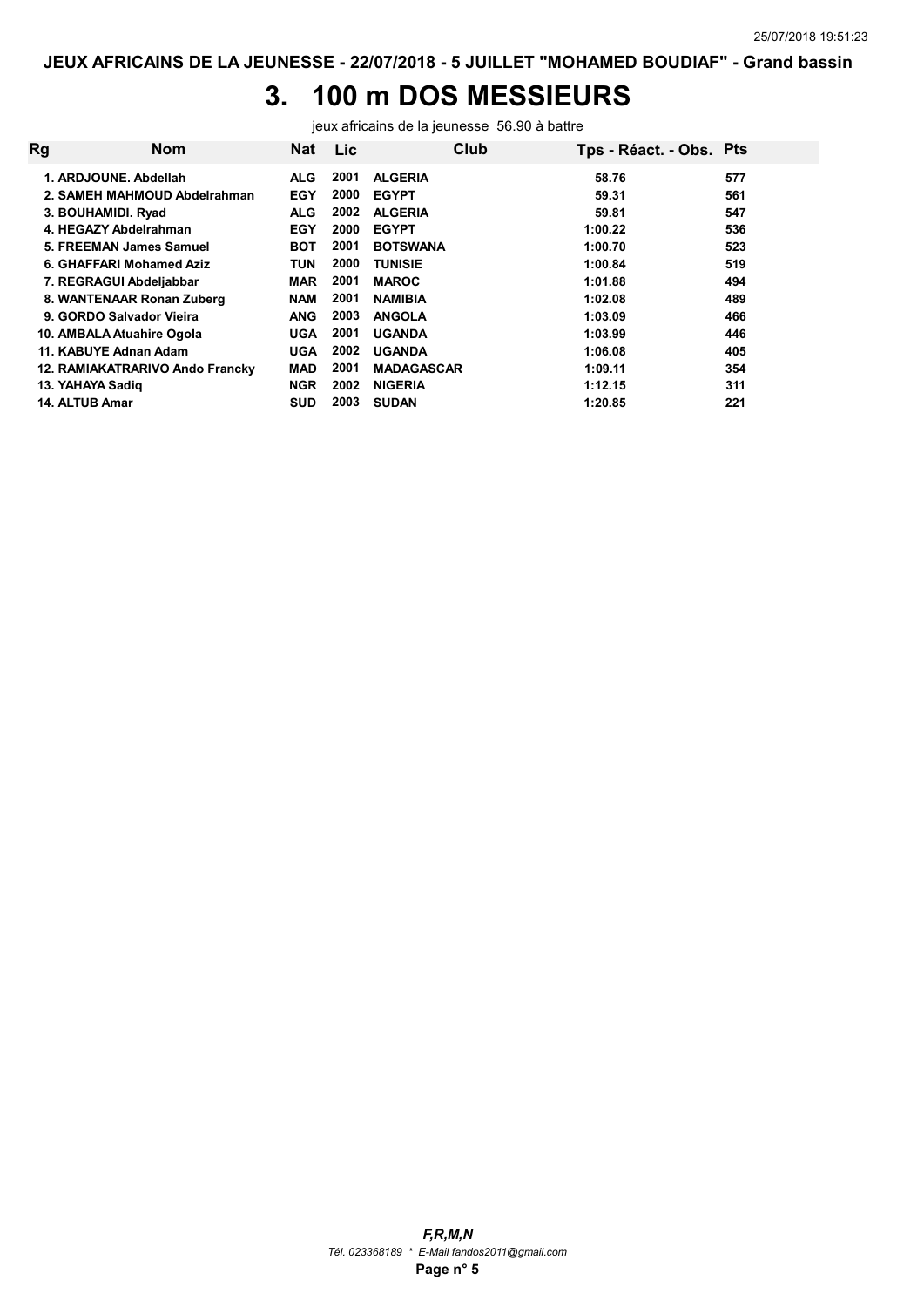## 3. 100 m DOS MESSIEURS

jeux africains de la jeunesse 56.90 à battre

| Rg                 | <b>Nom</b>                   | <b>Nat</b> | <b>Lic</b> |                 | Club | Tps - Réact. - Obs. Pts |     |
|--------------------|------------------------------|------------|------------|-----------------|------|-------------------------|-----|
| <b>FINALE A</b>    |                              |            |            |                 |      |                         |     |
|                    | 1. ARDJOUNE, Abdellah        | ALG.       | 2001       | <b>ALGERIA</b>  |      | 57.41                   | 618 |
| 2. BOUHAMIDI. Ryad |                              | <b>ALG</b> | 2002       | <b>ALGERIA</b>  |      | 58.22                   | 593 |
|                    | 3. GHAFFARI Mohamed Aziz     | TUN        | 2000       | <b>TUNISIE</b>  |      | 58.58                   | 582 |
|                    | 4. SAMEH MAHMOUD Abdelrahman | EGY        | 2000       | <b>EGYPT</b>    |      | 58.95                   | 571 |
|                    | 5. HEGAZY Abdelrahman        | <b>EGY</b> | 2000       | <b>EGYPT</b>    |      | 59.62                   | 552 |
|                    | 6. WANTENAAR Ronan Zuberg    | <b>NAM</b> | 2001       | <b>NAMIBIA</b>  |      | 1:01.53                 | 502 |
|                    | 7. REGRAGUI Abdeljabbar      | <b>MAR</b> | 2001       | <b>MAROC</b>    |      | 1:02.69                 | 475 |
|                    | 8. FREEMAN James Samuel      | <b>BOT</b> | 2001       | <b>BOTSWANA</b> |      | 1:04.55                 | 435 |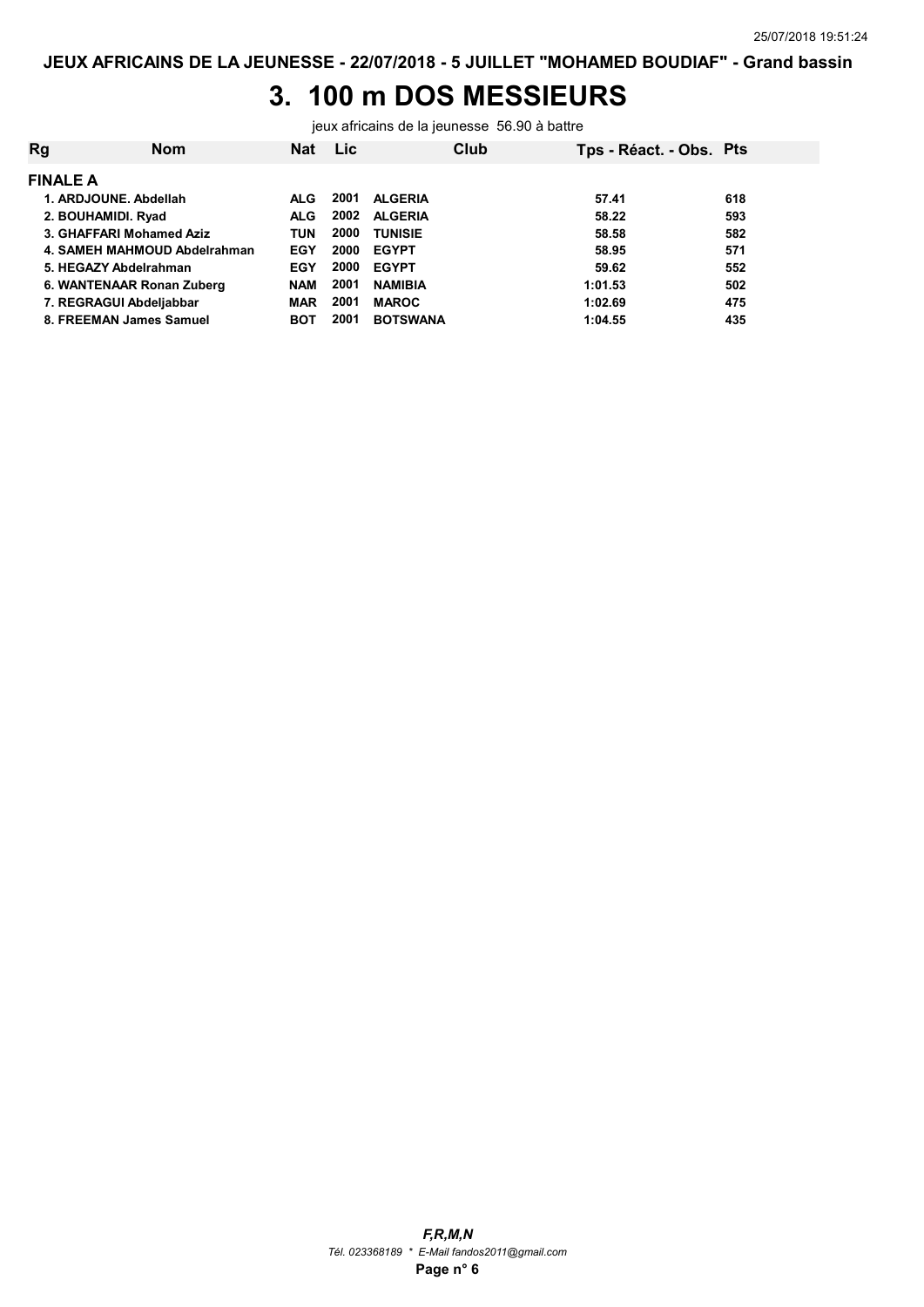## 4. 100 m DOS DAMES

jeux africains de la jeunesse 1:04.46 à battre

| Rg | <b>Nom</b>                          | <b>Nat</b> | Lic  |                   | Club | Tps - Réact. - Obs. Pts |     |
|----|-------------------------------------|------------|------|-------------------|------|-------------------------|-----|
|    | 1. FAHSI Hiba                       | <b>MAR</b> | 2001 | <b>MAROC</b>      |      | 1:06.73                 | 560 |
|    | 2. STERGIADIS Heleni                | <b>NAM</b> | 2002 | <b>NAMIBIA</b>    |      | 1:07.87                 | 533 |
|    | 3. KOENIG Camille Marie Lise Moniqu | <b>MRI</b> | 2001 | <b>MAURICE</b>    |      | 1:08.18                 | 525 |
|    | 4. ALRUTZ Sally Amara               | <b>LBR</b> | 2000 | <b>LIBERIA</b>    |      | 1:08.30                 | 523 |
|    | 5. MAHIEDDINE HASSEN Yasmine        | <b>EGY</b> | 2001 | <b>EGYPT</b>      |      | 1:08.76                 | 512 |
|    | 6. SOUSA Catarina Welvitchia Nobre  | <b>ANG</b> | 2000 | <b>ANGOLA</b>     |      | 1:09.19                 | 503 |
|    | 7. PHIRI Mia Ann                    | <b>ZAM</b> | 2003 | <b>ZAMBIA</b>     |      | 1:09.30                 | 500 |
|    | 8. ESSLINGER Tiana                  | <b>NAM</b> | 2003 | <b>NAMIBIA</b>    |      | 1:09.84                 | 489 |
|    | 9. ELTAHAOUI. Sara                  | <b>ALG</b> | 2000 | <b>ALGERIA</b>    |      | 1:10.04                 | 485 |
|    | 10. AMEZIANE Amira                  | <b>ALG</b> | 2001 | <b>ALGERIA</b>    |      | 1:10.36                 | 478 |
|    | 11. SSENGONZI Rebecca Yayeri        | <b>UGA</b> | 2000 | <b>UGANDA</b>     |      | 1:12.21                 | 442 |
|    | 12. WEBER Zune                      | <b>NAM</b> | 2001 | <b>NAMIBIA</b>    |      | 1:13.23                 | 424 |
|    | 13. YOUNG Robyn                     | <b>SWZ</b> | 2001 | <b>SWAZILAND</b>  |      | 1:16.07                 | 378 |
|    | 14. RUELE Refentse Bupe             | <b>BOT</b> | 2003 | <b>BOTSWANA</b>   |      | 1:18.21                 | 348 |
|    | 15. RABARY Johanna Gaby             | <b>MAD</b> | 2001 | <b>MADAGASCAR</b> |      | 1:19.13                 | 336 |
|    | 16. KEGBE Happy                     | <b>NGR</b> | 2001 | <b>NIGERIA</b>    |      | 1:28.61                 | 239 |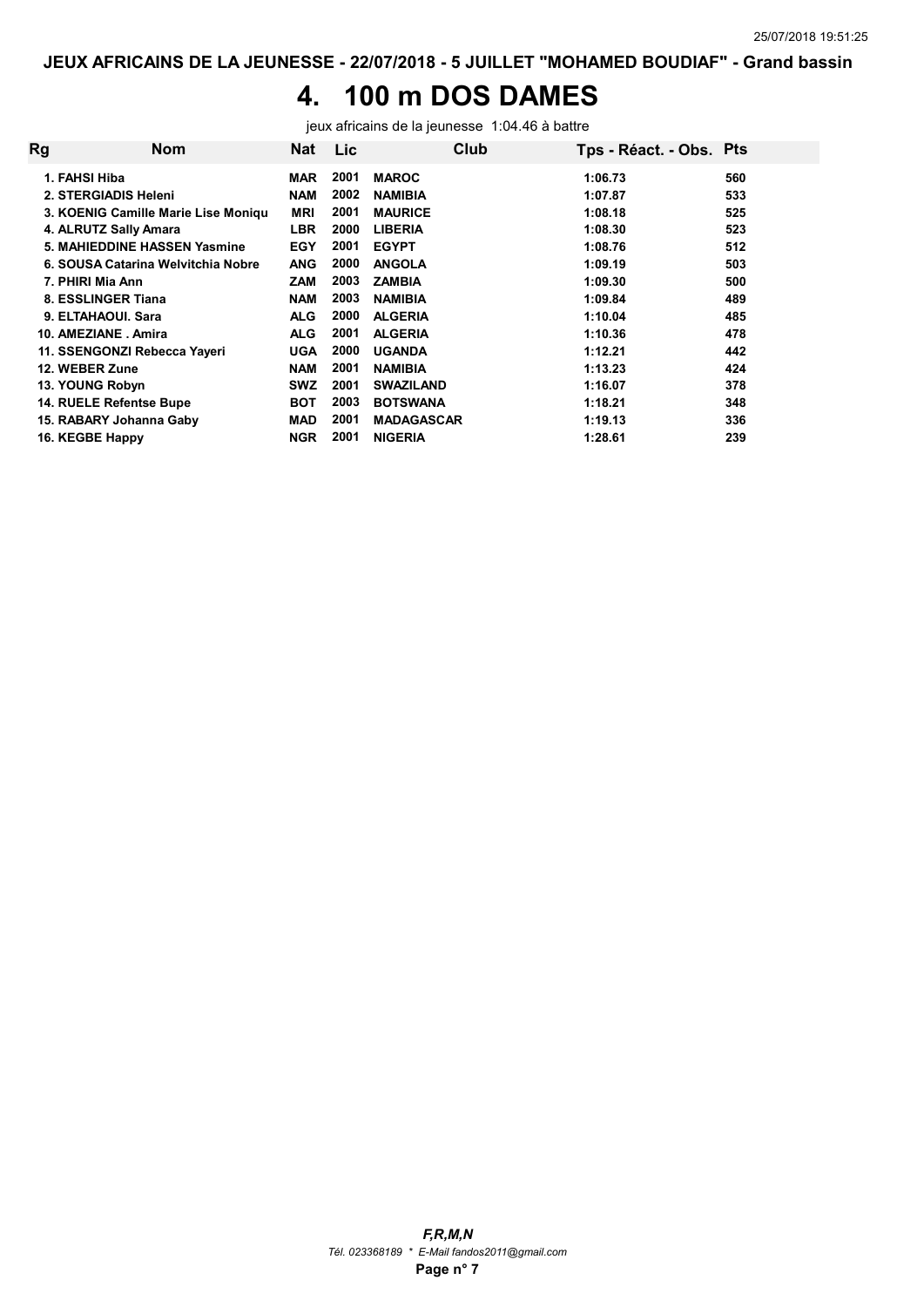### 4. 100 m DOS DAMES

jeux africains de la jeunesse 1:04.46 à battre

| Rg                    | <b>Nom</b>                          | <b>Nat</b> | <b>Lic</b> |                | Club | Tps - Réact. - Obs. Pts |     |
|-----------------------|-------------------------------------|------------|------------|----------------|------|-------------------------|-----|
| <b>FINALE A</b>       |                                     |            |            |                |      |                         |     |
| 1. FAHSI Hiba         |                                     | <b>MAR</b> | 2001       | <b>MAROC</b>   |      | 1:06.01                 | 579 |
| 2. ALRUTZ Sally Amara |                                     | <b>LBR</b> | 2000       | <b>LIBERIA</b> |      | 1:07.98                 | 530 |
| 3. STERGIADIS Heleni  |                                     | <b>NAM</b> | 2002       | <b>NAMIBIA</b> |      | 1:08.19                 | 525 |
|                       | 4. KOENIG Camille Marie Lise Moniqu | <b>MRI</b> | 2001       | <b>MAURICE</b> |      | 1:08.52                 | 518 |
| 5. PHIRI Mia Ann      |                                     | <b>ZAM</b> | 2003       | <b>ZAMBIA</b>  |      | 1:08.53                 | 517 |
|                       | 6. MAHIEDDINE HASSEN Yasmine        | EGY        | 2001       | <b>EGYPT</b>   |      | 1:08.96                 | 508 |
|                       | 7. SOUSA Catarina Welvitchia Nobre  | <b>ANG</b> | 2000       | <b>ANGOLA</b>  |      | 1:09.66                 | 493 |
| 8. ESSLINGER Tiana    |                                     | <b>NAM</b> | 2003       | <b>NAMIBIA</b> |      | 1:10.04                 | 485 |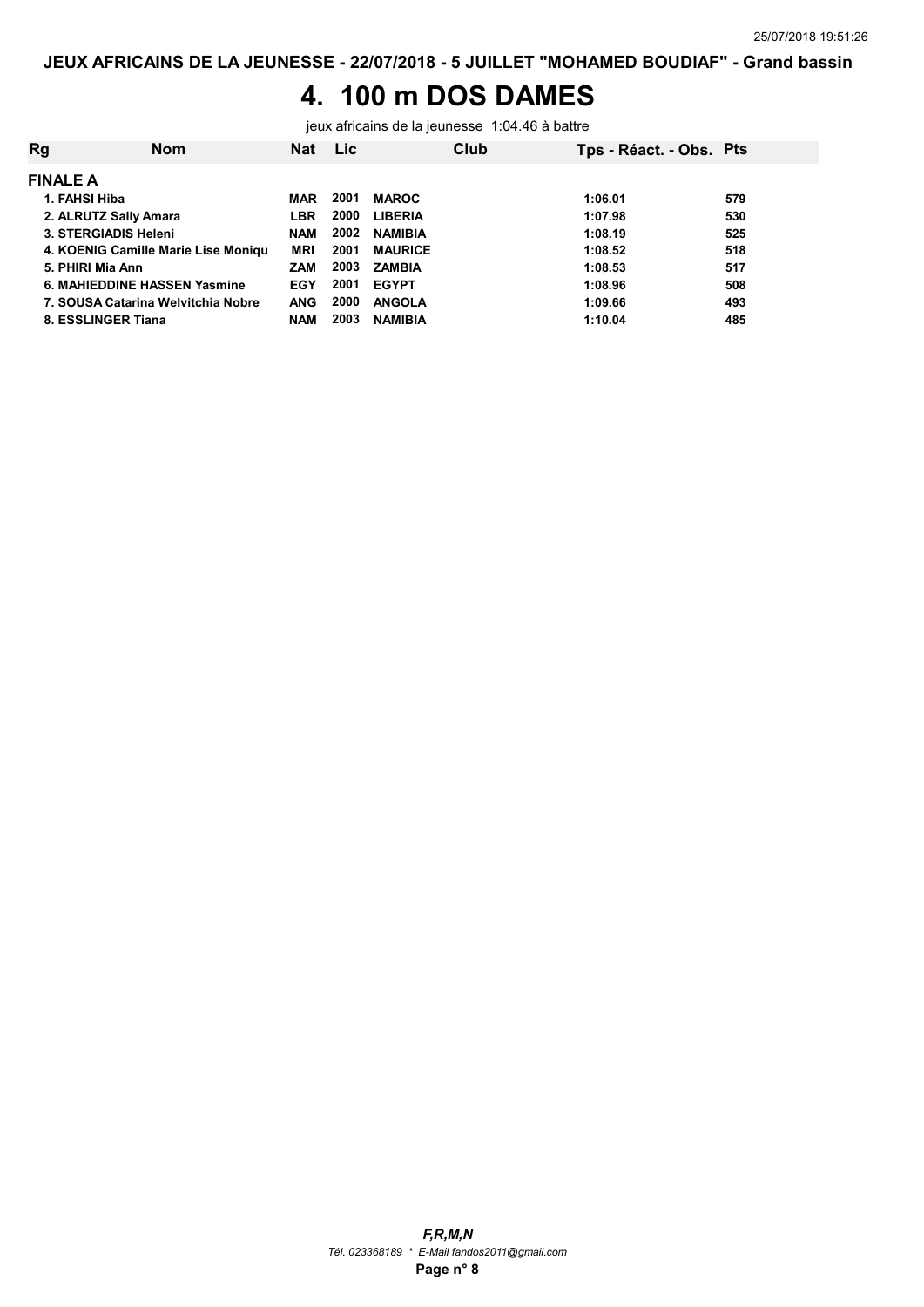# 5. 100 m BRASSE MESSIEURS

jeux africains de la jeunesse 1:03.77 à battre

| Rg | Nom                               | <b>Nat</b> | <b>Lic</b> | Club              | Tps - Réact. - Obs. Pts |     |
|----|-----------------------------------|------------|------------|-------------------|-------------------------|-----|
|    | 1. BALAMANE, Moncef               | ALG.       | 2001       | <b>ALGERIA</b>    | 1:04.70                 | 635 |
|    | 2. WANTENAAR Ronan Zuberg         | <b>NAM</b> | 2001       | <b>NAMIBIA</b>    | 1:05.48                 | 612 |
|    | 3. SHEMIS Mohamed                 | <b>EGY</b> | 2000       | <b>EGYPT</b>      | 1:05.79                 | 604 |
|    | 4. ROBINSON Adrian                | <b>BOT</b> | 2000       | <b>BOTSWANA</b>   | 1:05.92                 | 600 |
|    | 5. MEDJAHERI, Abdennour           | <b>ALG</b> | 2001       | <b>ALGERIA</b>    | 1:06.76                 | 578 |
|    | 6. FLIYOU Ahmed Yassine           | <b>MAR</b> | 2001       | <b>MAROC</b>      | 1:07.97                 | 547 |
|    | 7. ROSSI Samuele                  | <b>SEY</b> | 2001       | <b>SEYCHELLES</b> | 1:08.95                 | 524 |
|    | 8. FRANCISCO Daniel Sebastiao     | <b>ANG</b> | 2000       | <b>ANGOLA</b>     | 1:09.73                 | 507 |
|    | 9. SSENGONZI Jesse Ssuubi         | <b>UGA</b> | 2002       | <b>UGANDA</b>     | 1:10.52                 | 490 |
|    | 10. OPUTE Onyemechi               | <b>NGR</b> | 2002       | <b>NIGERIA</b>    | 1:14.65                 | 413 |
|    | 11. KABUYE Adnan Adam             | <b>UGA</b> | 2002       | <b>UGANDA</b>     | 1:18.60                 | 354 |
|    | 12. GANEDI Anas                   | <b>LBA</b> | 2002       | <b>LIBYA</b>      | 1:24.38                 | 286 |
|    | 13. SAINE Momodou Lamin           | <b>GAM</b> | 2000       | <b>GAMBIA</b>     | 1:24.96                 | 280 |
|    | 14. YAHAYA Sadig                  | <b>NGR</b> | 2002       | <b>NIGERIA</b>    | 1:34.24                 | 205 |
|    | 15. SOWAH Prince Abdullah Adjetey | <b>GHA</b> | 2003       | <b>GHANA</b>      | 1:44.06                 | 152 |
|    | <b>NC. KANE Birane Arno</b>       | <b>SEN</b> | 2000       | <b>SENEGAL</b>    | Frf n.d.                |     |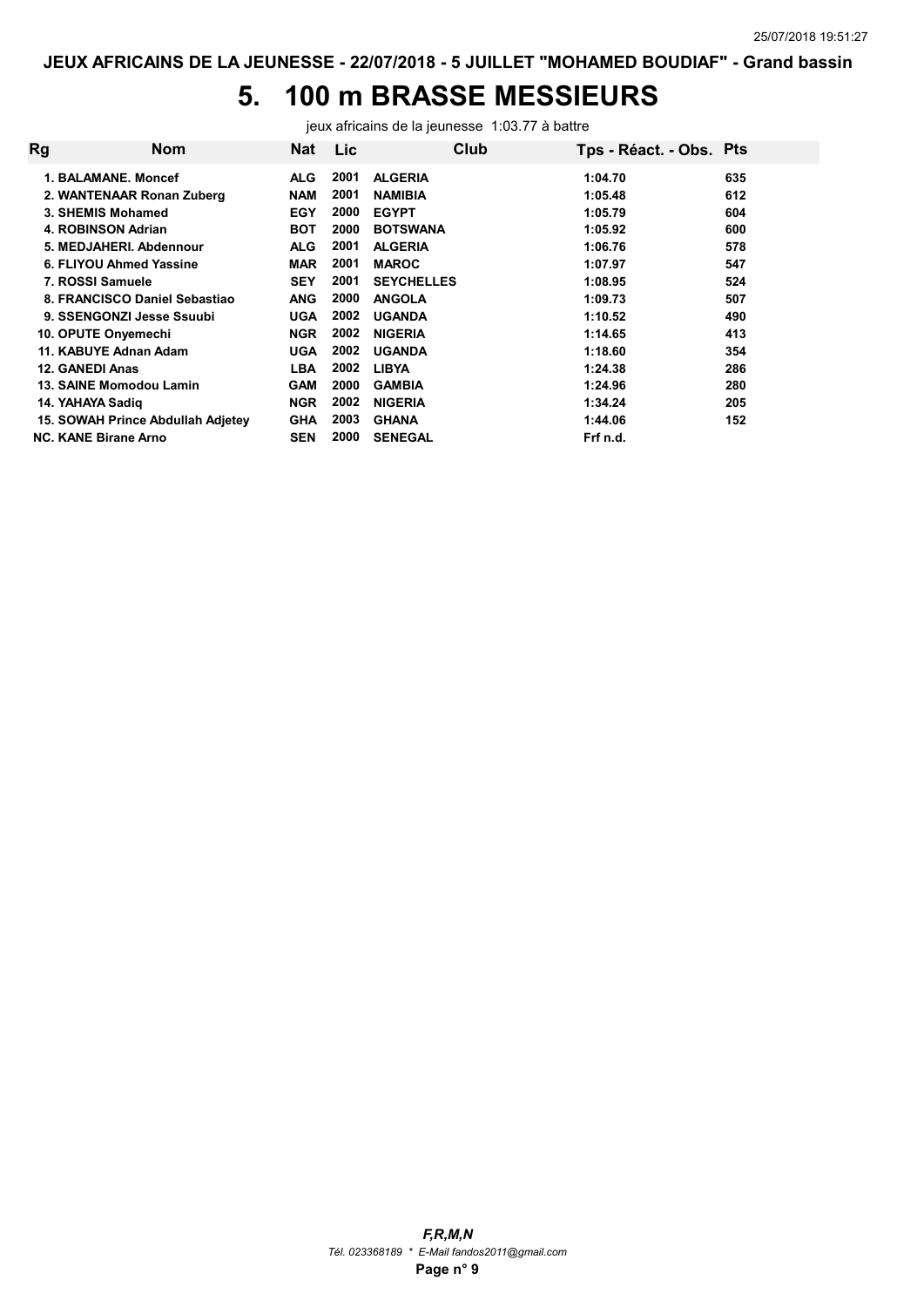# 5. 100 m BRASSE MESSIEURS

jeux africains de la jeunesse 1:03.77 à battre

| Rg              | Nom                           | <b>Nat</b> | <b>Lic</b> | Club              | Tps - Réact. - Obs. Pts |     |
|-----------------|-------------------------------|------------|------------|-------------------|-------------------------|-----|
| <b>FINALE A</b> |                               |            |            |                   |                         |     |
|                 | 1. BALAMANE, Moncef           | <b>ALG</b> | 2001       | <b>ALGERIA</b>    | 1:03.77                 | 663 |
|                 | 2. WANTENAAR Ronan Zuberg     | <b>NAM</b> | 2001       | <b>NAMIBIA</b>    | 1:05.12                 | 622 |
|                 | 3. SHEMIS Mohamed             | <b>EGY</b> | 2000       | <b>EGYPT</b>      | 1:06.32                 | 589 |
|                 | 3. ROBINSON Adrian            | <b>BOT</b> | 2000       | <b>BOTSWANA</b>   | 1:06.32                 | 589 |
|                 | 5. MEDJAHERI, Abdennour       | <b>ALG</b> | 2001       | <b>ALGERIA</b>    | 1:07.15                 | 568 |
|                 | 6. ROSSI Samuele              | <b>SEY</b> | 2001       | <b>SEYCHELLES</b> | 1:08.13                 | 543 |
|                 | 7. FLIYOU Ahmed Yassine       | <b>MAR</b> | 2001       | <b>MAROC</b>      | 1:08.33                 | 539 |
|                 | 8. FRANCISCO Daniel Sebastiao | <b>ANG</b> | 2000       | <b>ANGOLA</b>     | 1:10.50                 | 490 |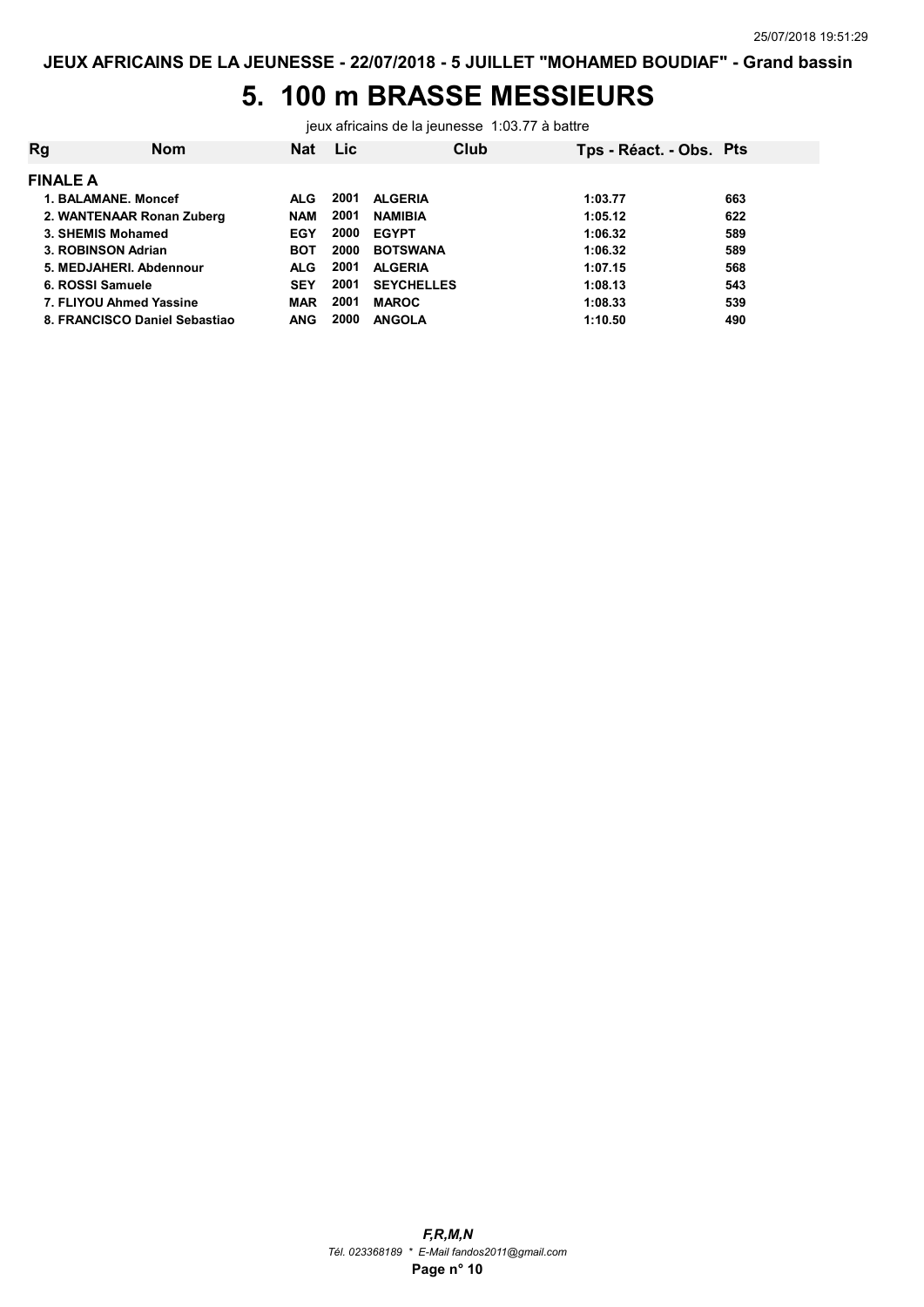# 6. 100 m NAGE LIBRE DAMES

jeux africains de la jeunesse 58.27 à battre

| Rg | Nom                                | Nat        | Lic  | Club                             | Tps - Réact. - Obs. Pts |     |
|----|------------------------------------|------------|------|----------------------------------|-------------------------|-----|
|    | 1. BRUNLEHNER Maria Chantal        | <b>KEN</b> | 2000 | <b>KENYA</b>                     | 59.32                   | 632 |
|    | 2. ELMARASY Enjy                   | <b>EGY</b> | 2000 | <b>EGYPT</b>                     | 59.51                   | 626 |
|    | 3. BARBOUCH Ines                   | <b>TUN</b> | 2001 | <b>TUNISIE</b>                   | 59.74                   | 619 |
|    | 4. SOUSA Catarina Welvitchia Nobre | <b>ANG</b> | 2000 | <b>ANGOLA</b>                    | 1:00.95                 | 582 |
|    | 5. JELLITI Nesrine                 | <b>TUN</b> | 2002 | <b>TUNISIE</b>                   | 1:01.42                 | 569 |
|    | 6. ALRUTZ Sally Amara              | <b>LBR</b> | 2000 | <b>LIBERIA</b>                   | 1:02.00                 | 553 |
|    | 7. HENNANE, Rima                   | <b>ALG</b> | 2002 | <b>ALGERIA</b>                   | 1:02.22                 | 547 |
|    | 8. PHIRI Mia Ann                   | <b>ZAM</b> | 2003 | <b>ZAMBIA</b>                    | 1:02.79                 | 533 |
|    | 9. LARBI YOUCEF, Ismahane          | <b>ALG</b> | 2001 | <b>ALGERIA</b>                   | 1:02.87                 | 531 |
|    | 10. GEHEB Kiira Megan              | <b>KEN</b> | 2001 | <b>KENYA</b>                     | 1:02.88                 | 530 |
|    | 11. ESSLINGER Tiana                | <b>NAM</b> | 2003 | <b>NAMIBIA</b>                   | 1:03.29                 | 520 |
|    | 12. KATUMBA Ssubi Selina           | <b>UGA</b> | 2003 | <b>UGANDA</b>                    | 1:04.50                 | 491 |
|    | 13. WEBER Zune                     | <b>NAM</b> | 2001 | <b>NAMIBIA</b>                   | 1:04.72                 | 486 |
|    | 14. YOUNG Robyn                    | <b>SWZ</b> | 2001 | <b>SWAZILAND</b>                 | 1:06.23                 | 454 |
|    | 15. RABESAHALA Antsa Victoria      | <b>MAD</b> | 2001 | <b>MADAGASCAR</b>                | 1:07.07                 | 437 |
|    | 16. NKETE Alora Tlamelo D          | <b>BOT</b> | 2000 | <b>BOTSWANA</b>                  | 1:08.35                 | 413 |
|    | 17. RABARY Johanna Gaby            | <b>MAD</b> | 2001 | <b>MADAGASCAR</b>                | 1:12.00                 | 353 |
|    | 18. MUBARAK Tala                   | <b>SUD</b> | 2003 | <b>SUDAN</b>                     | 1:22.28                 | 236 |
|    | 19. KONATE Fatoumata               | MLI        | 2003 | MALI                             | 1:31.59                 | 171 |
|    | NC. SAUVOUREL Chloe Marie Helene   | <b>CAF</b> | 2000 | <b>REPUBLIQUE CENTRAFRICAINE</b> | Frf n.d.                |     |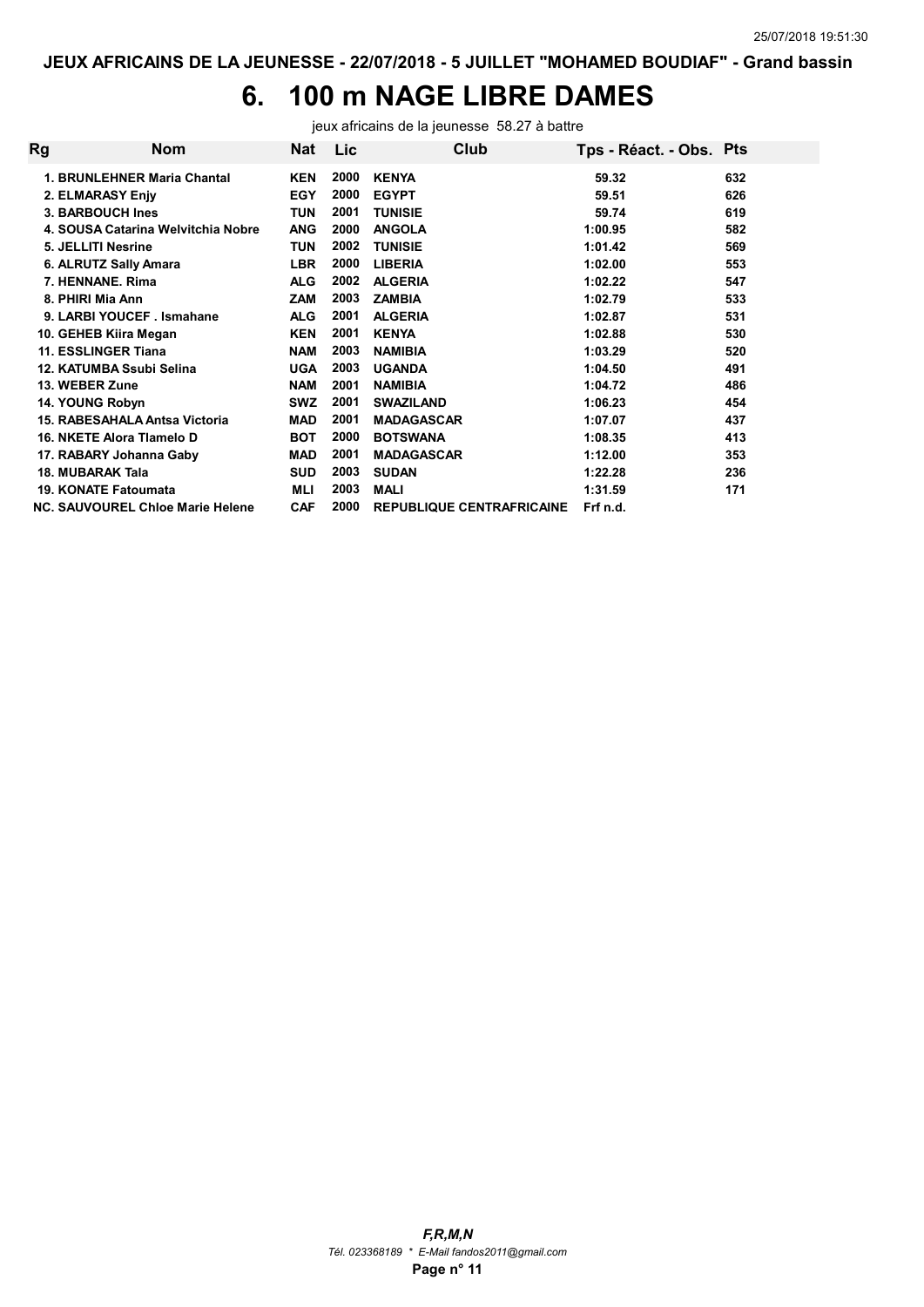## 6. 100 m NAGE LIBRE DAMES

jeux africains de la jeunesse 58.27 à battre

| Rg                          | Nom                                | Nat        | <b>Lic</b> |                | Club | Tps - Réact. - Obs. Pts |     |
|-----------------------------|------------------------------------|------------|------------|----------------|------|-------------------------|-----|
| <b>FINALE A</b>             |                                    |            |            |                |      |                         |     |
| 1. BRUNLEHNER Maria Chantal |                                    | <b>KEN</b> | 2000       | <b>KENYA</b>   |      | 58.87                   | 646 |
| 2. BARBOUCH Ines            |                                    | <b>TUN</b> | 2001       | <b>TUNISIE</b> |      | 59.26                   | 634 |
| 3. ELMARASY Enjy            |                                    | EGY        | 2000       | <b>EGYPT</b>   |      | 59.39                   | 630 |
|                             | 4. SOUSA Catarina Welvitchia Nobre | <b>ANG</b> | 2000       | <b>ANGOLA</b>  |      | 1:00.67                 | 591 |
| 5. JELLITI Nesrine          |                                    | TUN        | 2002       | <b>TUNISIE</b> |      | 1:00.72                 | 589 |
| 6. ALRUTZ Sally Amara       |                                    | LBR        | 2000       | <b>LIBERIA</b> |      | 1:00.79                 | 587 |
| 7. HENNANE, Rima            |                                    | <b>ALG</b> | 2002       | <b>ALGERIA</b> |      | 1:02.54                 | 539 |
| 8. PHIRI Mia Ann            |                                    | ZAM        | 2003       | <b>ZAMBIA</b>  |      | 1:03.70                 | 510 |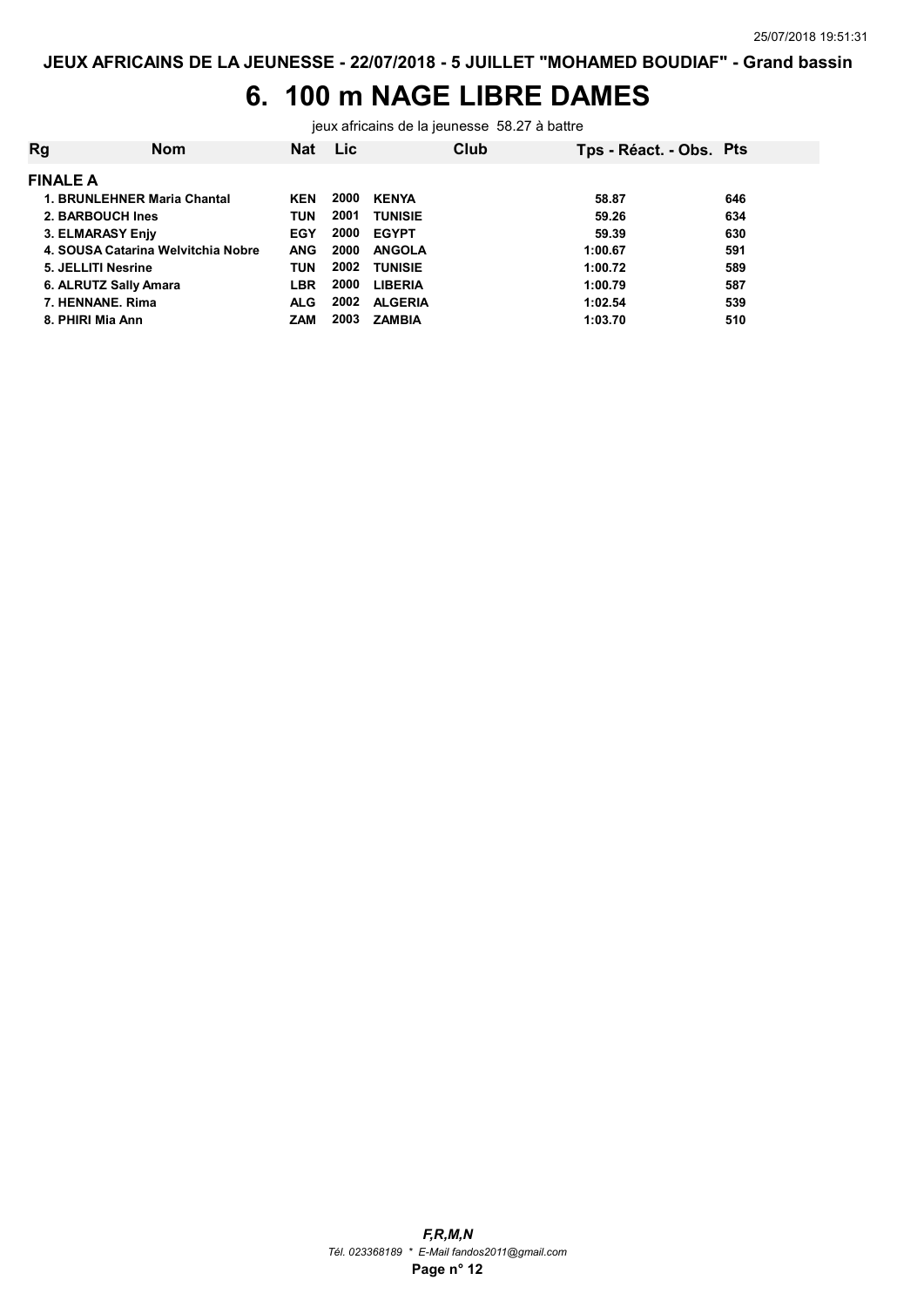# 7. 4 x 100 m NAGE LIBRE MESSIEURS

jeux africains de la jeunesse à établir

| Rg | <b>Nom</b>                    | Nat        | <b>Lic</b> |                | Club | Tps - Réact. - Obs. Pts |     |
|----|-------------------------------|------------|------------|----------------|------|-------------------------|-----|
|    | <b>FINALE A</b>               |            |            |                |      |                         |     |
|    | 1. HUSSEIN Ahmed              | <b>EGY</b> | 2001       | <b>EGYPT</b>   |      | 3:28.77                 | 733 |
|    | <b>ABDELBAKY Mohamed</b>      | <b>EGY</b> | 2000       | <b>EGYPT</b>   |      |                         | 733 |
|    | <b>ELTONBARY Omar</b>         | <b>EGY</b> | 2001       | <b>EGYPT</b>   |      |                         | 733 |
|    | SAMEH MAHMOUD Abdelrahman     | <b>EGY</b> | 2000       | <b>EGYPT</b>   |      |                         | 733 |
|    | 2. HAFNAOUI Ahmed Ayoub       | TUN        | 2002       | <b>TUNISIE</b> |      | 3:32.57                 | 694 |
|    | <b>MASMOUDI Mohamed Malek</b> | <b>TUN</b> | 2000       | <b>TUNISIE</b> |      |                         | 694 |
|    | <b>LOUISSI Malek</b>          | TUN        | 2001       | <b>TUNISIE</b> |      |                         | 694 |
|    | <b>GHAFFARI Mohamed Aziz</b>  | <b>TUN</b> | 2000       | <b>TUNISIE</b> |      |                         | 694 |
|    | 3. IKHENAZEN, Mahdi           | <b>ALG</b> | 2002       | <b>ALGERIA</b> |      | 3:41.02                 | 617 |
|    | <b>BOUHAMIDI. Ryad</b>        | <b>ALG</b> | 2002       | <b>ALGERIA</b> |      |                         | 617 |
|    | YOUSFI. Nassim                | <b>ALG</b> | 2001       | <b>ALGERIA</b> |      |                         | 617 |
|    | <b>BALAMANE, Moncef</b>       | <b>ALG</b> | 2001       | <b>ALGERIA</b> |      |                         | 617 |
|    | 4. AMBALA Atuahire Ogola      | <b>UGA</b> | 2001       | <b>UGANDA</b>  |      | 3:55.67                 | 509 |
|    | <b>KABUYE Adnan Adam</b>      | <b>UGA</b> | 2002       | <b>UGANDA</b>  |      |                         | 509 |
|    | <b>SSENGONZI Jesse Ssuubi</b> | <b>UGA</b> | 2002       | <b>UGANDA</b>  |      |                         | 509 |
|    | <b>SSAMULA DARREN Kirabo</b>  | <b>ALG</b> | 2003       | <b>UGANDA</b>  |      |                         | 509 |
|    | 5. ISOBO Confidence           | <b>NGR</b> | 2002       | <b>NIGERIA</b> |      | 4:06.77                 | 443 |
|    | <b>ODUNI Chukwuka</b>         | <b>NGR</b> | 2003       | <b>NIGERIA</b> |      |                         | 443 |
|    | YAHAYA Sadiq                  | <b>NGR</b> | 2002       | <b>NIGERIA</b> |      |                         | 443 |
|    | <b>OPUTE Onyemechi</b>        | <b>NGR</b> | 2002       | <b>NIGERIA</b> |      |                         | 443 |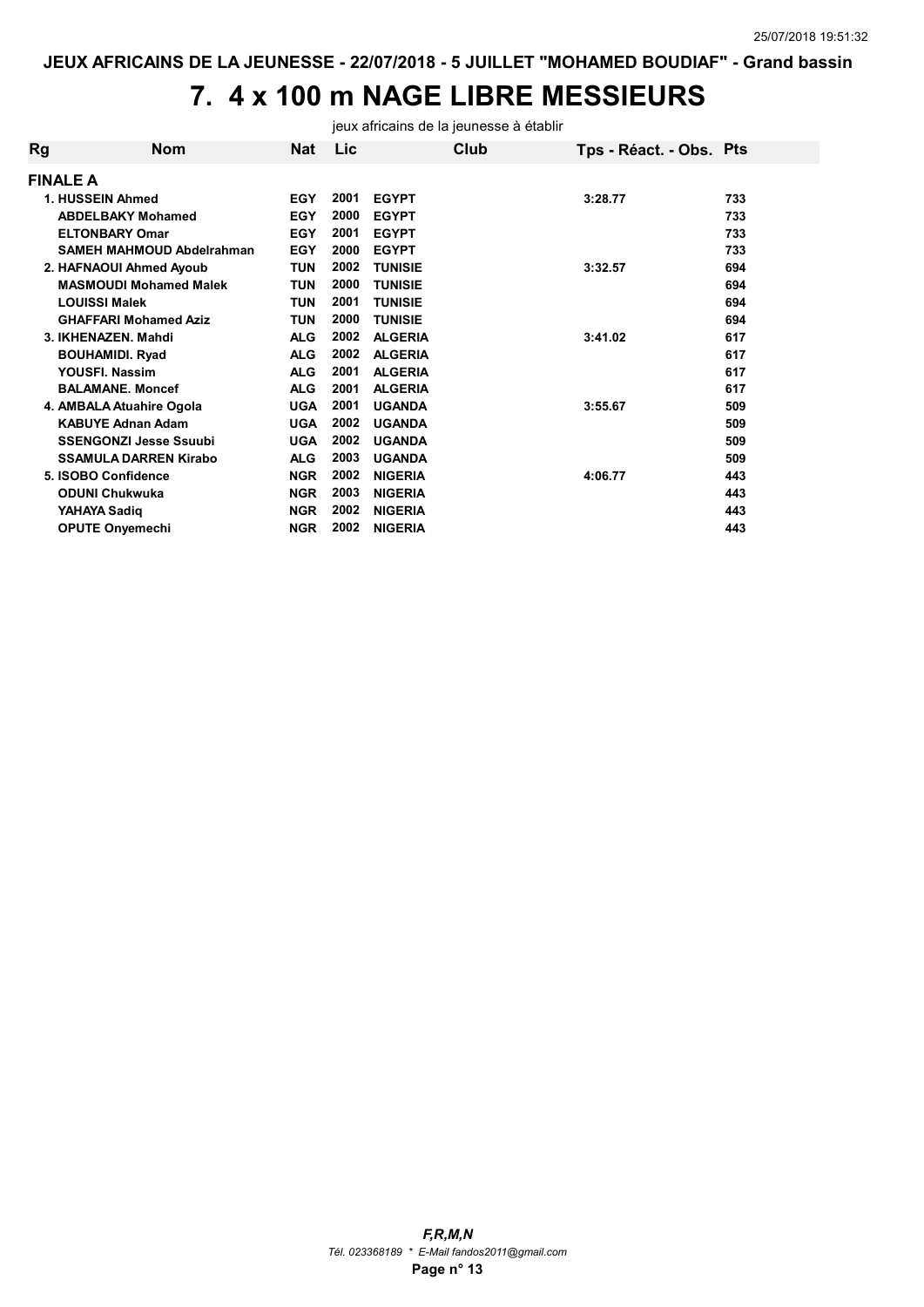# 9. 50 m NAGE LIBRE DAMES

jeux africains de la jeunesse 26.44 à battre

| Rg | Nom                              | <b>Nat</b> | Lic  | Club                             | Tps - Réact. - Obs. Pts |     |
|----|----------------------------------|------------|------|----------------------------------|-------------------------|-----|
|    | 1. BRUNLEHNER Maria Chantal      | <b>KEN</b> | 2000 | <b>KENYA</b>                     | 26.44                   | 679 |
|    | 2. EL BARODI Imane Houda         | <b>MAR</b> | 2001 | <b>MAROC</b>                     | 26.89                   | 645 |
|    | 3. ELMARASY Enjy                 | <b>EGY</b> | 2000 | <b>EGYPT</b>                     | 27.22                   | 622 |
|    | <b>4. BARBOUCH Ines</b>          | <b>TUN</b> | 2001 | <b>TUNISIE</b>                   | 27.28                   | 618 |
|    | 5. PHIRI Mia Ann                 | <b>ZAM</b> | 2003 | <b>ZAMBIA</b>                    | 27.82                   | 583 |
|    | 6. WEBER Zune                    | <b>NAM</b> | 2001 | <b>NAMIBIA</b>                   | 28.14                   | 563 |
|    | 7. GEHEB Kiira Megan             | <b>KEN</b> | 2001 | <b>KENYA</b>                     | 28.17                   | 561 |
|    | 8. LARBI YOUCEF . Ismahane       | <b>ALG</b> | 2001 | <b>ALGERIA</b>                   | 28.32                   | 552 |
|    | 9. HENNANE, Rima                 | <b>ALG</b> | 2002 | <b>ALGERIA</b>                   | 28.75                   | 528 |
|    | 10. ALRUTZ Sally Amara           | <b>LBR</b> | 2000 | <b>LIBERIA</b>                   | 28.85                   | 522 |
|    | 11. KATUMBA Ssubi Selina         | <b>UGA</b> | 2003 | <b>UGANDA</b>                    | 29.23                   | 502 |
|    | 12. NMOR Evelyn                  | <b>NGR</b> | 2001 | <b>NIGERIA</b>                   | 29.29                   | 499 |
|    | 13. NKETE Alora Tlamelo D        | <b>BOT</b> | 2000 | <b>BOTSWANA</b>                  | 29.62                   | 483 |
|    | 14. RABESAHALA Antsa Victoria    | <b>MAD</b> | 2001 | <b>MADAGASCAR</b>                | 30.38                   | 447 |
|    | 15. YOUNG Robyn                  | <b>SWZ</b> | 2001 | <b>SWAZILAND</b>                 | 30.83                   | 428 |
|    | 16. OKOLUGBO Chinoye             | <b>NGR</b> | 2003 | <b>NIGERIA</b>                   | 30.97                   | 422 |
|    | 17. RABARY Johanna Gaby          | <b>MAD</b> | 2001 | <b>MADAGASCAR</b>                | 31.05                   | 419 |
|    | 18. RADJI Nafissath Abeke        | <b>BEN</b> | 2002 | <b>BENINE</b>                    | 32.78                   | 356 |
|    | 19. SAUVOUREL Chloe Marie Helene | <b>CAF</b> | 2000 | <b>REPUBLIQUE CENTRAFRICAINE</b> | 33.84                   | 324 |
|    | 20. SAMI BASHIER IBRAHIM Haneen  | <b>SUD</b> | 2000 | <b>SUDAN</b>                     | 34.71                   | 300 |
|    | 21. MUBARAK Tala                 | <b>SUD</b> | 2003 | <b>SUDAN</b>                     | 35.78                   | 274 |
|    | 22. HOUSSEIN BARKAT Safia        | <b>DJI</b> | 2001 | <b>DJIBOUTI</b>                  | 37.50                   | 238 |
|    | 23. KONATE Fatoumata             | <b>MLI</b> | 2003 | <b>MALI</b>                      | 37.60                   | 236 |
|    | 24. SESSOUMA G Faouzia           | <b>BUR</b> | 2002 | <b>BURKINA FASO</b>              | 42.79                   | 160 |
|    | 25. KANU Isha                    | <b>SLE</b> | 2000 | <b>SIERRA LEONE</b>              | 42.87                   | 159 |
|    | 26. TOURE Mariama Lamarana       | <b>ALG</b> | 2003 | <b>GUINEE</b>                    | 43.79                   | 149 |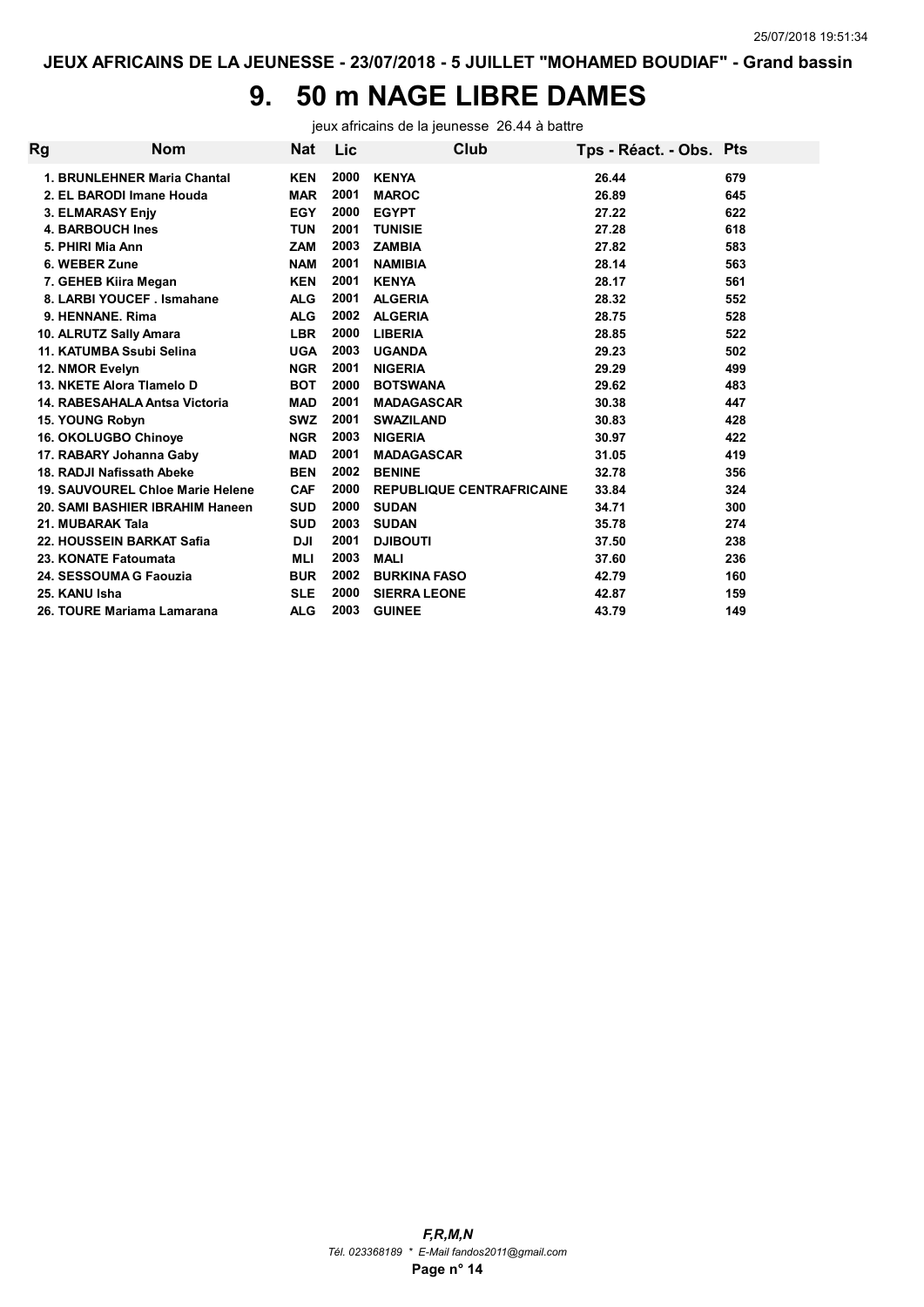#### 9. 50 m NAGE LIBRE DAMES

jeux africains de la jeunesse 26.44 à battre

NR = jeux africains de la jeunesse

| <b>Rg</b>       | <b>Nom</b>                  | <b>Nat</b> | <b>Lic</b> |                | Club | Tps - Réact. - Obs. Pts |           |     |
|-----------------|-----------------------------|------------|------------|----------------|------|-------------------------|-----------|-----|
| <b>FINALE A</b> |                             |            |            |                |      |                         |           |     |
|                 | 1. BRUNLEHNER Maria Chantal | <b>KEN</b> | 2000       | <b>KENYA</b>   |      | 26.14                   | <b>NR</b> | 703 |
|                 | 2. ELMARASY Enjy            | <b>EGY</b> | 2000       | <b>EGYPT</b>   |      | 26.63                   |           | 665 |
|                 | 2. BARBOUCH Ines            | <b>TUN</b> | 2001       | <b>TUNISIE</b> |      | 26.63                   |           | 665 |
|                 | 4. EL BARODI Imane Houda    | <b>MAR</b> | 2001       | <b>MAROC</b>   |      | 26.75                   |           | 656 |
| 5. WEBER Zune   |                             | <b>NAM</b> | 2001       | <b>NAMIBIA</b> |      | 27.58                   |           | 598 |
|                 | 6. PHIRI Mia Ann            | <b>ZAM</b> | 2003       | <b>ZAMBIA</b>  |      | 27.62                   |           | 596 |
|                 | 7. LARBI YOUCEF. Ismahane   | <b>ALG</b> | 2001       | <b>ALGERIA</b> |      | 28.12                   |           | 564 |
|                 | 8. GEHEB Kiira Megan        | <b>KEN</b> | 2001       | <b>KENYA</b>   |      | 28.35                   |           | 551 |
|                 |                             |            |            |                |      |                         |           |     |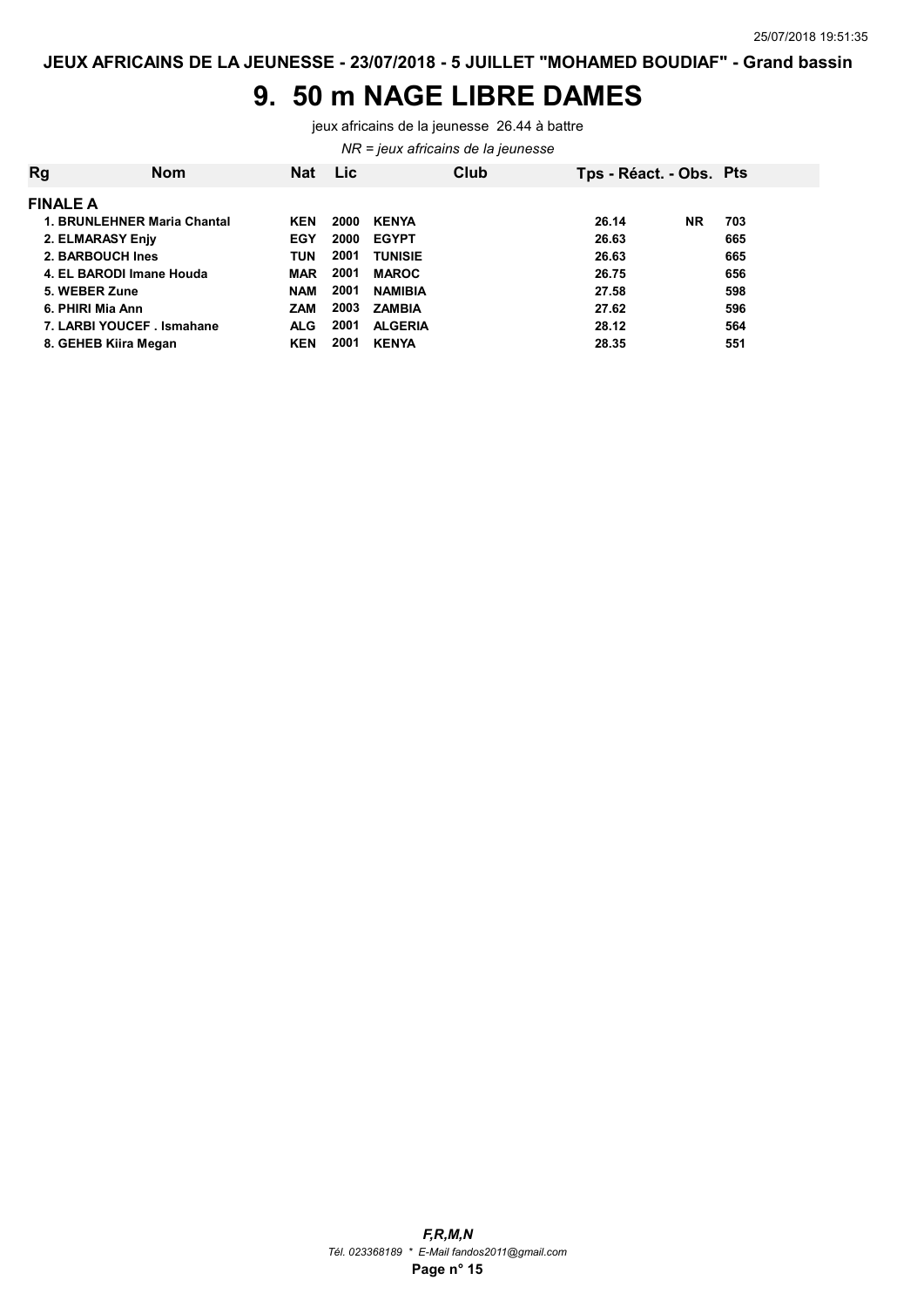# 10. 200 m 4 NAGES MESSIEURS

jeux africains de la jeunesse 2:06.01 à battre

| <b>Rg</b>                   | <b>Nom</b> | Nat        | Lic. |                | Club | Tps - Réact. - Obs. Pts |     |
|-----------------------------|------------|------------|------|----------------|------|-------------------------|-----|
| 1. BALAMANE, Moncef         |            | <b>ALG</b> | 2001 | <b>ALGERIA</b> |      | 2:11.80                 | 575 |
| 2. WANTENAAR Ronan Zuberg   |            | <b>NAM</b> | 2001 | <b>NAMIBIA</b> |      | 2:13.05                 | 559 |
| 3. ELTONBARY Omar           |            | <b>EGY</b> | 2001 | <b>EGYPT</b>   |      | 2:13.29                 | 556 |
| 4. REGRAGUI Abdeljabbar     |            | <b>MAR</b> | 2001 | <b>MAROC</b>   |      | 2:13.92                 | 548 |
| 5. MASMOUDI Mohamed Malek   |            | <b>TUN</b> | 2000 | <b>TUNISIE</b> |      | 2:14.11                 | 546 |
| 6. LOUISSI Malek            |            | <b>TUN</b> | 2001 | <b>TUNISIE</b> |      | 2:14.34                 | 543 |
| 7. BENKHERRAF, Idris Wassim |            | <b>ALG</b> | 2001 | <b>ALGERIA</b> |      | 2:15.52                 | 529 |
| 8. SSENGONZI Jesse Ssuubi   |            | <b>UGA</b> | 2002 | <b>UGANDA</b>  |      | 2:17.22                 | 510 |
| 9. LE ROUX Corne            |            | <b>NAM</b> | 2002 | <b>NAMIBIA</b> |      | 2:31.28                 | 380 |
| NC. AMBALA Atuahire Ogola   |            | <b>UGA</b> | 2001 | <b>UGANDA</b>  |      | Disqual.                | 0   |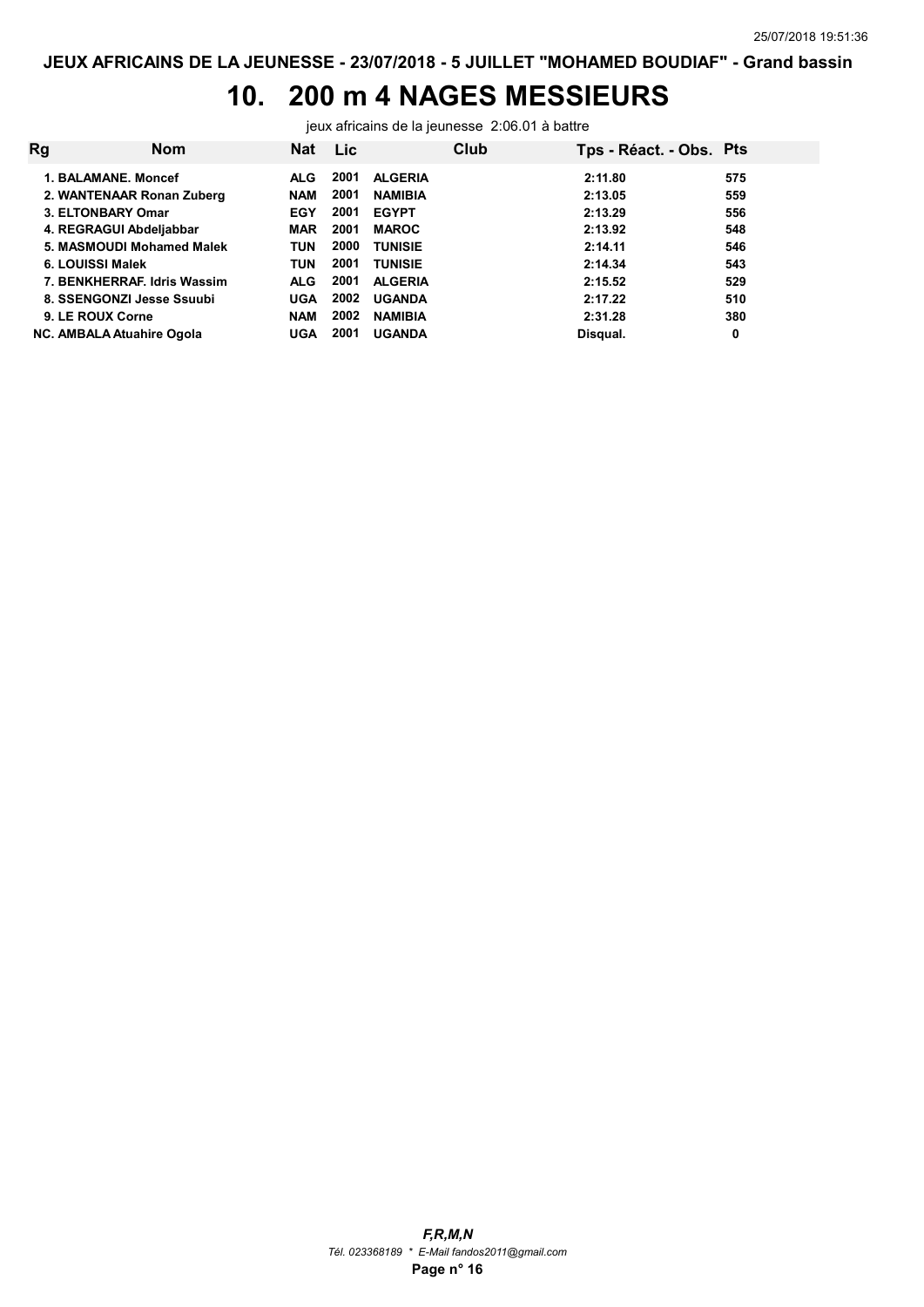# 10. 200 m 4 NAGES MESSIEURS

jeux africains de la jeunesse 2:06.01 à battre

| Rg              | Nom                               | <b>Nat</b> | <b>Lic</b> |                | Club | Tps - Réact. - Obs. Pts |     |
|-----------------|-----------------------------------|------------|------------|----------------|------|-------------------------|-----|
| <b>FINALE A</b> |                                   |            |            |                |      |                         |     |
|                 | 1. BALAMANE, Moncef               | <b>ALG</b> | 2001       | <b>ALGERIA</b> |      | 2:06.23                 | 655 |
|                 | 2. ELTONBARY Omar                 | <b>EGY</b> | 2001       | <b>EGYPT</b>   |      | 2:07.47                 | 636 |
|                 | 3. MASMOUDI Mohamed Malek         | <b>TUN</b> | 2000       | <b>TUNISIE</b> |      | 2:07.86                 | 630 |
|                 | 4. WANTENAAR Ronan Zuberg         | <b>NAM</b> | 2001       | <b>NAMIBIA</b> |      | 2:11.53                 | 579 |
|                 | 5. REGRAGUI Abdeljabbar           | MAR        | 2001       | <b>MAROC</b>   |      | 2:13.27                 | 556 |
|                 | 6. LOUISSI Malek                  | <b>TUN</b> | 2001       | <b>TUNISIE</b> |      | 2:15.21                 | 533 |
|                 | 7. BENKHERRAF, Idris Wassim       | <b>ALG</b> | 2001       | <b>ALGERIA</b> |      | 2:15.48                 | 529 |
|                 | <b>NC. SSENGONZI Jesse Ssuubi</b> | UGA        | 2002       | <b>UGANDA</b>  |      | Disqual.                | 0   |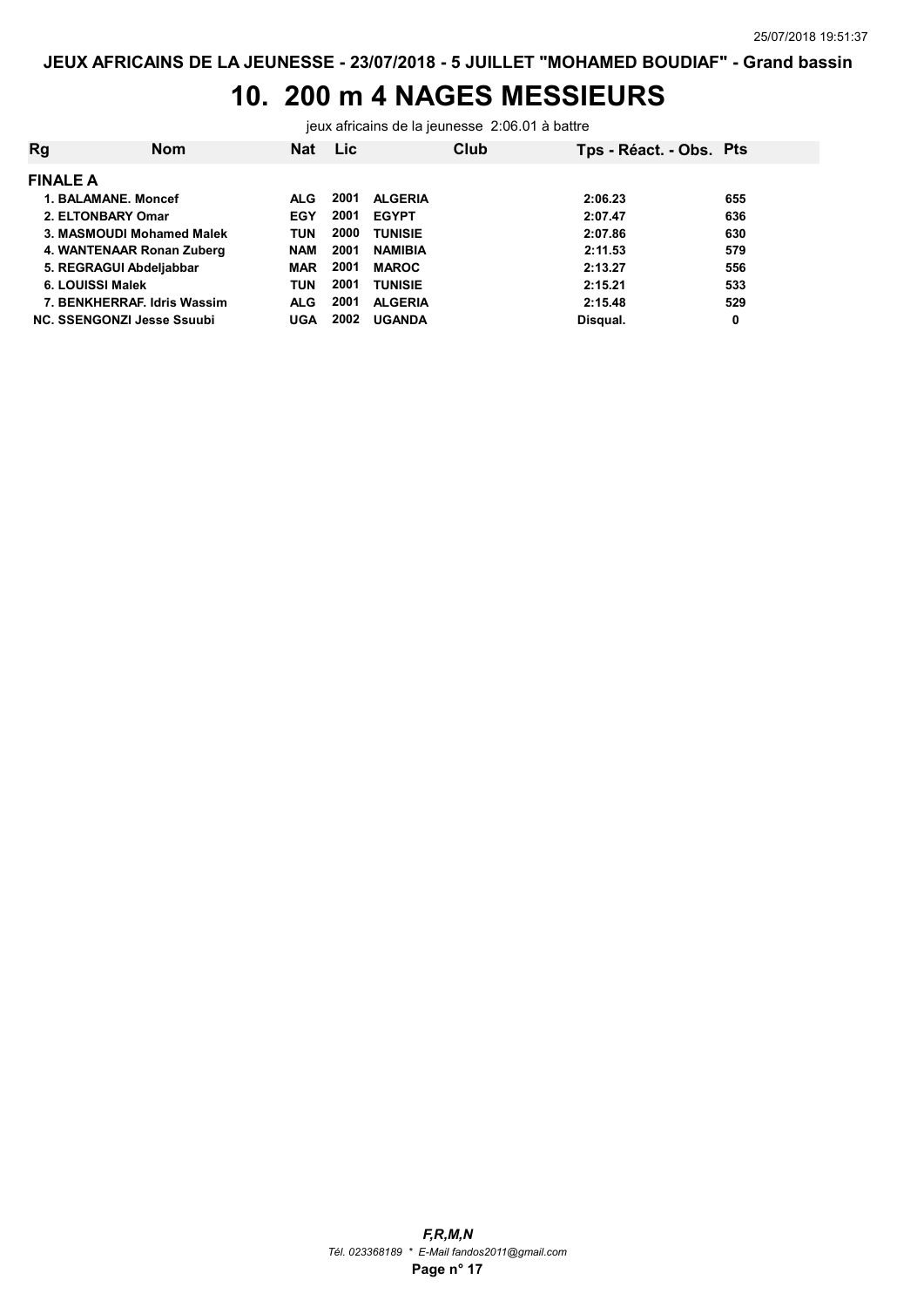## 11. 200 m 4 NAGES DAMES

jeux africains de la jeunesse 2:22.91 à battre

| <b>Rg</b> | Nom                         | <b>Nat</b> | <b>Lic</b> | Club            | Tps - Réact. - Obs. Pts |     |
|-----------|-----------------------------|------------|------------|-----------------|-------------------------|-----|
|           | 1. STERGIADIS Heleni        | <b>NAM</b> | 2002       | <b>NAMIBIA</b>  | 2:25.86                 | 583 |
|           | 2. GARA Alya                | <b>TUN</b> | 2001       | <b>TUNISIE</b>  | 2:27.68                 | 561 |
|           | 3. BRUNLEHNER Maria Chantal | <b>KEN</b> | 2000       | <b>KENYA</b>    | 2:28.75                 | 549 |
|           | 4. ABDELLATIF Logaine       | <b>EGY</b> | 2003       | <b>EGYPT</b>    | 2:30.54                 | 530 |
|           | 5. JELLITI Nesrine          | <b>TUN</b> | 2002       | <b>TUNISIE</b>  | 2:31.37                 | 521 |
|           | 6. LARBI YOUCEF . Ismahane  | <b>ALG</b> | 2001       | <b>ALGERIA</b>  | 2:32.06                 | 514 |
|           | 7. ELGANINY Souhila         | <b>EGY</b> | 2001       | <b>EGYPT</b>    | 2:32.79                 | 507 |
|           | 8. SSENGONZI Rebecca Yayeri | <b>UGA</b> | 2000       | <b>UGANDA</b>   | 2:36.35                 | 473 |
|           | 9. ESSLINGER Tiana          | <b>NAM</b> | 2003       | <b>NAMIBIA</b>  | 2:36.66                 | 470 |
|           | 10. BOUSSADIA, Samah        | <b>ALG</b> | 2002       | <b>ALGERIA</b>  | 2:37.45                 | 463 |
|           | 11. RUELE Refentse Bupe     | BOT        | 2003       | <b>BOTSWANA</b> | 2:52.36                 | 353 |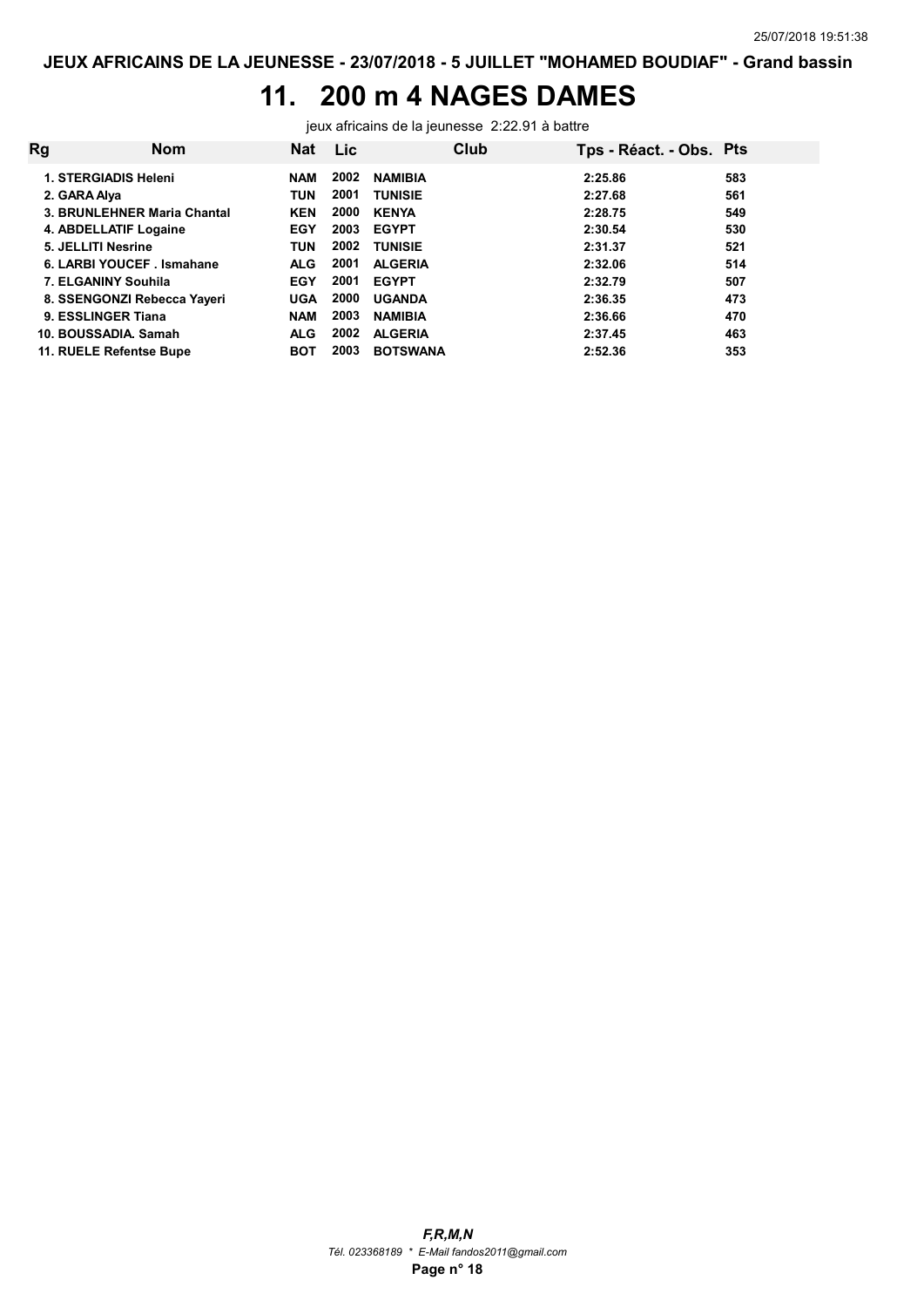## 11. 200 m 4 NAGES DAMES

jeux africains de la jeunesse 2:22.91 à battre

| Rg                 | Nom                         | Nat        | <b>Lic</b> |                | Club | Tps - Réact. - Obs. Pts |     |
|--------------------|-----------------------------|------------|------------|----------------|------|-------------------------|-----|
| <b>FINALE A</b>    |                             |            |            |                |      |                         |     |
|                    | 1. ABDELLATIF Logaine       | EGY        | 2003       | <b>EGYPT</b>   |      | 2:23.65                 | 610 |
| 2. GARA Alya       |                             | <b>TUN</b> | 2001       | <b>TUNISIE</b> |      | 2:23.80                 | 608 |
|                    | 3. STERGIADIS Heleni        | <b>NAM</b> | 2002       | <b>NAMIBIA</b> |      | 2:25.50                 | 587 |
|                    | 4. BRUNLEHNER Maria Chantal | <b>KEN</b> | 2000       | <b>KENYA</b>   |      | 2:26.49                 | 575 |
| 5. JELLITI Nesrine |                             | <b>TUN</b> | 2002       | <b>TUNISIE</b> |      | 2:26.98                 | 569 |
|                    | 6. LARBI YOUCEF . Ismahane  | <b>ALG</b> | 2001       | <b>ALGERIA</b> |      | 2:30.36                 | 532 |
|                    | 7. ELGANINY Souhila         | EGY        | 2001       | <b>EGYPT</b>   |      | 2:30.79                 | 527 |
| 8. ESSLINGER Tiana |                             | <b>NAM</b> | 2003       | <b>NAMIBIA</b> |      | 2:36.01                 | 476 |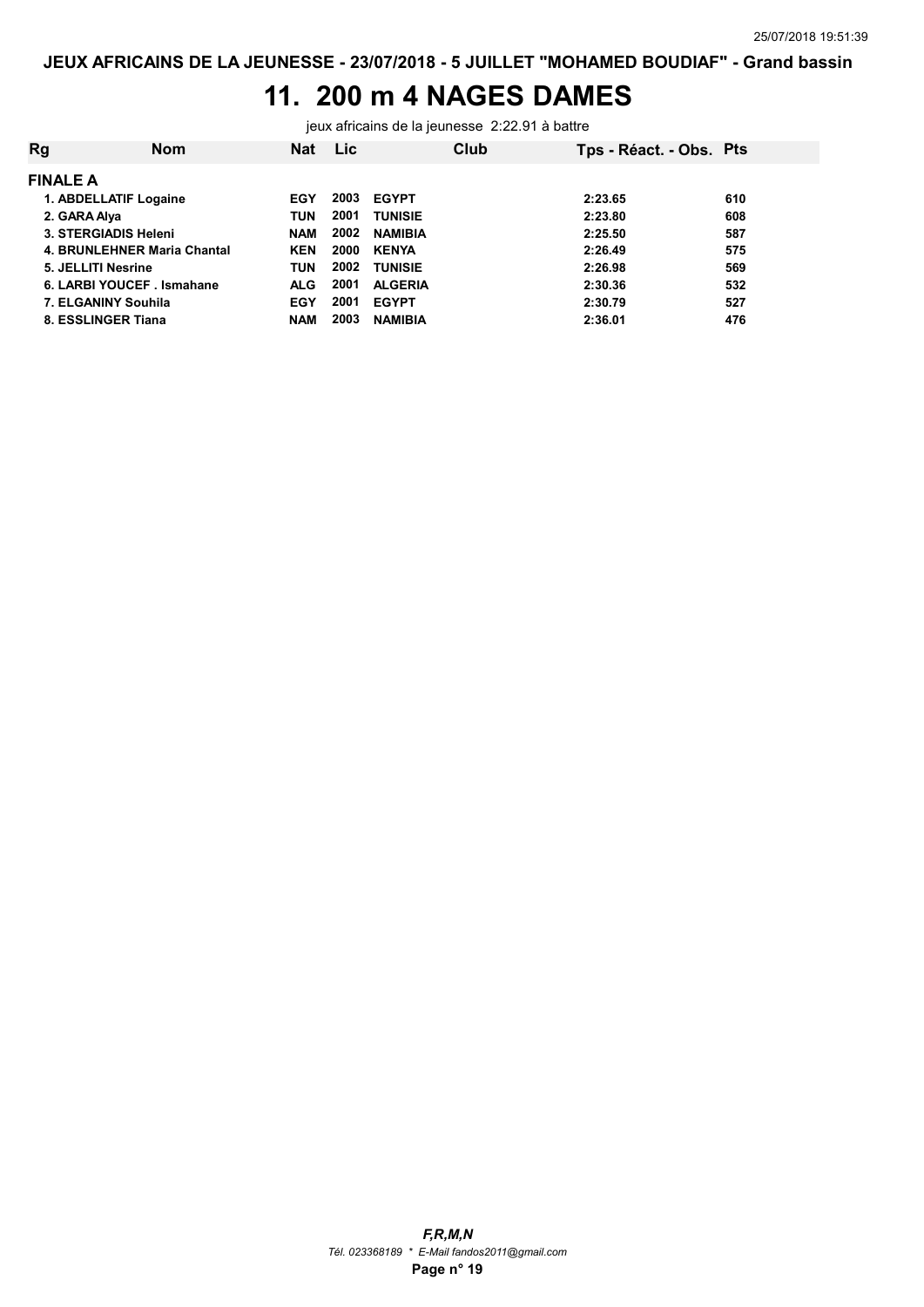## 12. 100 m PAPILLON MESSIEURS

jeux africains de la jeunesse 54.74 à battre

| Rg | <b>Nom</b>                         | Nat        | <b>Lic</b> |                | Club | Tps - Réact. - Obs. Pts |     |
|----|------------------------------------|------------|------------|----------------|------|-------------------------|-----|
|    | 1. JACKSON Abeku Gyekye            | <b>GHA</b> | 2000       | <b>GHANA</b>   |      | 54.74                   | 677 |
|    | 2. BOUTOUIL Samy Ahmed             | <b>MAR</b> | 2000       | <b>MAROC</b>   |      | 55.39                   | 654 |
|    | 3. HUSSEIN Ahmed                   | <b>EGY</b> | 2001       | <b>EGYPT</b>   |      | 56.40                   | 619 |
|    | 4. ABDELBAKY Mohamed               | <b>EGY</b> | 2000       | <b>EGYPT</b>   |      | 56.52                   | 615 |
|    | 5. MASMOUDI Mohamed Malek          | TUN        | 2000       | <b>TUNISIE</b> |      | 58.13                   | 565 |
|    | 6. GORDO Salvador Vieira           | <b>ANG</b> | 2003       | <b>ANGOLA</b>  |      | 58.46                   | 556 |
|    | 7. BOUACHIR, Amine                 | <b>ALG</b> | 2001       | <b>ALGERIA</b> |      | 58.48                   | 555 |
|    | 8. FRANCISCO Daniel Sebastiao      | <b>ANG</b> | 2000       | <b>ANGOLA</b>  |      | 58.64                   | 551 |
|    | 9. SSENGONZI Jesse Ssuubi          | <b>UGA</b> | 2002       | <b>UGANDA</b>  |      | 59.01                   | 541 |
|    | 10. MOHAMED Ridhwan Abubakar Bwana | <b>KEN</b> | 2000       | <b>KENYA</b>   |      | 59.05                   | 539 |
|    | 11. BOUACHIR. Anis                 | <b>ALG</b> | 2001       | <b>ALGERIA</b> |      | 59.50                   | 527 |
|    | 12. ROSAFIO Danilo                 | <b>KEN</b> | 2001       | <b>KENYA</b>   |      | 1:00.33                 | 506 |
|    | 13. LE ROUX Corne                  | <b>NAM</b> | 2002       | <b>NAMIBIA</b> |      | 1:01.13                 | 486 |
|    | 14. OPUTE Onyemechi                | <b>NGR</b> | 2002       | <b>NIGERIA</b> |      | 1:01.90                 | 468 |
|    | <b>15. GANIRA Belly Cresus</b>     | <b>BDI</b> | 2000       | <b>BURUNDI</b> |      | 1:02.25                 | 460 |
|    | 16. ISOBO Confidence               | <b>NGR</b> | 2002       | <b>NIGERIA</b> |      | 1:03.08                 | 442 |
|    | 17. SSAMULA DARREN Kirabo          | <b>ALG</b> | 2003       | <b>UGANDA</b>  |      | 1:07.69                 | 358 |
|    | 18. POKU-DWUMOH Papa Yaw           | <b>GHA</b> | 2003       | <b>GHANA</b>   |      | 1:09.10                 | 336 |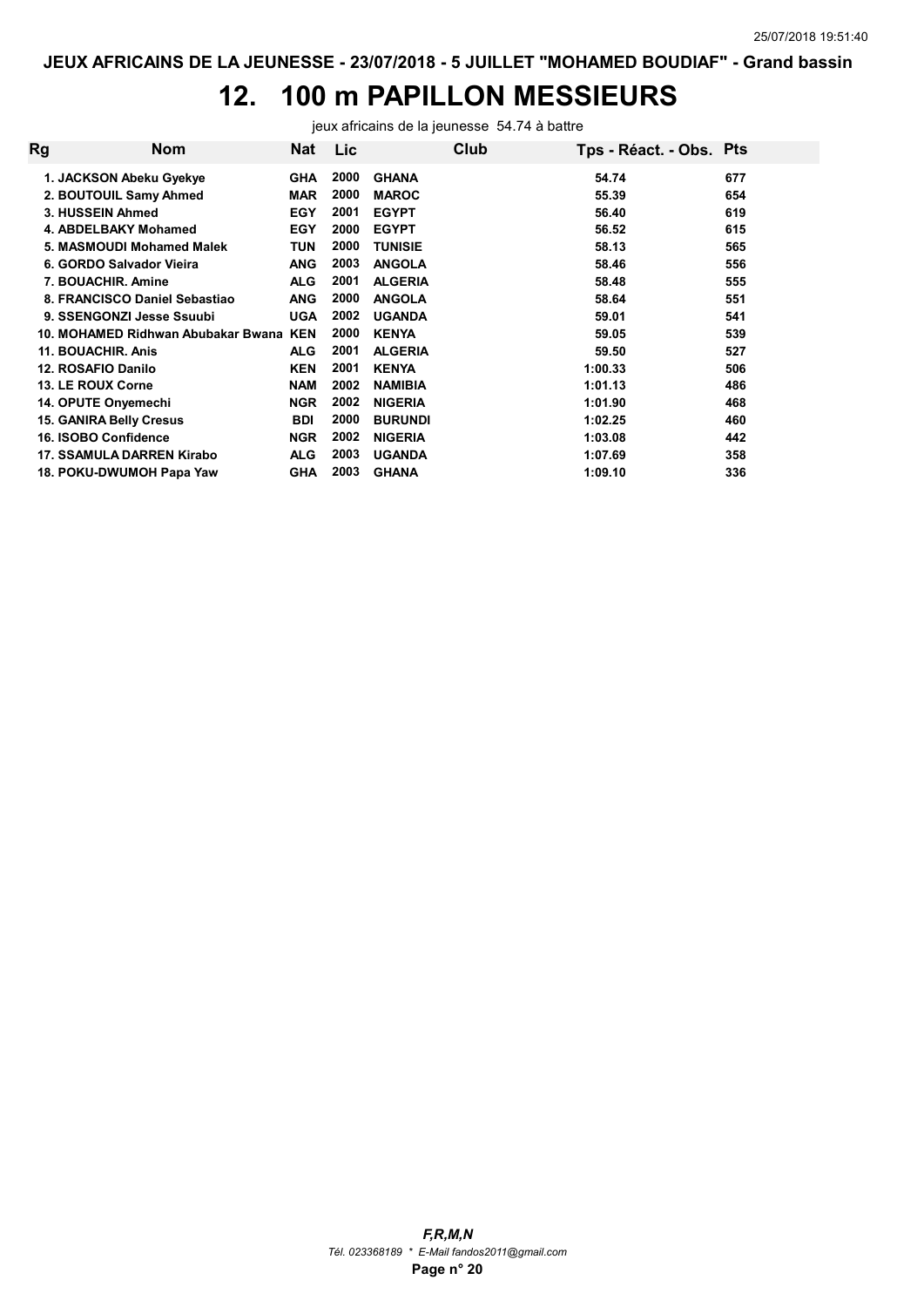## 12. 100 m PAPILLON MESSIEURS

jeux africains de la jeunesse 54.74 à battre

| Rg              | <b>Nom</b>                    | <b>Nat</b> | <b>Lic</b> | Club           | Tps - Réact. - Obs. Pts |     |
|-----------------|-------------------------------|------------|------------|----------------|-------------------------|-----|
| <b>FINALE A</b> |                               |            |            |                |                         |     |
|                 | 1. HUSSEIN Ahmed              | EGY        | 2001       | <b>EGYPT</b>   | 54.89                   | 672 |
|                 | 2. BOUTOUIL Samy Ahmed        | <b>MAR</b> | 2000       | <b>MAROC</b>   | 55.23                   | 659 |
|                 | 3. JACKSON Abeku Gyekye       | <b>GHA</b> | 2000       | <b>GHANA</b>   | 55.59                   | 647 |
|                 | 4. ABDELBAKY Mohamed          | EGY        | 2000       | <b>EGYPT</b>   | 55.60                   | 646 |
|                 | 5. FRANCISCO Daniel Sebastiao | <b>ANG</b> | 2000       | <b>ANGOLA</b>  | 58.08                   | 567 |
|                 | 6. BOUACHIR, Amine            | <b>ALG</b> | 2001       | <b>ALGERIA</b> | 58.19                   | 564 |
|                 | 7. MASMOUDI Mohamed Malek     | <b>TUN</b> | 2000       | <b>TUNISIE</b> | 58.27                   | 561 |
|                 | 8. GORDO Salvador Vieira      | ANG        | 2003       | <b>ANGOLA</b>  | 1:02.07                 | 464 |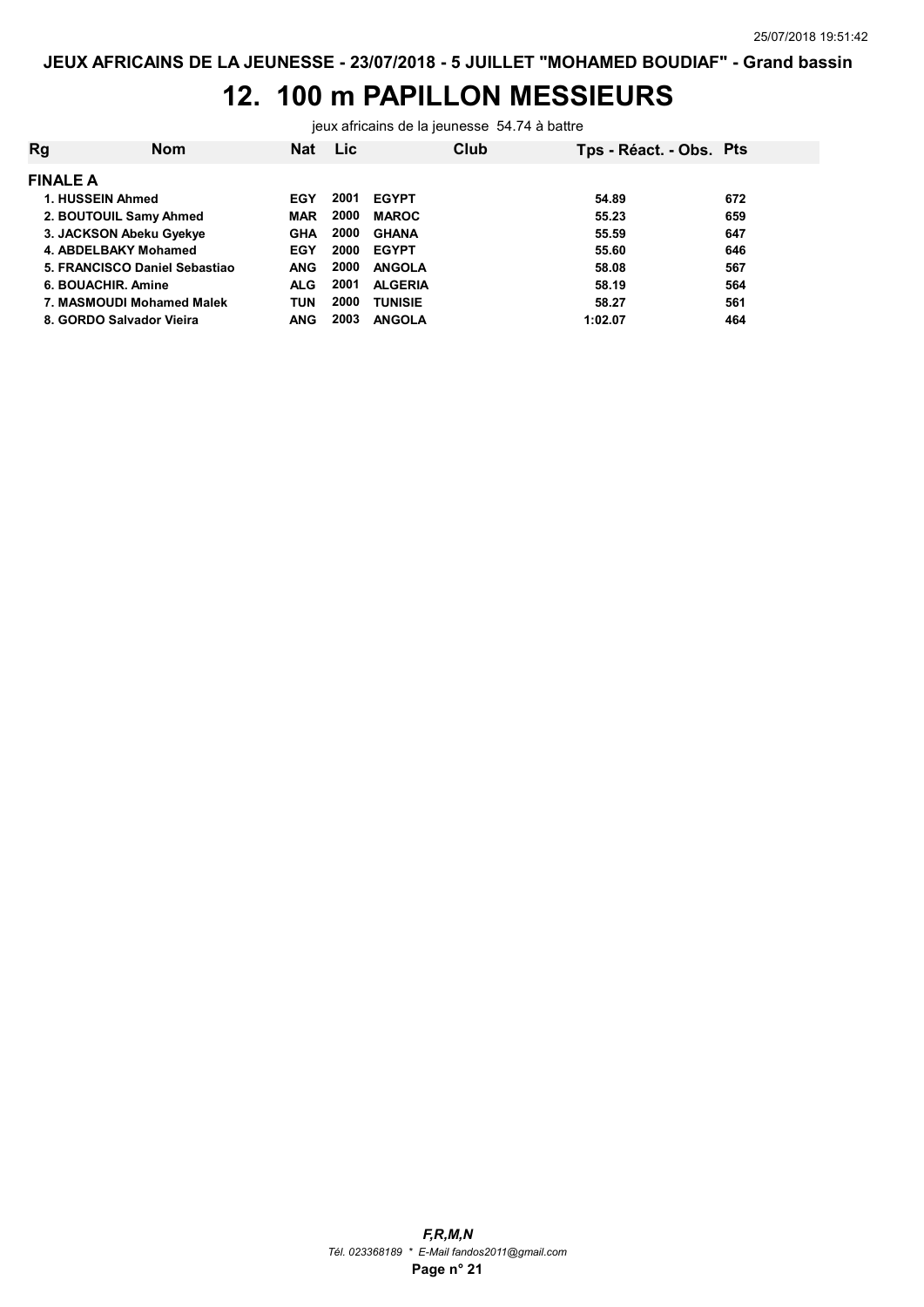## 13. 50 m PAPILLON DAMES

jeux africains de la jeunesse 28.24 à battre

| Rg | <b>Nom</b>                     | Nat        | Lic  |                 | Club | Tps - Réact. - Obs. Pts |     |
|----|--------------------------------|------------|------|-----------------|------|-------------------------|-----|
|    | 1. MAHIEDDINE HASSEN Yasmine   | <b>EGY</b> | 2001 | <b>EGYPT</b>    |      | 28.30                   | 639 |
|    | 2. SSENGONZI Rebecca Yayeri    | <b>UGA</b> | 2000 | <b>UGANDA</b>   |      | 28.80                   | 606 |
|    | 3. EL BARODI Imane Houda       | <b>MAR</b> | 2001 | <b>MAROC</b>    |      | 28.97                   | 596 |
|    | 4. MOHAMED JABER Mayar         | <b>EGY</b> | 2001 | <b>EGYPT</b>    |      | 29.32                   | 575 |
|    | 5. LIMA Lia Ana Martins Becker | <b>ANG</b> | 2001 | <b>ANGOLA</b>   |      | 29.39                   | 571 |
|    | <b>6. BARBOUCH Ines</b>        | TUN        | 2001 | <b>TUNISIE</b>  |      | 29.41                   | 569 |
|    | 7. CHEIKH. Meriem              | <b>ALG</b> | 2000 | <b>ALGERIA</b>  |      | 30.80                   | 496 |
|    | 8. PHIRI Mia Ann               | ZAM        | 2003 | <b>ZAMBIA</b>   |      | 30.93                   | 489 |
|    | 9. DJAOUD. Feriel              | <b>ALG</b> | 2002 | <b>ALGERIA</b>  |      | 31.20                   | 477 |
|    | 10. ALRUTZ Sally Amara         | <b>LBR</b> | 2000 | <b>LIBERIA</b>  |      | 31.69                   | 455 |
|    | 11. NKETE Alora Tlamelo D      | <b>BOT</b> | 2000 | <b>BOTSWANA</b> |      | 31.87                   | 447 |
|    | 12. WEBER Zune                 | <b>NAM</b> | 2001 | <b>NAMIBIA</b>  |      | 32.66                   | 416 |
|    | 13. KEGBE Happy                | <b>NGR</b> | 2001 | <b>NIGERIA</b>  |      | 35.02                   | 337 |
|    | 14. MUBARAK Tala               | <b>SUD</b> | 2003 | <b>SUDAN</b>    |      | 44.38                   | 165 |
|    | 15. RADJI Nafissath Abeke      | <b>BEN</b> | 2002 | <b>BENINE</b>   |      | 44.92                   | 159 |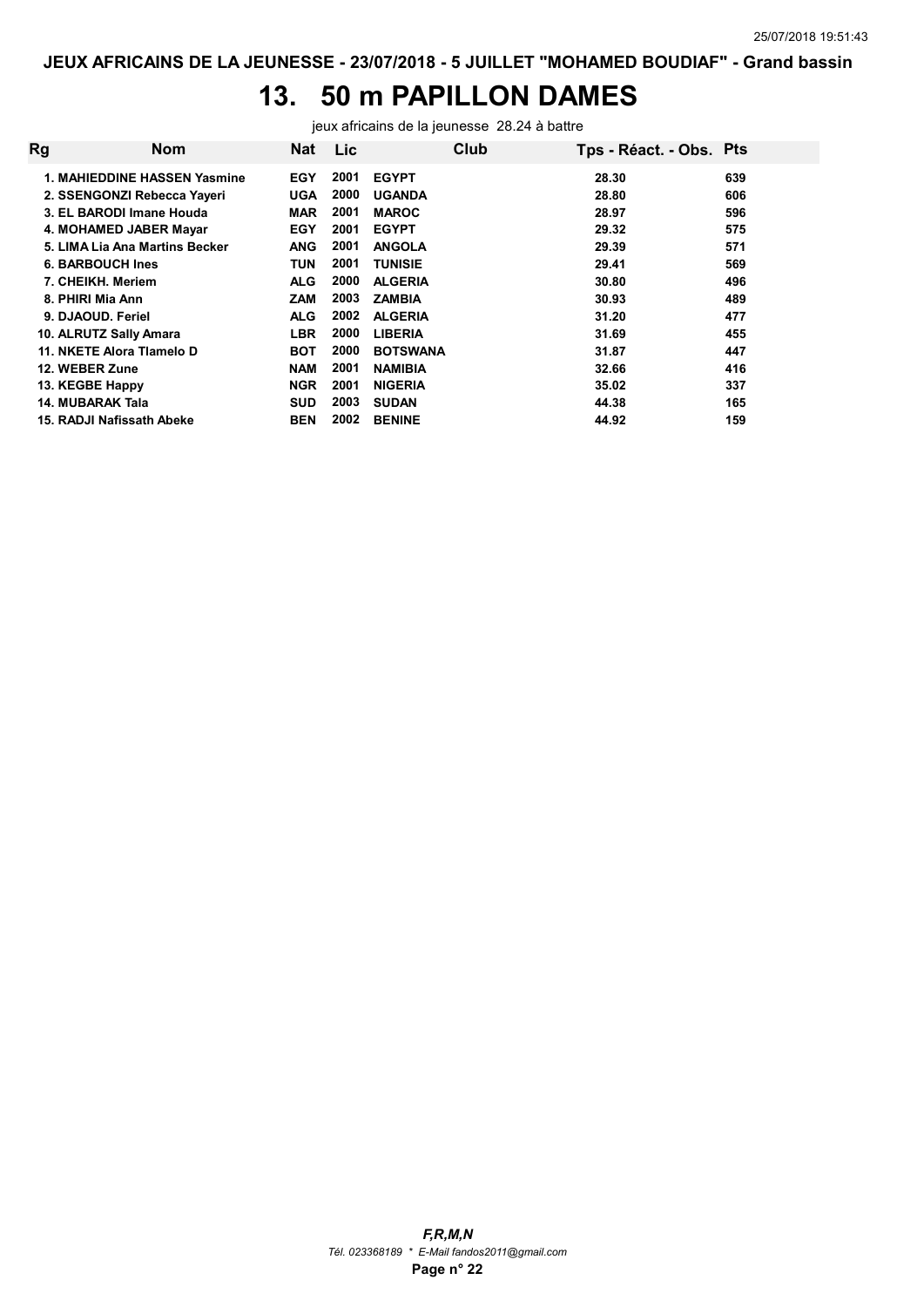### 13. 50 m PAPILLON DAMES

jeux africains de la jeunesse 28.24 à battre

| Rg | <b>Nom</b>                     | <b>Nat</b> | <b>Lic</b> |                | Club | Tps - Réact. - Obs. Pts |     |
|----|--------------------------------|------------|------------|----------------|------|-------------------------|-----|
|    | <b>FINALE A</b>                |            |            |                |      |                         |     |
|    | 1. MAHIEDDINE HASSEN Yasmine   | EGY        | 2001       | <b>EGYPT</b>   |      | 28.40                   | 632 |
|    | 2. EL BARODI Imane Houda       | <b>MAR</b> | 2001       | <b>MAROC</b>   |      | 29.10                   | 588 |
|    | 3. SSENGONZI Rebecca Yayeri    | <b>UGA</b> | 2000       | <b>UGANDA</b>  |      | 29.33                   | 574 |
|    | 4. BARBOUCH Ines               | TUN        | 2001       | <b>TUNISIE</b> |      | 29.38                   | 571 |
|    | 5. LIMA Lia Ana Martins Becker | <b>ANG</b> | 2001       | <b>ANGOLA</b>  |      | 29.52                   | 563 |
|    | 6. MOHAMED JABER Mayar         | EGY        | 2001       | <b>EGYPT</b>   |      | 29.62                   | 557 |
|    | 7. PHIRI Mia Ann               | <b>ZAM</b> | 2003       | <b>ZAMBIA</b>  |      | 30.51                   | 510 |
|    | 8. CHEIKH, Meriem              | <b>ALG</b> | 2000       | <b>ALGERIA</b> |      | 31.56                   | 461 |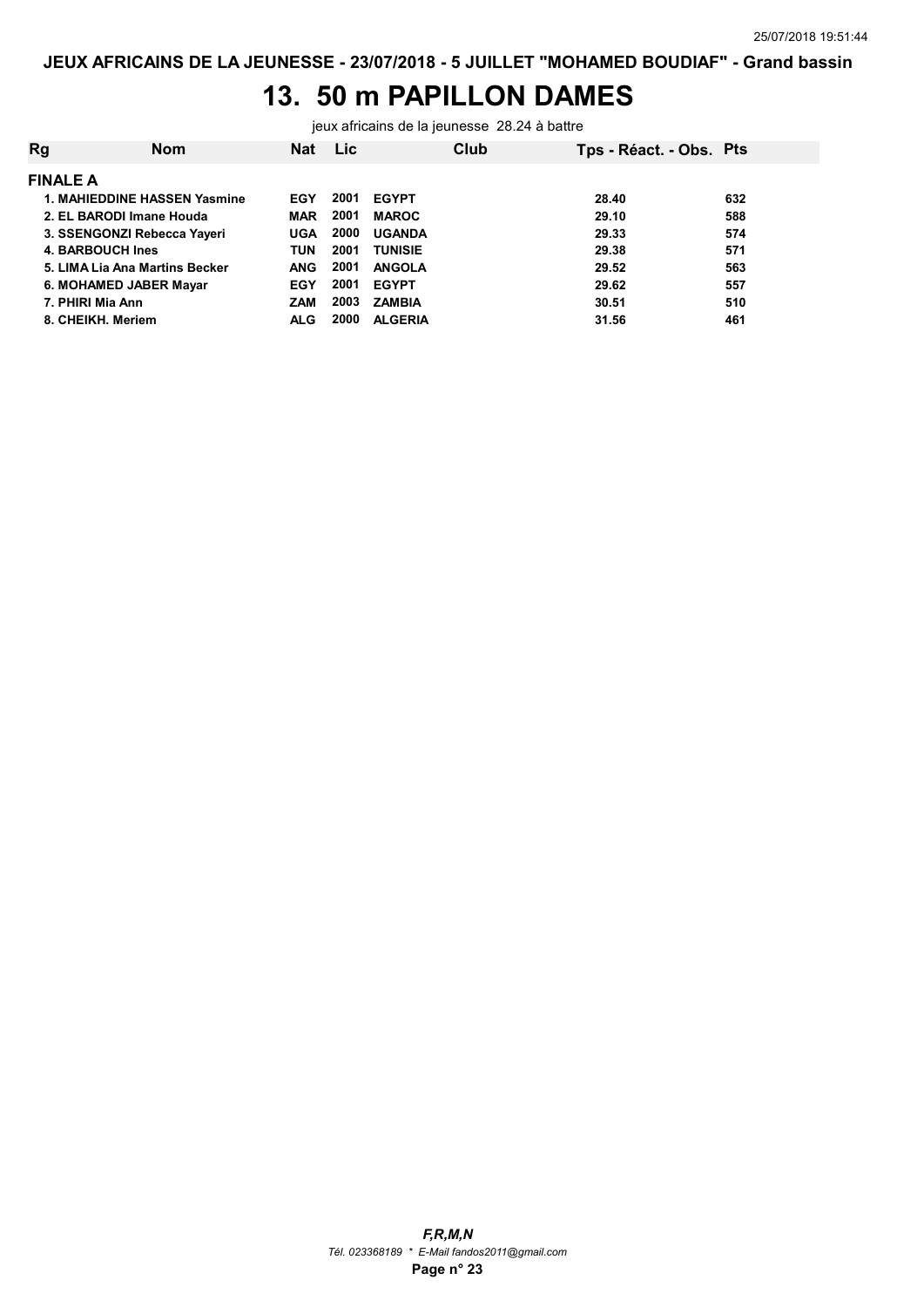## 14. 200 m NAGE LIBRE MESSIEURS

jeux africains de la jeunesse 1:52.85 à battre

| Rg | <b>Nom</b>                       | Nat        | <b>Lic</b> | Club            | Tps - Réact. - Obs. Pts |     |
|----|----------------------------------|------------|------------|-----------------|-------------------------|-----|
|    | 1. GHAFFARI Mohamed Aziz         | TUN        | 2000       | <b>TUNISIE</b>  | 1:54.33                 | 656 |
|    | 2. FREEMAN James Samuel          | BOT        | 2001       | <b>BOTSWANA</b> | 1:55.08                 | 643 |
|    | 3. HAFNAOUI Ahmed Ayoub          | TUN        | 2002       | <b>TUNISIE</b>  | 1:55.96                 | 629 |
|    | 4. HEMRI Ali                     | <b>MAR</b> | 2001       | <b>MAROC</b>    | 1:56.27                 | 624 |
|    | 5. ELTONBARY Omar                | <b>EGY</b> | 2001       | <b>EGYPT</b>    | 1:56.37                 | 622 |
|    | 6. YOUSFI, Nassim                | <b>ALG</b> | 2001       | <b>ALGERIA</b>  | 1:57.96                 | 597 |
|    | 7. KOK SHUN Patrick Ryan         | <b>MRI</b> | 2002       | <b>MAURICE</b>  | 2:00.30                 | 563 |
|    | 8. NDIAYE Amadou Andre Ouseynou  | <b>SEN</b> | 2001       | <b>SENEGAL</b>  | 2:00.34                 | 563 |
|    | 9. IKHENAZEN, Mahdi              | ALG        | 2002       | <b>ALGERIA</b>  | 2:00.37                 | 562 |
|    | 10. MASCARENHAS Henrique Silva   | <b>ANG</b> | 2001       | <b>ANGOLA</b>   | 2:02.49                 | 533 |
|    | 11. AMBALA Atuahire Ogola        | <b>UGA</b> | 2001       | <b>UGANDA</b>   | 2:08.49                 | 462 |
|    | 12. LE ROUX Corne                | <b>NAM</b> | 2002       | <b>NAMIBIA</b>  | 2:09.61                 | 450 |
|    | <b>13. EMARA Fares</b>           | <b>EGY</b> | 2002       | <b>EGYPT</b>    | 2:15.03                 | 398 |
|    | <b>14. SSAMULA DARREN Kirabo</b> | ALG        | 2003       | <b>UGANDA</b>   | 2:21.98                 | 342 |
|    | 15. ALTUB Amar                   | SUD        | 2003       | <b>SUDAN</b>    | 2:31.25                 | 283 |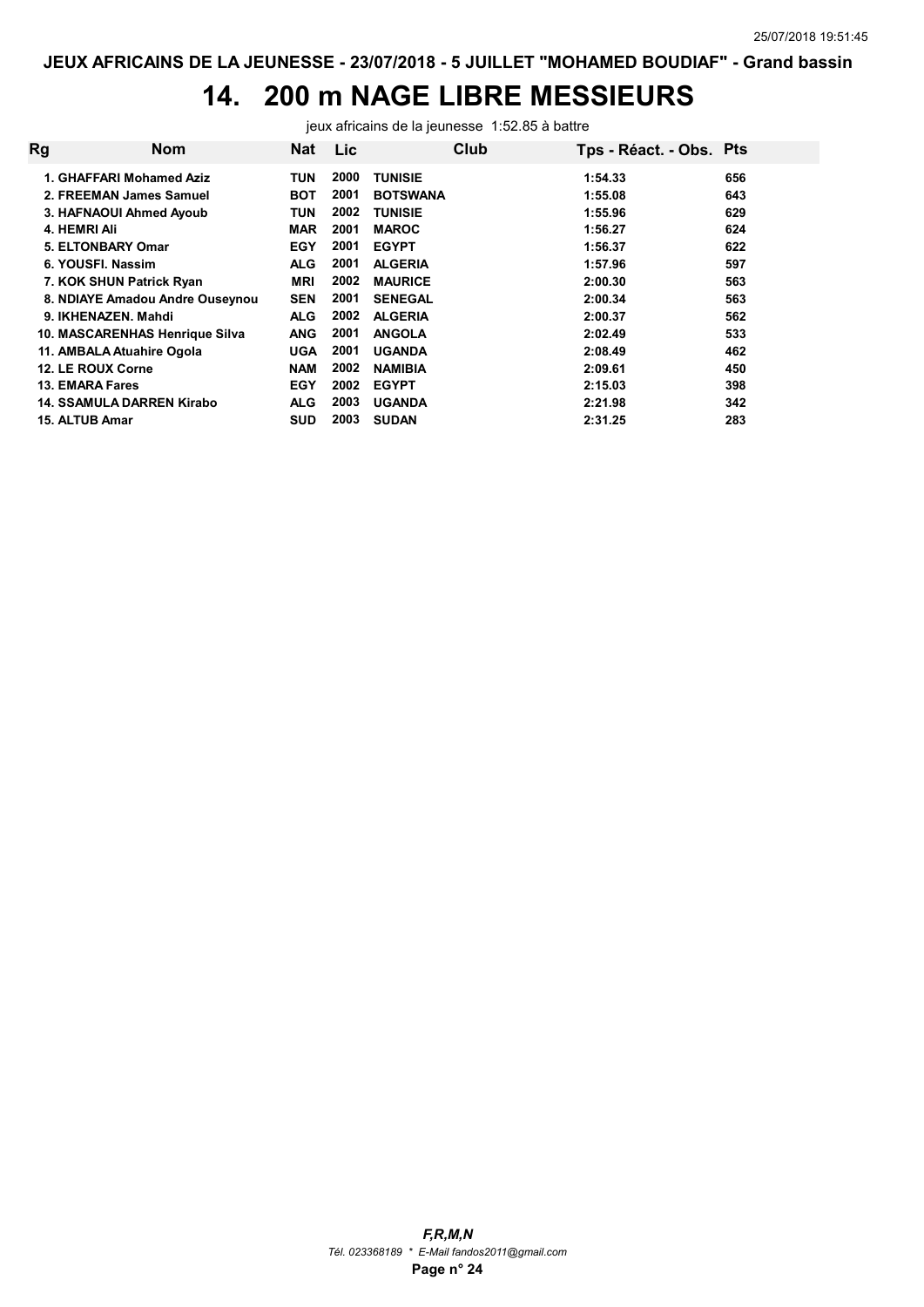#### 14. 200 m NAGE LIBRE MESSIEURS

jeux africains de la jeunesse 1:52.85 à battre

NR = jeux africains de la jeunesse

| Rg | <b>Nom</b>                      | <b>Nat</b> | <b>Lic</b> | Club            | Tps - Réact. - Obs. Pts |           |     |
|----|---------------------------------|------------|------------|-----------------|-------------------------|-----------|-----|
|    | <b>FINALE A</b>                 |            |            |                 |                         |           |     |
|    | 1. GHAFFARI Mohamed Aziz        | TUN        | 2000       | <b>TUNISIE</b>  | 1:50.56                 | <b>NR</b> | 726 |
|    | 2. HAFNAOUI Ahmed Ayoub         | TUN        | 2002       | <b>TUNISIE</b>  | 1:52.09                 |           | 696 |
|    | 3. FREEMAN James Samuel         | <b>BOT</b> | 2001       | <b>BOTSWANA</b> | 1:53.27                 |           | 675 |
|    | 4. HEMRI Ali                    | <b>MAR</b> | 2001       | <b>MAROC</b>    | 1:56.29                 |           | 624 |
|    | 5. YOUSFI, Nassim               | <b>ALG</b> | 2001       | <b>ALGERIA</b>  | 1:57.66                 |           | 602 |
|    | 6. NDIAYE Amadou Andre Ouseynou | <b>SEN</b> | 2001       | <b>SENEGAL</b>  | 1:59.78                 |           | 571 |
|    | 7. MASCARENHAS Henrique Silva   | <b>ANG</b> | 2001       | <b>ANGOLA</b>   | 2:02.41                 |           | 535 |
|    | 8. KOK SHUN Patrick Ryan        | <b>MRI</b> | 2002       | <b>MAURICE</b>  | 2:02.49                 |           | 533 |
|    |                                 |            |            |                 |                         |           |     |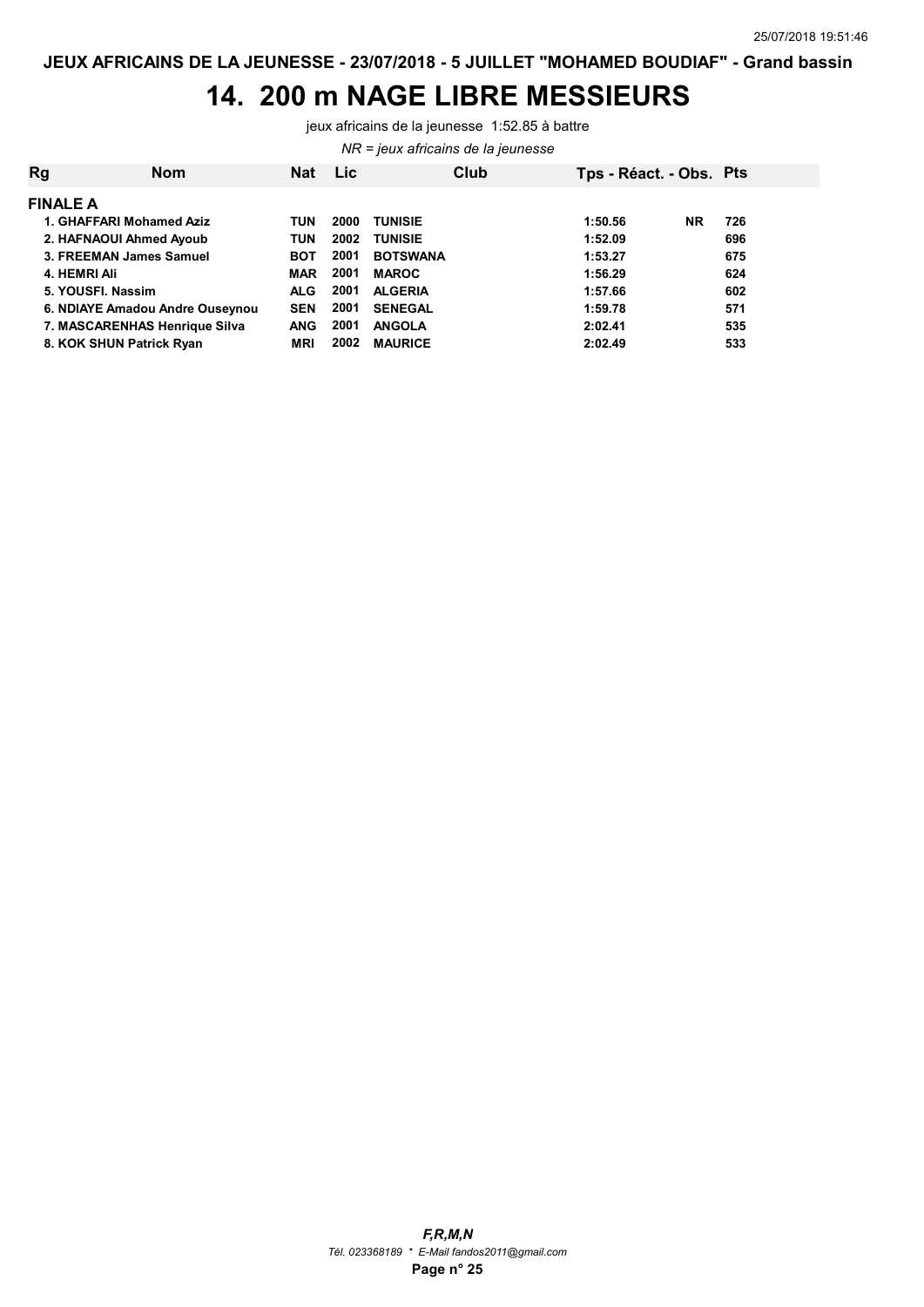## 15. 800 m NAGE LIBRE DAMES

jeux africains de la jeunesse à établir

| Rg                   | <b>Nom</b>                   | Nat        | Lic  | Club              | Tps - Réact. - Obs. Pts |     |
|----------------------|------------------------------|------------|------|-------------------|-------------------------|-----|
| <b>FINALE A</b>      |                              |            |      |                   |                         |     |
| 1. SAID Sandy        |                              | EGY        | 2000 | EGYPT             | 9:10.88                 | 658 |
| 2. GARA Alya         |                              | TUN        | 2001 | <b>TUNISIE</b>    | 9:23.25                 | 616 |
| 3. HENNOUNI, Narimen |                              | <b>ALG</b> | 2000 | <b>ALGERIA</b>    | 9:47.34                 | 543 |
| 4. MALDJI. Ghada     |                              | <b>ALG</b> | 2001 | <b>ALGERIA</b>    | 9:48.68                 | 539 |
|                      | 5. RABESAHALA Antsa Victoria | MAD        | 2001 | <b>MADAGASCAR</b> | 10:49.79                | 401 |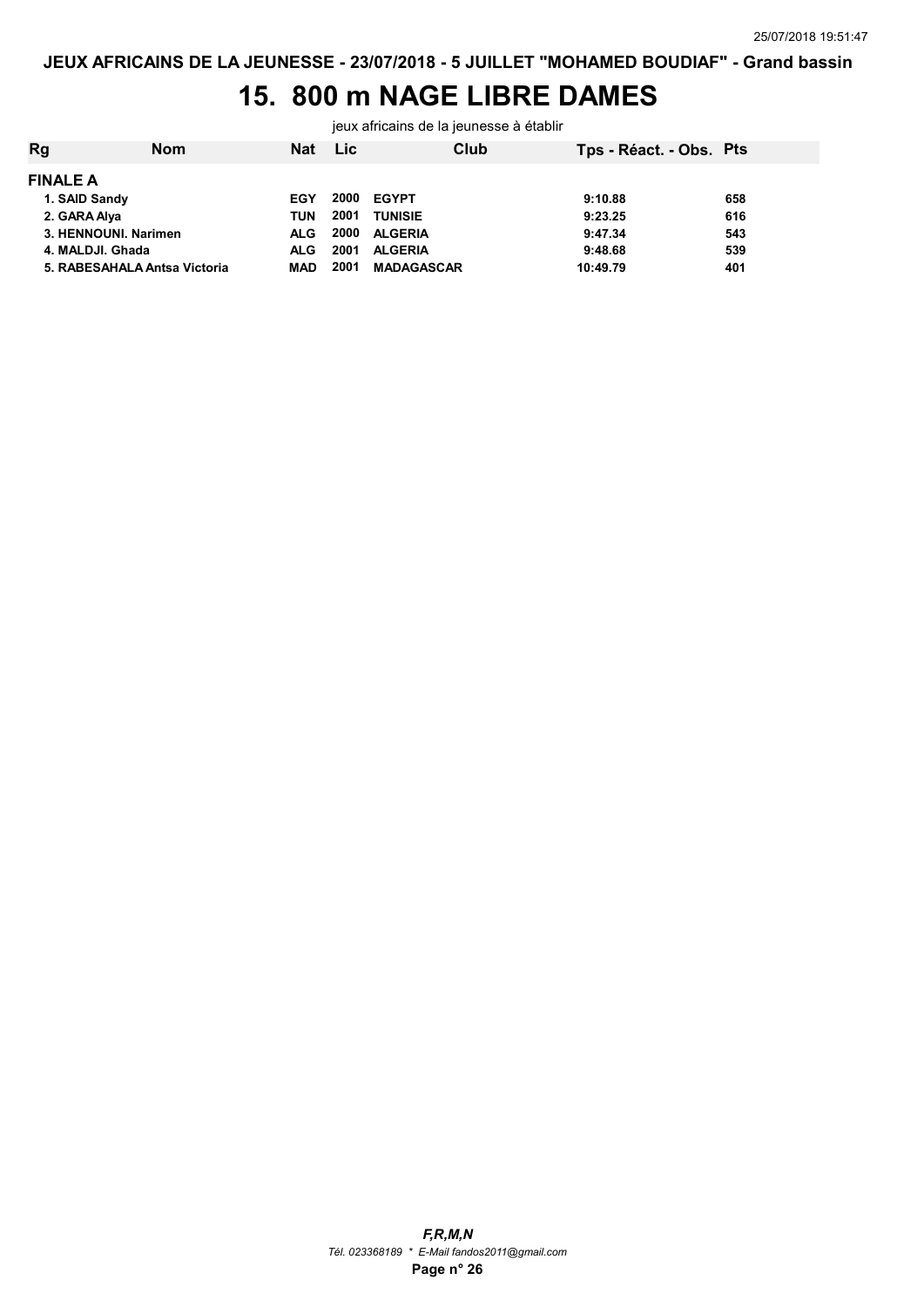# 16. 50 m BRASSE MESSIEURS

jeux africains de la jeunesse 28.96 à battre

| Rg | <b>Nom</b>                        | Nat        | Lic  | Club                | Tps - Réact. - Obs. Pts |     |
|----|-----------------------------------|------------|------|---------------------|-------------------------|-----|
|    | 1. BOUTOUIL Samy Ahmed            | <b>MAR</b> | 2000 | <b>MAROC</b>        | 28.96                   | 663 |
|    | 2. FLIYOU Ahmed Yassine           | <b>MAR</b> | 2001 | <b>MAROC</b>        | 29.19                   | 647 |
|    | 3. WANTENAAR Ronan Zuberg         | <b>NAM</b> | 2001 | <b>NAMIBIA</b>      | 29.47                   | 629 |
|    | 4. SHEMIS Mohamed                 | <b>EGY</b> | 2000 | <b>EGYPT</b>        | 29.50                   | 627 |
|    | 5. ROSSI Samuele                  | <b>SEY</b> | 2001 | <b>SEYCHELLES</b>   | 29.51                   | 626 |
|    | 6. ROBINSON Adrian                | <b>BOT</b> | 2000 | <b>BOTSWANA</b>     | 29.60                   | 621 |
|    | 7. BALAMANE, Moncef               | <b>ALG</b> | 2001 | <b>ALGERIA</b>      | 29.66                   | 617 |
|    | 8. FRANCISCO Daniel Sebastiao     | <b>ANG</b> | 2000 | <b>ANGOLA</b>       | 30.90                   | 545 |
|    | 9. LAGAGNA. Diamel                | <b>ALG</b> | 2001 | <b>ALGERIA</b>      | 31.04                   | 538 |
|    | 10. SSENGONZI Jesse Ssuubi        | <b>UGA</b> | 2002 | <b>UGANDA</b>       | 32.00                   | 491 |
|    | 11. OPUTE Onyemechi               | <b>NGR</b> | 2002 | <b>NIGERIA</b>      | 33.36                   | 433 |
|    | 12. ODUNI Chukwuka                | <b>NGR</b> | 2003 | <b>NIGERIA</b>      | 34.02                   | 409 |
|    | 13. BOUQAREEN Sirai               | <b>LBA</b> | 2001 | <b>LIBYA</b>        | 34.70                   | 385 |
|    | <b>14. EMMETT Liam</b>            | <b>SWZ</b> | 2000 | <b>SWAZILAND</b>    | 35.23                   | 368 |
|    | 15. SAINE Momodou Lamin           | <b>GAM</b> | 2000 | <b>GAMBIA</b>       | 37.83                   | 297 |
|    | 16. BARRY Omar Fadel              | <b>BUR</b> | 2000 | <b>BURKINA FASO</b> | 38.14                   | 290 |
|    | 17. GIRARD DE LANGLADE MPALI Adam | <b>GAB</b> | 2002 | <b>GABON</b>        | 38.28                   | 287 |
|    | 18. SOWAH Prince Abdullah Adjetey | <b>GHA</b> | 2003 | <b>GHANA</b>        | 43.84                   | 191 |
|    | <b>NC. KANE Birane Arno</b>       | <b>SEN</b> | 2000 | <b>SENEGAL</b>      | Frf n.d.                |     |
|    | <b>NC. GANEDI Anas</b>            | LBA        | 2002 | <b>LIBYA</b>        | Disqual.                | 0   |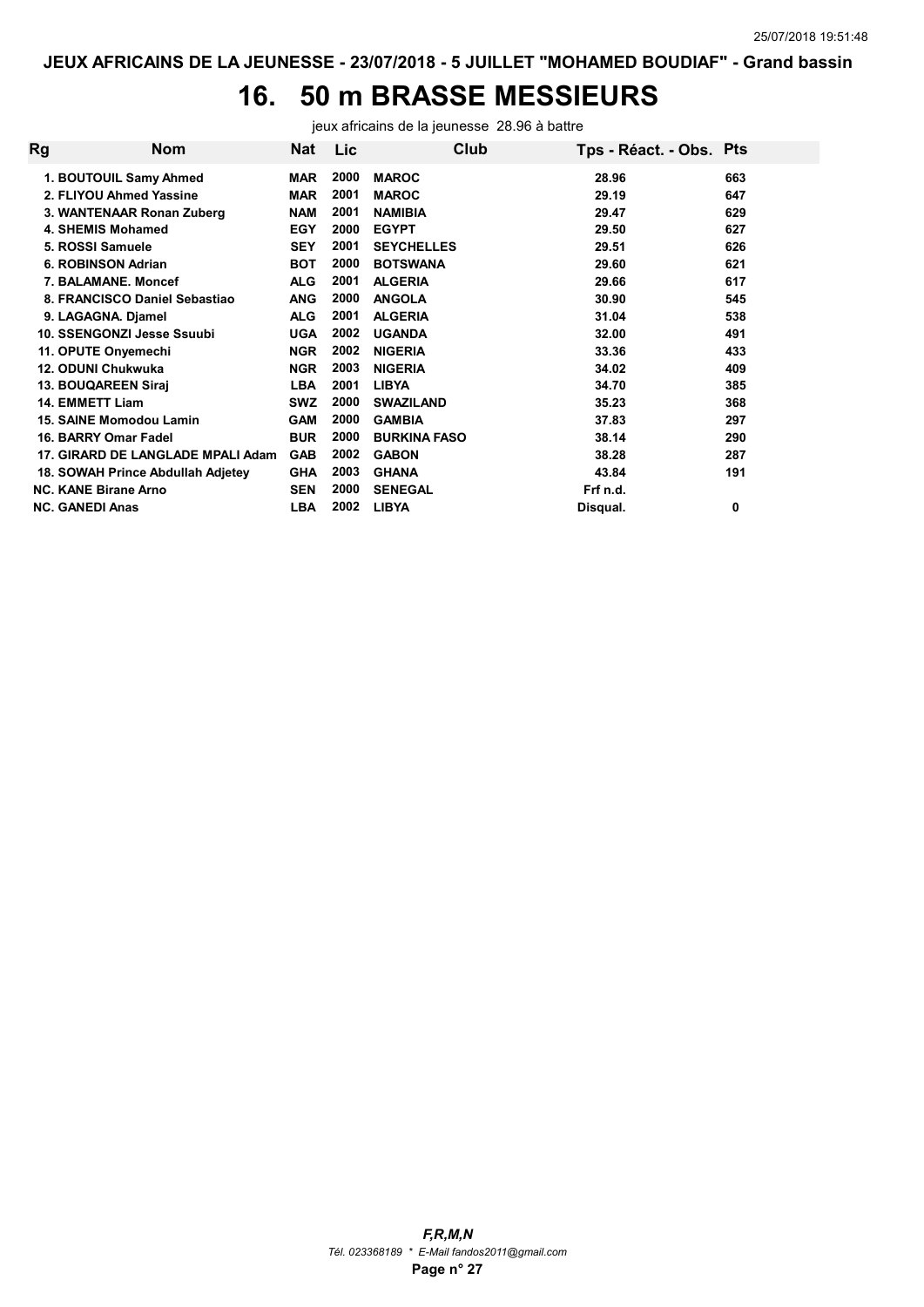# 16. 50 m BRASSE MESSIEURS

jeux africains de la jeunesse 28.96 à battre

| Rg              | <b>Nom</b>                    | <b>Nat</b> | Lic  | Club              | Tps - Réact. - Obs. Pts |     |
|-----------------|-------------------------------|------------|------|-------------------|-------------------------|-----|
| <b>FINALE A</b> |                               |            |      |                   |                         |     |
|                 | 1. FLIYOU Ahmed Yassine       | MAR        | 2001 | <b>MAROC</b>      | 29.23                   | 644 |
|                 | 2. BOUTOUIL Samy Ahmed        | <b>MAR</b> | 2000 | <b>MAROC</b>      | 29.38                   | 635 |
|                 | 3. BALAMANE, Moncef           | <b>ALG</b> | 2001 | <b>ALGERIA</b>    | 29.48                   | 628 |
|                 | 4. WANTENAAR Ronan Zuberg     | <b>NAM</b> | 2001 | <b>NAMIBIA</b>    | 29.60                   | 621 |
|                 | 5. SHEMIS Mohamed             | EGY        | 2000 | <b>EGYPT</b>      | 29.66                   | 617 |
|                 | 6. ROSSI Samuele              | <b>SEY</b> | 2001 | <b>SEYCHELLES</b> | 30.02                   | 595 |
|                 | 7. ROBINSON Adrian            | <b>BOT</b> | 2000 | <b>BOTSWANA</b>   | 30.13                   | 588 |
|                 | 8. FRANCISCO Daniel Sebastiao | <b>ANG</b> | 2000 | <b>ANGOLA</b>     | 31.11                   | 534 |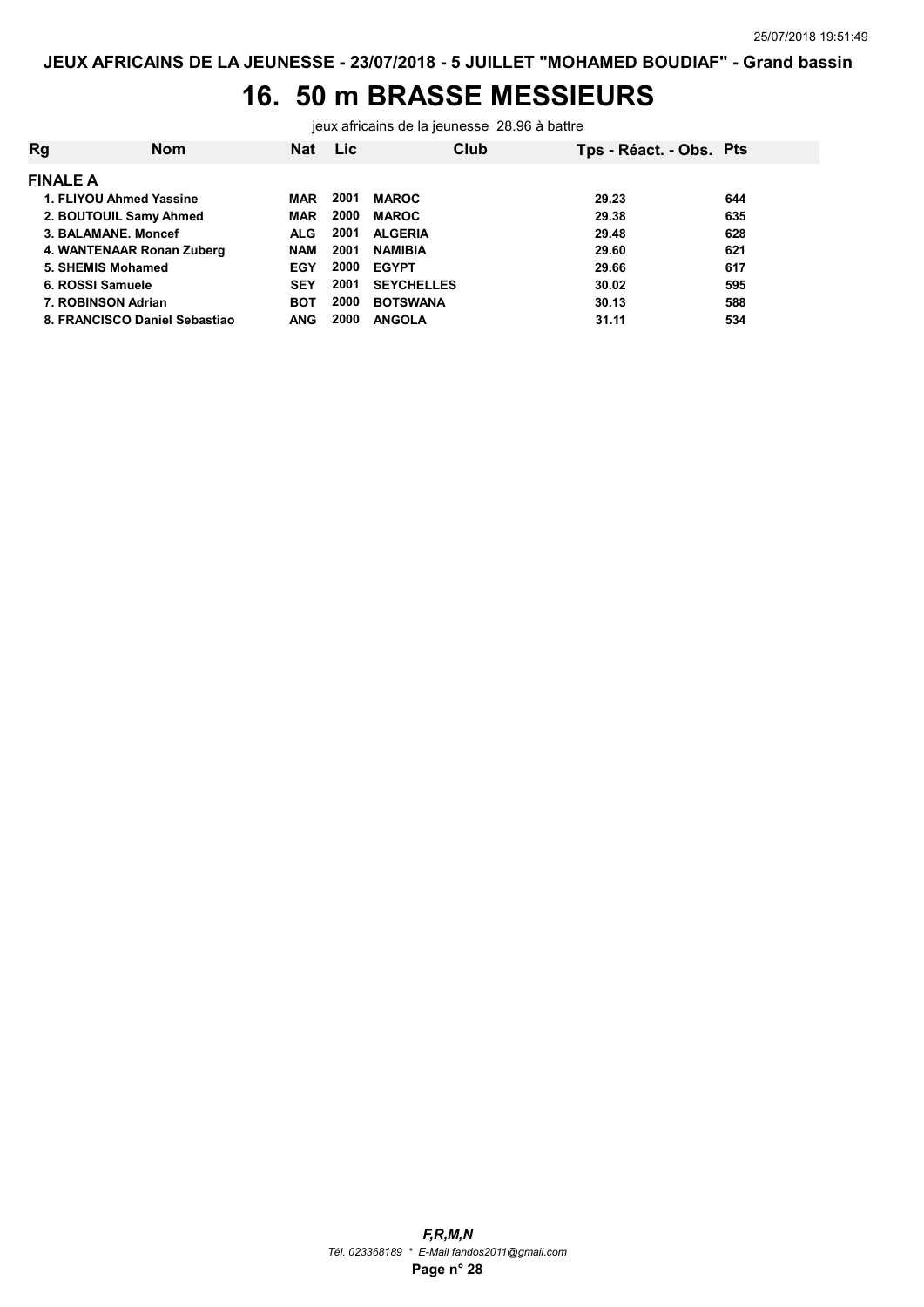#### 17. 200 m DOS DAMES

jeux africains de la jeunesse 2:23.16 à battre

| Rg | <b>Nom</b>                          | <b>Nat</b> | <b>Lic</b> |                  | Club | Tps - Réact. - Obs. Pts |     |
|----|-------------------------------------|------------|------------|------------------|------|-------------------------|-----|
|    | 1. STERGIADIS Heleni                | NAM        | 2002       | <b>NAMIBIA</b>   |      | 2:23.13                 | 578 |
|    | 2. FAHSI Hiba                       | <b>MAR</b> | 2001       | <b>MAROC</b>     |      | 2:23.39                 | 574 |
|    | 3. KOENIG Camille Marie Lise Moniqu | <b>MRI</b> | 2001       | <b>MAURICE</b>   |      | 2:24.60                 | 560 |
|    | 4. ELMARASY Enjy                    | <b>EGY</b> | 2000       | <b>EGYPT</b>     |      | 2:26.51                 | 539 |
|    | 5. ESSLINGER Tiana                  | <b>NAM</b> | 2003       | <b>NAMIBIA</b>   |      | 2:28.08                 | 522 |
|    | 6. ELTAHAOUI. Sara                  | <b>ALG</b> | 2000       | <b>ALGERIA</b>   |      | 2:31.29                 | 489 |
|    | 7. SOUSA Catarina Welvitchia Nobre  | <b>ANG</b> | 2000       | <b>ANGOLA</b>    |      | 2:31.58                 | 486 |
|    | 8. ALRUTZ Sally Amara               | <b>LBR</b> | 2000       | <b>LIBERIA</b>   |      | 2:31.86                 | 484 |
|    | 9. AMEZIANE Amira                   | <b>ALG</b> | 2001       | <b>ALGERIA</b>   |      | 2:32.46                 | 478 |
|    | 10. GEHEB Kiira Megan               | <b>KEN</b> | 2001       | <b>KENYA</b>     |      | 2:36.32                 | 443 |
|    | 11. YOUNG Robyn                     | <b>SWZ</b> | 2001       | <b>SWAZILAND</b> |      | 2:56.99                 | 305 |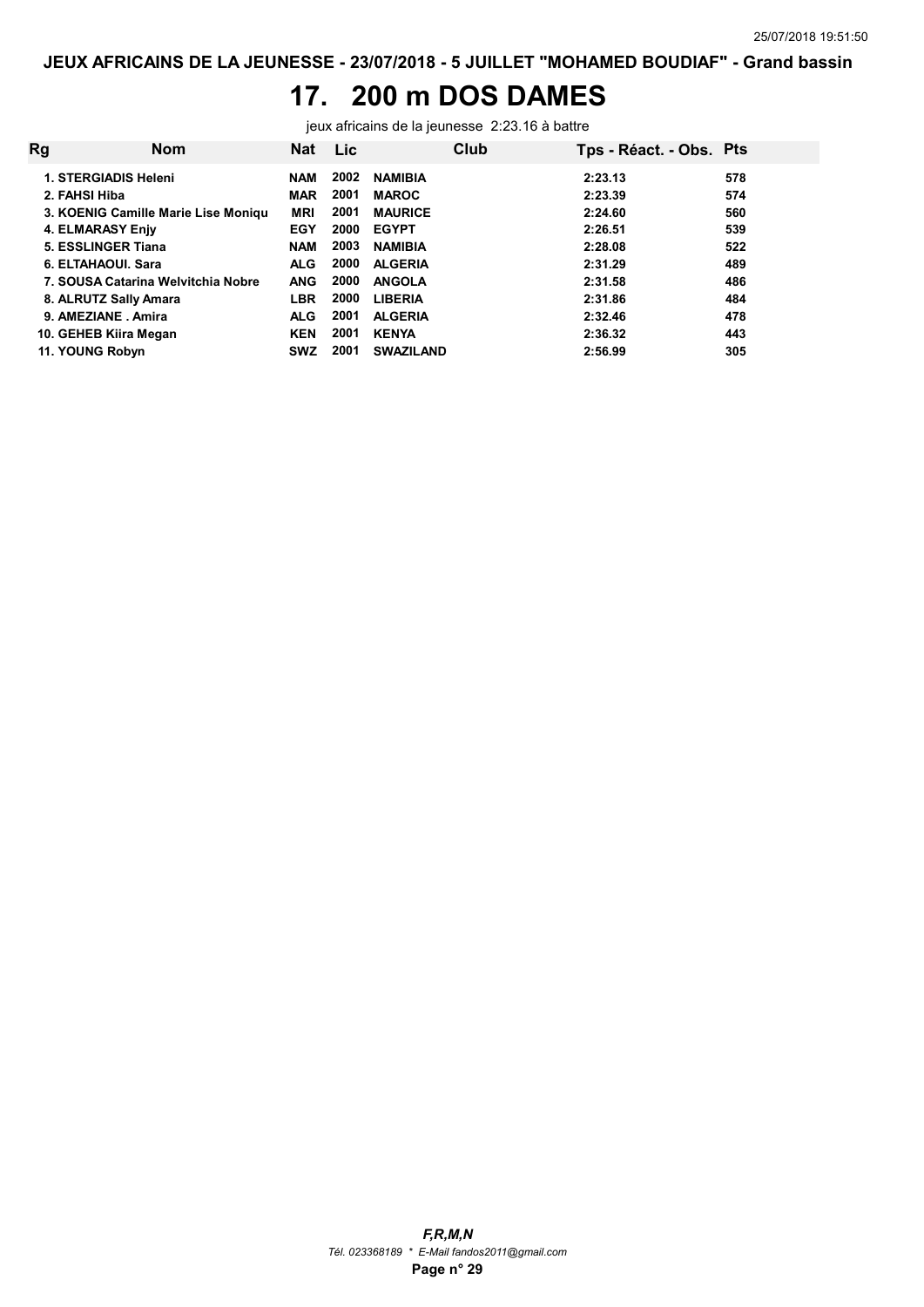#### 17. 200 m DOS DAMES

jeux africains de la jeunesse 2:23.16 à battre

NR = jeux africains de la jeunesse

| Rg | <b>Nom</b>                          | <b>Nat</b> | Lic  |                | Club | Tps - Réact. - Obs. Pts |           |     |  |
|----|-------------------------------------|------------|------|----------------|------|-------------------------|-----------|-----|--|
|    | <b>FINALE A</b>                     |            |      |                |      |                         |           |     |  |
|    | 1. FAHSI Hiba                       | <b>MAR</b> | 2001 | <b>MAROC</b>   |      | 2:20.73                 | <b>NR</b> | 608 |  |
|    | 2. KOENIG Camille Marie Lise Moniqu | <b>MRI</b> | 2001 | <b>MAURICE</b> |      | 2:25.13                 |           | 554 |  |
|    | 3. STERGIADIS Heleni                | <b>NAM</b> | 2002 | <b>NAMIBIA</b> |      | 2:27.27                 |           | 530 |  |
|    | 4. ELMARASY Enjy                    | <b>EGY</b> | 2000 | <b>EGYPT</b>   |      | 2:27.88                 |           | 524 |  |
|    | 5. ESSLINGER Tiana                  | <b>NAM</b> | 2003 | <b>NAMIBIA</b> |      | 2:28.76                 |           | 514 |  |
|    | 6. ALRUTZ Sally Amara               | <b>LBR</b> | 2000 | <b>LIBERIA</b> |      | 2:29.41                 |           | 508 |  |
|    | 7. ELTAHAOUI. Sara                  | <b>ALG</b> | 2000 | <b>ALGERIA</b> |      | 2:30.85                 |           | 493 |  |
|    | 8. SOUSA Catarina Welvitchia Nobre  | <b>ANG</b> | 2000 | <b>ANGOLA</b>  |      | 2:33.81                 |           | 465 |  |
|    |                                     |            |      |                |      |                         |           |     |  |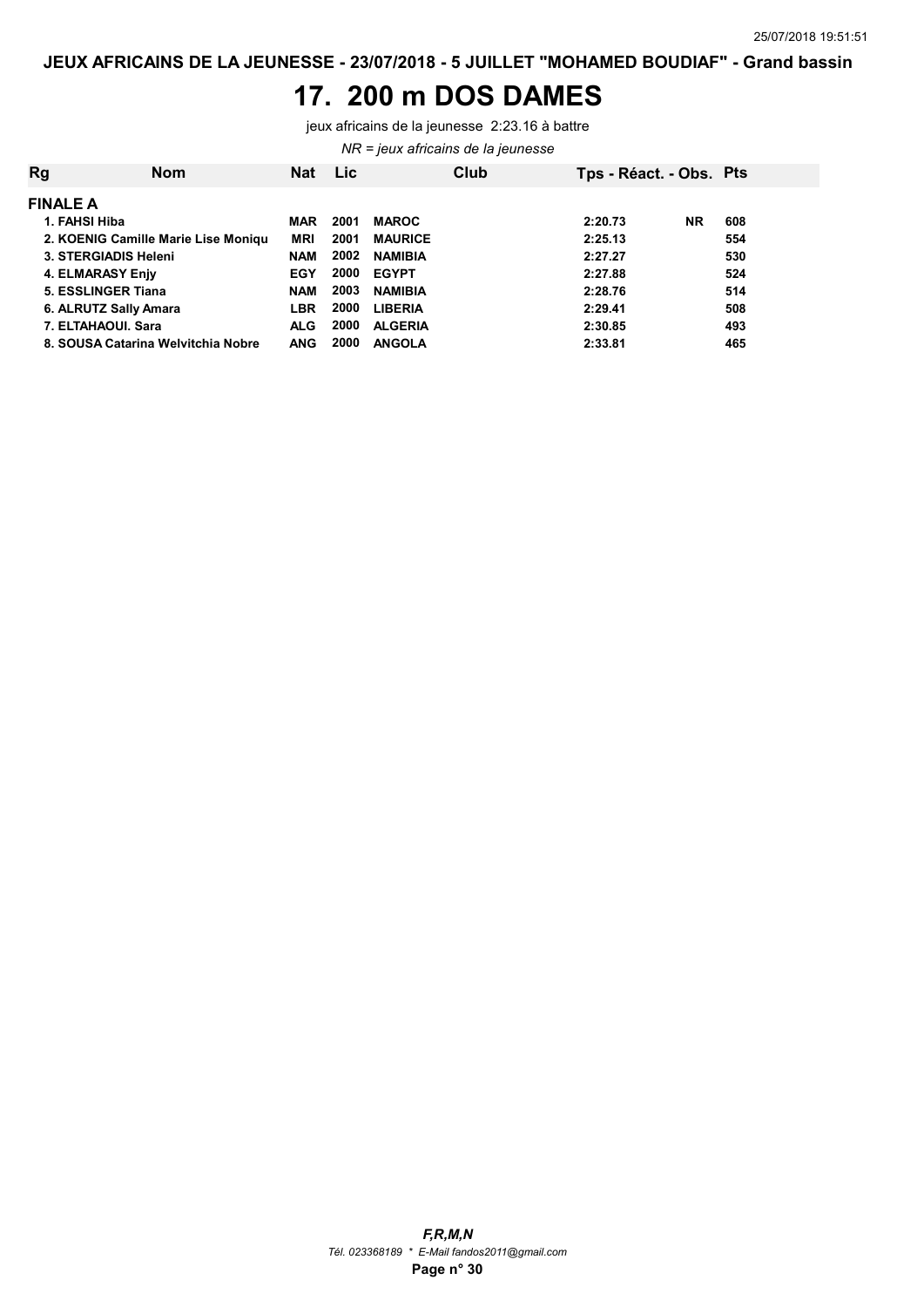### 18. 200 m DOS MESSIEURS

jeux africains de la jeunesse 2:09.07 à battre

| Rg                | <b>Nom</b>               | Nat Lic    |      |               | Club | Tps - Réact. - Obs. Pts |     |
|-------------------|--------------------------|------------|------|---------------|------|-------------------------|-----|
|                   | 1. ARDJOUNE, Abdellah    | ALG.       |      | 2001 ALGERIA  |      | 2:09.14                 | 547 |
|                   | 2. HEGAZY Abdelrahman    | <b>EGY</b> |      | 2000 EGYPT    |      | 2:13.18                 | 498 |
|                   | 3. AMBALA Atuahire Ogola | UGA        | 2001 | <b>UGANDA</b> |      | 2:29.07                 | 355 |
| 4. ELTONBARY Omar |                          | <b>EGY</b> | 2001 | <b>EGYPT</b>  |      | 2:34.34                 | 320 |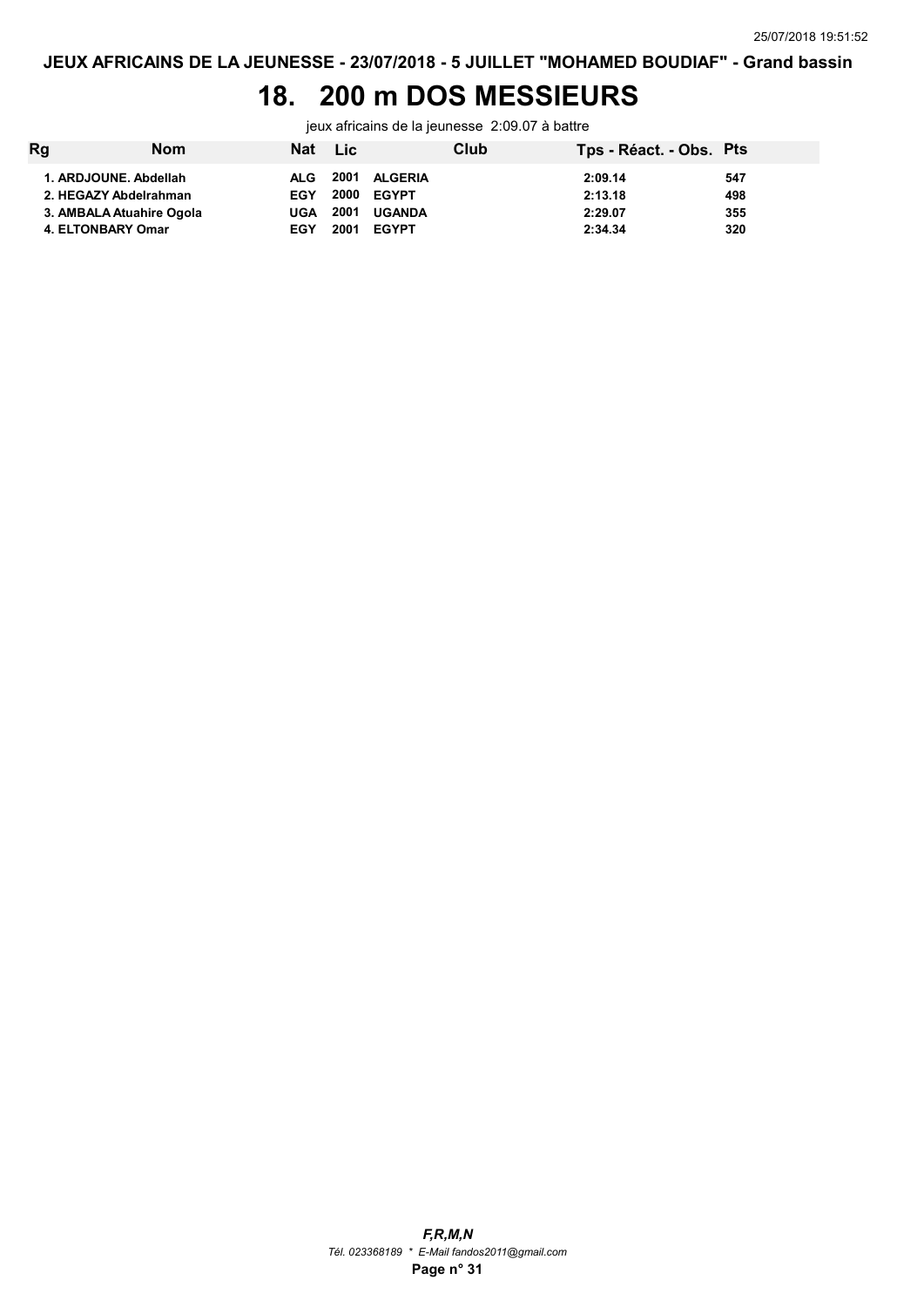# 19. 4 x 100 m NAGE LIBRE MIXTE

| Rg | <b>Nom</b>                             | <b>Nat</b> | Lic  |                | Club | Tps - Réact. - Obs. Pts |   |
|----|----------------------------------------|------------|------|----------------|------|-------------------------|---|
|    | <b>FINALE A</b>                        |            |      |                |      |                         |   |
|    | 1. HAFNAOUI Ahmed Ayoub                | <b>TUN</b> | 2002 | <b>TUNISIE</b> |      | 3:43.37                 | 0 |
|    | <b>JELLITI Nesrine</b>                 | <b>TUN</b> | 2002 | <b>TUNISIE</b> |      |                         | 0 |
|    | <b>BARBOUCH Ines</b>                   | <b>TUN</b> | 2001 | <b>TUNISIE</b> |      |                         | 0 |
|    | <b>GHAFFARI Mohamed Aziz</b>           | <b>TUN</b> | 2000 | <b>TUNISIE</b> |      |                         | 0 |
|    | 2. ABDELLATIF Logaine                  | <b>EGY</b> | 2003 | <b>EGYPT</b>   |      | 3:44.88                 | 0 |
|    | <b>ABDELBAKY Mohamed</b>               | <b>EGY</b> | 2000 | <b>EGYPT</b>   |      |                         | 0 |
|    | <b>ELMARASY Enjy</b>                   | <b>EGY</b> | 2000 | <b>EGYPT</b>   |      |                         | 0 |
|    | <b>HUSSEIN Ahmed</b>                   | <b>EGY</b> | 2001 | <b>EGYPT</b>   |      |                         | 0 |
|    | 3. HEMRI Ali                           | <b>MAR</b> | 2001 | <b>MAROC</b>   |      | 3:46.95                 | 0 |
|    | <b>EL BARODI Imane Houda</b>           | <b>MAR</b> | 2001 | <b>MAROC</b>   |      |                         | 0 |
|    | <b>FAHSI Hiba</b>                      | <b>MAR</b> | 2001 | <b>MAROC</b>   |      |                         | 0 |
|    | <b>BOUTOUIL Samy Ahmed</b>             | <b>MAR</b> | 2000 | <b>MAROC</b>   |      |                         | 0 |
|    | 4. MOHAMED Ridhwan Abubakar Bwana KEN  |            | 2000 | <b>KENYA</b>   |      | 3:50.38                 | 0 |
|    | <b>BRUNLEHNER Maria Chantal</b>        | KEN        | 2000 | <b>KENYA</b>   |      |                         | 0 |
|    | <b>GEHEB Kiira Megan</b>               | <b>KEN</b> | 2001 | <b>KENYA</b>   |      |                         | 0 |
|    | <b>ROSAFIO Danilo</b>                  | <b>KEN</b> | 2001 | <b>KENYA</b>   |      |                         | 0 |
|    | 5. BOUHAMIDI. Ryad                     | <b>ALG</b> | 2002 | <b>ALGERIA</b> |      | 3:56.22                 | 0 |
|    | <b>HENNANE, Rima</b>                   | <b>ALG</b> | 2002 | <b>ALGERIA</b> |      |                         | 0 |
|    | <b>LARBI YOUCEF</b> . Ismahane         | <b>ALG</b> | 2001 | <b>ALGERIA</b> |      |                         | 0 |
|    | <b>BALAMANE, Moncef</b>                | <b>ALG</b> | 2001 | <b>ALGERIA</b> |      |                         | 0 |
|    | 6. GORDO Salvador Vieira               | <b>ANG</b> | 2003 | <b>ANGOLA</b>  |      | 3:59.60                 | 0 |
|    | <b>LIMA Lia Ana Martins Becker</b>     | <b>ANG</b> | 2001 | <b>ANGOLA</b>  |      |                         | 0 |
|    | <b>SOUSA Catarina Welvitchia Nobre</b> | <b>ANG</b> | 2000 | <b>ANGOLA</b>  |      |                         | 0 |
|    | <b>FRANCISCO Daniel Sebastiao</b>      | <b>ANG</b> | 2000 | <b>ANGOLA</b>  |      |                         | 0 |
|    | 7. AMBALA Atuahire Ogola               | <b>UGA</b> | 2001 | <b>UGANDA</b>  |      | 4:11.73                 | 0 |
|    | <b>KATUMBA Ssubi Selina</b>            | <b>UGA</b> | 2003 | <b>UGANDA</b>  |      |                         | 0 |
|    | <b>SSAMULA DARREN Kirabo</b>           | <b>ALG</b> | 2003 | <b>UGANDA</b>  |      |                         | 0 |
|    | <b>SSENGONZI Rebecca Yayeri</b>        | <b>UGA</b> | 2000 | <b>UGANDA</b>  |      |                         | 0 |
|    | 8. ISOBO Confidence                    | <b>NGR</b> | 2002 | <b>NIGERIA</b> |      | 4:23.89                 | 0 |
|    | <b>NMOR Evelyn</b>                     | <b>NGR</b> | 2001 | <b>NIGERIA</b> |      |                         | 0 |
|    | <b>OPUTE Onyemechi</b>                 | <b>NGR</b> | 2002 | <b>NIGERIA</b> |      |                         | 0 |
|    | <b>OKOLUGBO Chinoye</b>                | <b>NGR</b> | 2003 | <b>NIGERIA</b> |      |                         | 0 |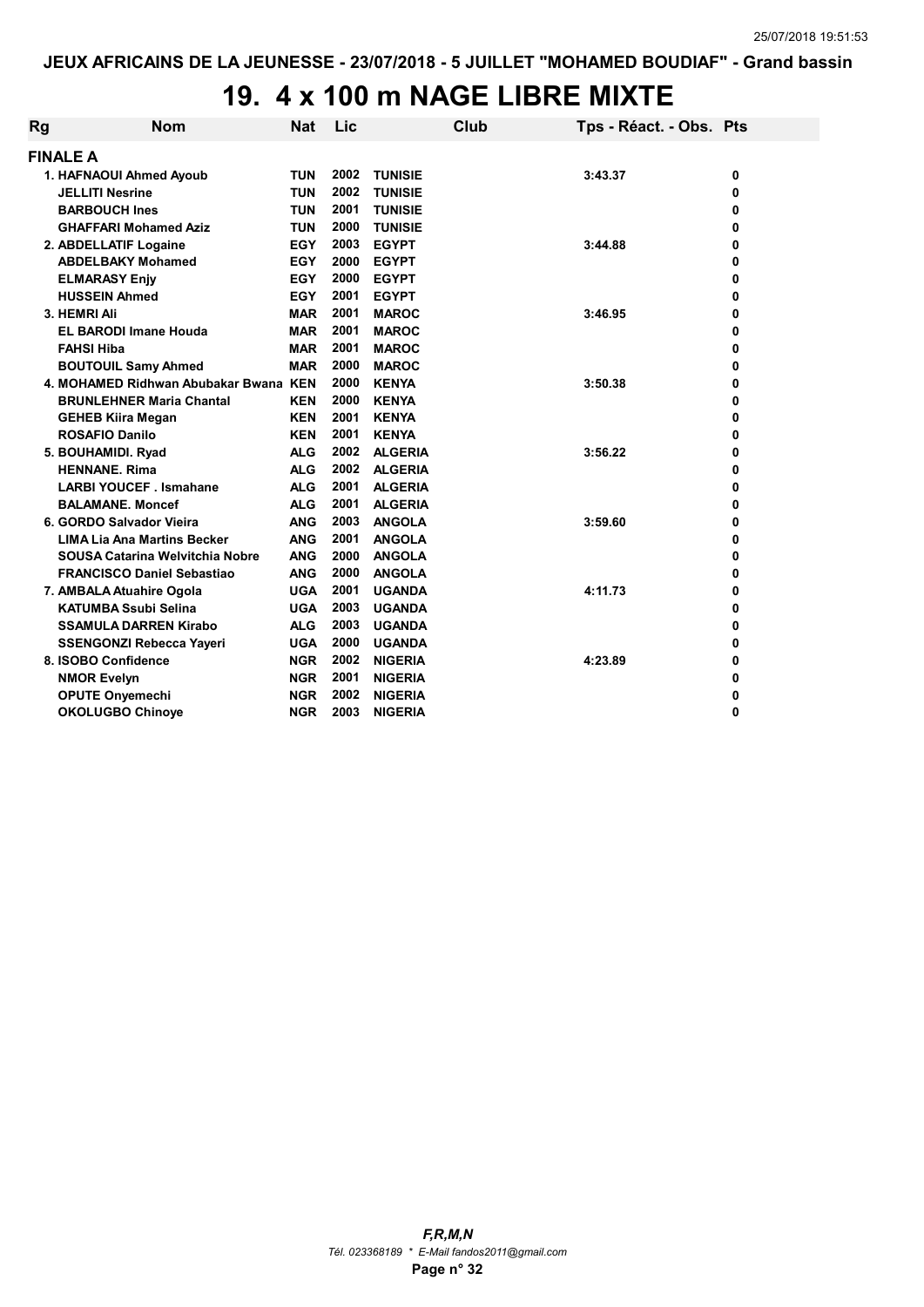# 20. 50 m DOS MESSIEURS

jeux africains de la jeunesse 26.38 à battre

| Rg | Nom                             | Nat        | <b>Lic</b> | Club              | Tps - Réact. - Obs. Pts |     |
|----|---------------------------------|------------|------------|-------------------|-------------------------|-----|
|    | 1. ARDJOUNE, Abdellah           | <b>ALG</b> | 2001       | <b>ALGERIA</b>    | 26.77                   | 572 |
|    | 2. BOUHAMIDI. Ryad              | <b>ALG</b> | 2002       | <b>ALGERIA</b>    | 27.04                   | 555 |
|    | 3. HEGAZY Abdelrahman           | <b>EGY</b> | 2000       | <b>EGYPT</b>      | 27.43                   | 531 |
|    | 4. WANTENAAR Ronan Zuberg       | <b>NAM</b> | 2001       | <b>NAMIBIA</b>    | 27.56                   | 524 |
|    | 5. GHAFFARI Mohamed Aziz        | <b>TUN</b> | 2000       | <b>TUNISIE</b>    | 27.63                   | 520 |
|    | 6. REGRAGUI Abdeljabbar         | <b>MAR</b> | 2001       | <b>MAROC</b>      | 28.23                   | 487 |
|    | 7. MASCARENHAS Henrique Silva   | <b>ANG</b> | 2001       | <b>ANGOLA</b>     | 29.51                   | 427 |
|    | 8. KOK SHUN Patrick Ryan        | <b>MRI</b> | 2002       | <b>MAURICE</b>    | 30.20                   | 398 |
|    | 9. KABUYE Adnan Adam            | <b>UGA</b> | 2002       | <b>UGANDA</b>     | 30.36                   | 392 |
|    | 10. RAMIAKATRARIVO Ando Francky | MAD        | 2001       | <b>MADAGASCAR</b> | 30.78                   | 376 |
|    | 11. ROBINSON Adrian             | <b>BOT</b> | 2000       | <b>BOTSWANA</b>   | 31.00                   | 368 |
|    | 12. YAHAYA Sadig                | <b>NGR</b> | 2002       | <b>NIGERIA</b>    | 31.62                   | 347 |
|    | 13. OPUTE Onyemechi             | <b>NGR</b> | 2002       | <b>NIGERIA</b>    | 32.37                   | 323 |
|    | 14. GANEDI Anas                 | <b>LBA</b> | 2002       | <b>LIBYA</b>      | 35.45                   | 246 |
|    | 15. ALTUB Amar                  | <b>SUD</b> | 2003       | <b>SUDAN</b>      | 36.91                   | 218 |
|    | <b>NC. MOANI Ismat</b>          | <b>SUD</b> | 2003       | <b>SUDAN</b>      | Frf n.d.                |     |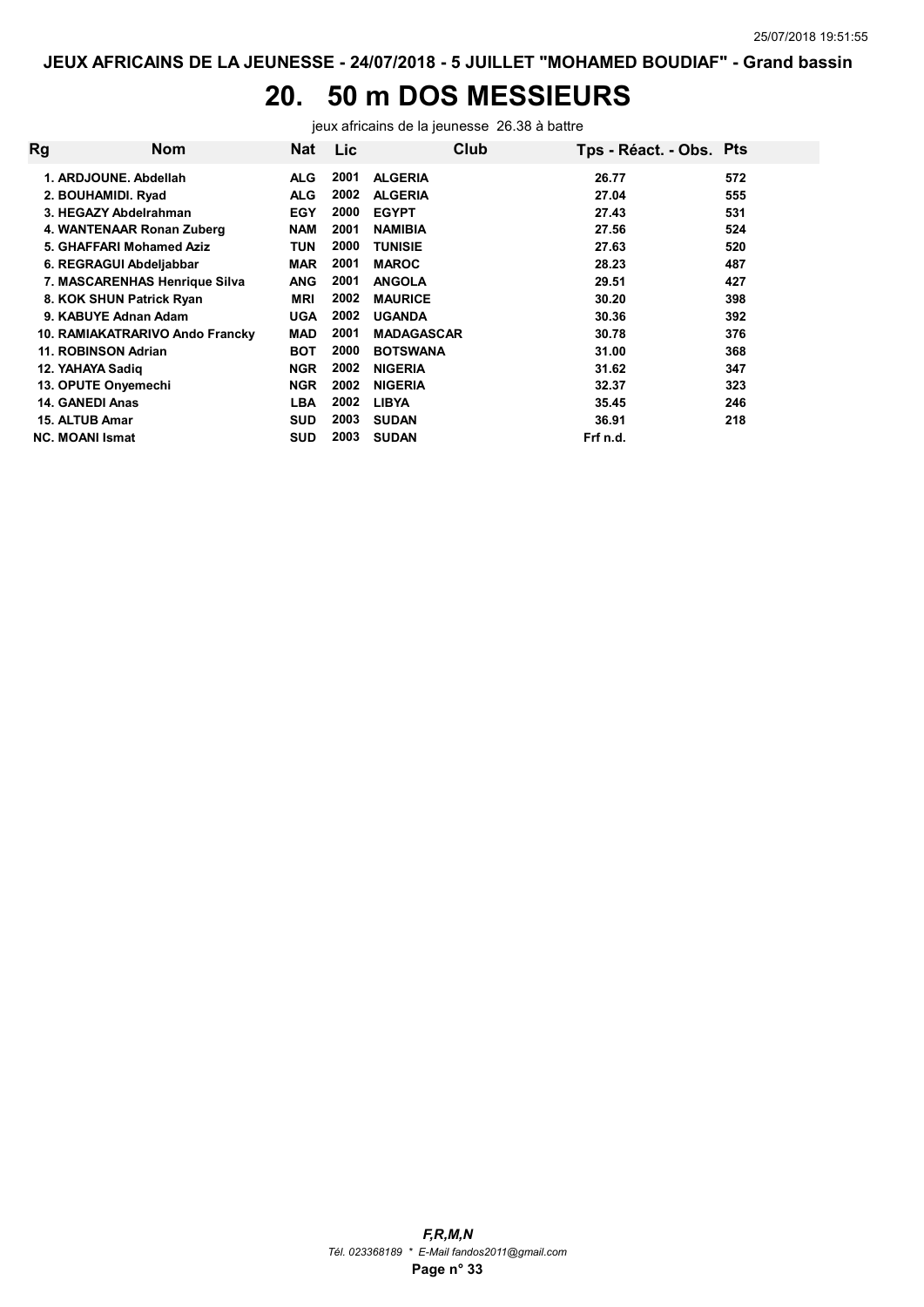# 20. 50 m DOS MESSIEURS

jeux africains de la jeunesse 26.38 à battre

| Rg                 | <b>Nom</b>                    | <b>Nat</b> | <b>Lic</b> | Club           | Tps - Réact. - Obs. Pts |     |
|--------------------|-------------------------------|------------|------------|----------------|-------------------------|-----|
| <b>FINALE A</b>    |                               |            |            |                |                         |     |
|                    | 1. ARDJOUNE, Abdellah         | <b>ALG</b> | 2001       | <b>ALGERIA</b> | 26.60                   | 583 |
| 2. BOUHAMIDI. Ryad |                               | <b>ALG</b> | 2002       | <b>ALGERIA</b> | 26.95                   | 560 |
|                    | 3. HEGAZY Abdelrahman         | <b>EGY</b> | 2000       | <b>EGYPT</b>   | 27.28                   | 540 |
|                    | 4. WANTENAAR Ronan Zuberg     | <b>NAM</b> | 2001       | <b>NAMIBIA</b> | 27.55                   | 524 |
|                    | 5. GHAFFARI Mohamed Aziz      | TUN        | 2000       | <b>TUNISIE</b> | 27.75                   | 513 |
|                    | 6. REGRAGUI Abdeljabbar       | <b>MAR</b> | 2001       | <b>MAROC</b>   | 28.75                   | 461 |
|                    | 7. MASCARENHAS Henrique Silva | <b>ANG</b> | 2001       | <b>ANGOLA</b>  | 29.43                   | 430 |
|                    | 8. KOK SHUN Patrick Ryan      | <b>MRI</b> | 2002       | <b>MAURICE</b> | 30.15                   | 400 |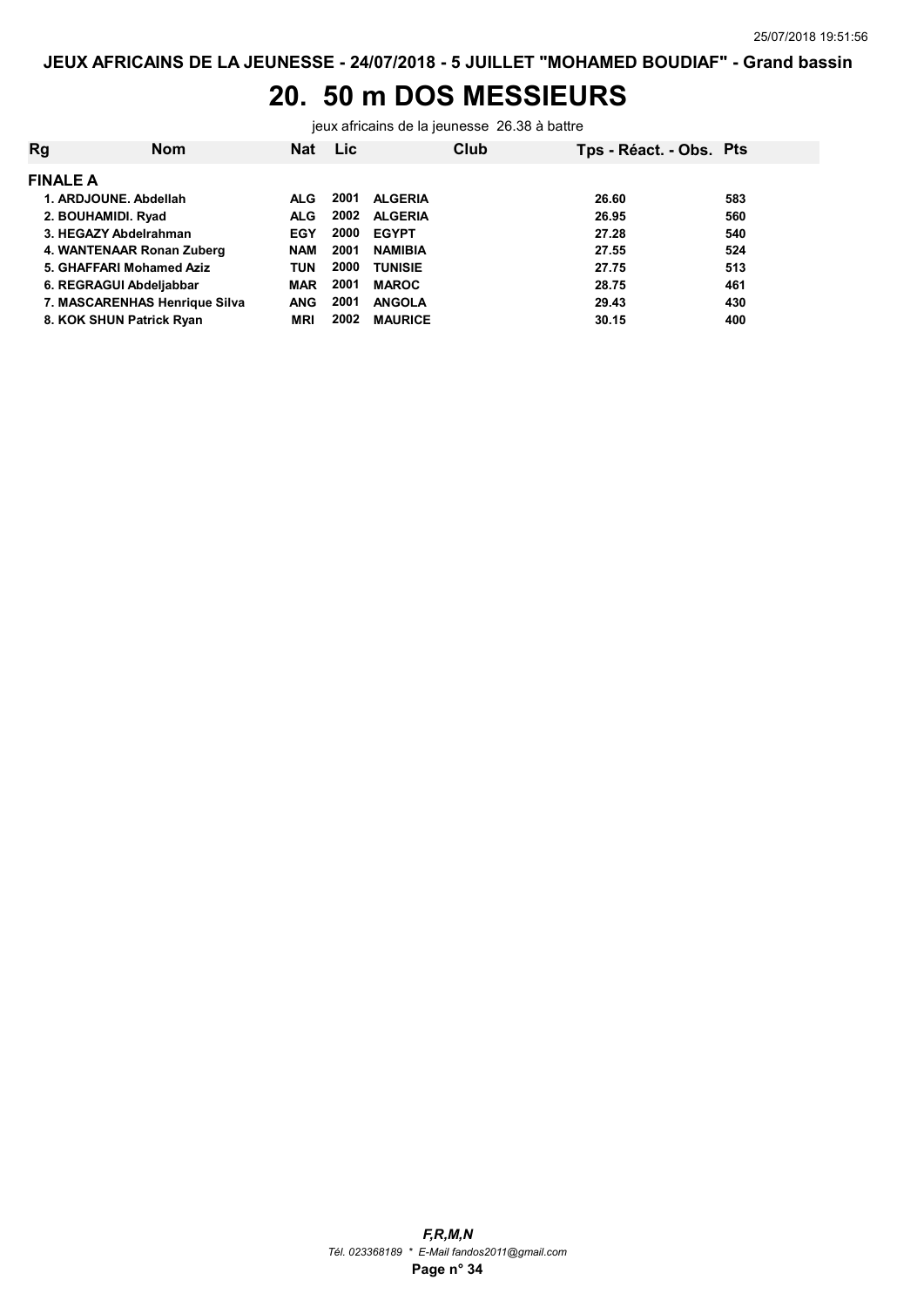## 21. 100 m BRASSE DAMES

jeux africains de la jeunesse 1:10.73 à battre

| Rg | <b>Nom</b>                  | <b>Nat</b> | Lic. |                | Club | Tps - Réact. - Obs. Pts |     |
|----|-----------------------------|------------|------|----------------|------|-------------------------|-----|
|    | 1. BRUNLEHNER Maria Chantal | <b>KEN</b> | 2000 | <b>KENYA</b>   |      | 1:13.69                 | 606 |
|    | 2. ELGANINY Souhila         | <b>EGY</b> | 2001 | <b>EGYPT</b>   |      | 1:14.56                 | 585 |
|    | 3. EL BARODI Imane Houda    | <b>MAR</b> | 2001 | <b>MAROC</b>   |      | 1:14.74                 | 580 |
|    | 4. JELLITI Nesrine          | <b>TUN</b> | 2002 | <b>TUNISIE</b> |      | 1:15.13                 | 571 |
|    | 5. BELGHITH Habiba          | <b>TUN</b> | 2001 | <b>TUNISIE</b> |      | 1:15.96                 | 553 |
|    | 6. CHEIKH, Meriem           | <b>ALG</b> | 2000 | <b>ALGERIA</b> |      | 1:18.49                 | 501 |
|    | 7. AHMED SAMIR Nada         | <b>EGY</b> | 2000 | <b>EGYPT</b>   |      | 1:18.75                 | 496 |
|    | 8. BOUZAOUIA, Malek         | <b>ALG</b> | 2002 | <b>ALGERIA</b> |      | 1:20.64                 | 462 |
|    | 9. NMOR Evelyn              | <b>NGR</b> | 2001 | <b>NIGERIA</b> |      | 1:23.30                 | 419 |
|    | 10. KAMARA Ramatoulaye      | <b>SEN</b> | 2000 | <b>SENEGAL</b> |      | 1:26.11                 | 379 |
|    | <b>11. CHUKWUEMEKE Nkem</b> | <b>NGR</b> | 2003 | <b>NIGERIA</b> |      | 1:33.11                 | 300 |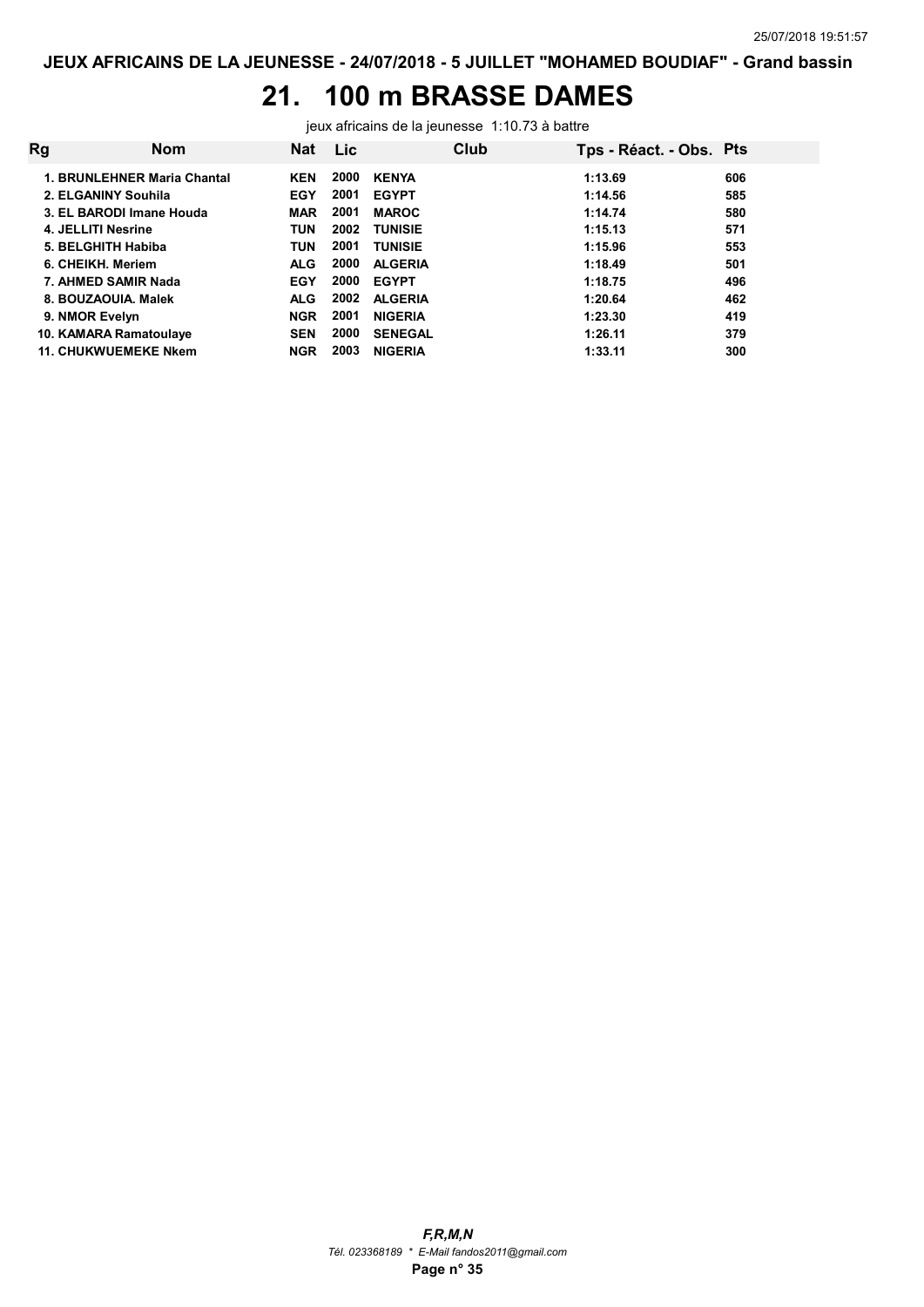# 21. 100 m BRASSE DAMES

jeux africains de la jeunesse 1:10.73 à battre

| Rg | <b>Nom</b>               | <b>Nat</b> | <b>Lic</b> | Club           | Tps - Réact. - Obs. Pts |     |
|----|--------------------------|------------|------------|----------------|-------------------------|-----|
|    | <b>FINALE A</b>          |            |            |                |                         |     |
|    | 1. BELGHITH Habiba       | TUN        | 2001       | <b>TUNISIE</b> | 1:14.21                 | 593 |
|    | 2. EL BARODI Imane Houda | <b>MAR</b> | 2001       | <b>MAROC</b>   | 1:14.29                 | 591 |
|    | 3. JELLITI Nesrine       | TUN        | 2002       | <b>TUNISIE</b> | 1:14.53                 | 585 |
|    | 4. ELGANINY Souhila      | <b>EGY</b> | 2001       | <b>EGYPT</b>   | 1:16.19                 | 548 |
|    | 5. CHEIKH. Meriem        | <b>ALG</b> | 2000       | <b>ALGERIA</b> | 1:18.33                 | 504 |
|    | 6. AHMED SAMIR Nada      | <b>EGY</b> | 2000       | <b>EGYPT</b>   | 1:19.08                 | 490 |
|    | 7. BOUZAOUIA, Malek      | <b>ALG</b> | 2002       | <b>ALGERIA</b> | 1:20.40                 | 466 |
|    | <b>NC. NMOR Evelyn</b>   | <b>NGR</b> | 2001       | <b>NIGERIA</b> | Frf n.d.                |     |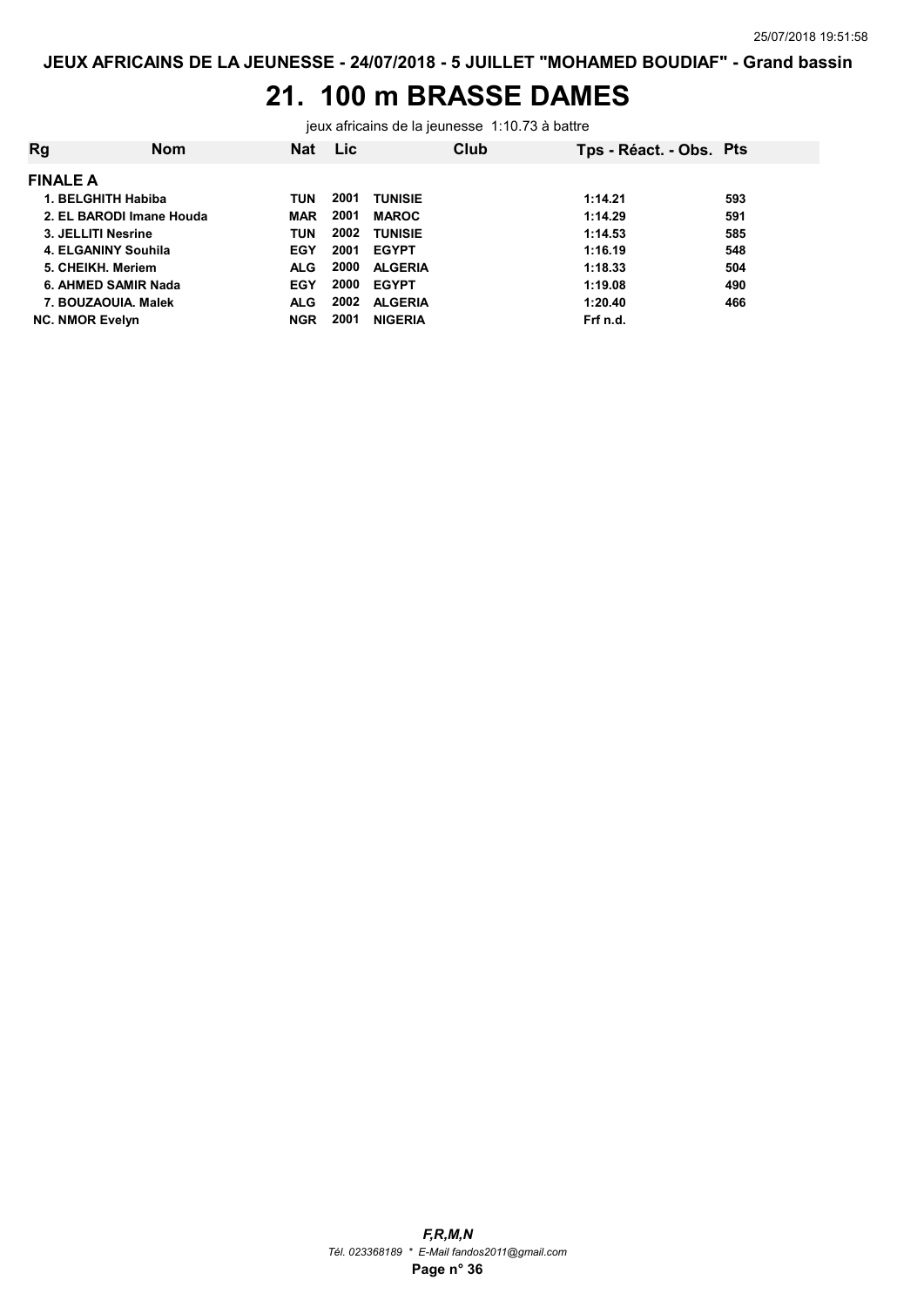## 22. 50 m NAGE LIBRE MESSIEURS

jeux africains de la jeunesse 23.38 à battre

NR = jeux africains de la jeunesse

| Rg | <b>Nom</b>                             | <b>Nat</b> | Lic  | Club                | Tps - Réact. - Obs. Pts |     |
|----|----------------------------------------|------------|------|---------------------|-------------------------|-----|
|    | 1. SAMEH MAHMOUD Abdelrahman           | <b>EGY</b> | 2000 | <b>EGYPT</b>        | 23.02<br><b>NR</b>      | 682 |
|    | 2. JACKSON Abeku Gyekye                | <b>GHA</b> | 2000 | <b>GHANA</b>        | 23.22                   | 664 |
|    | 3. HUSSEIN Ahmed                       | <b>EGY</b> | 2001 | <b>EGYPT</b>        | 23.99                   | 602 |
|    | 4. ROSAFIO Danilo                      | <b>KEN</b> | 2001 | <b>KENYA</b>        | 24.11                   | 593 |
|    | 5. FREEMAN James Samuel                | <b>BOT</b> | 2001 | <b>BOTSWANA</b>     | 24.27                   | 582 |
|    | 6. BOUTOUIL Samy Ahmed                 | <b>MAR</b> | 2000 | <b>MAROC</b>        | 24.33                   | 577 |
|    | 7. HEMRI Ali                           | <b>MAR</b> | 2001 | <b>MAROC</b>        | 24.72                   | 550 |
|    | 8. KHELLOUFI. Imadeddine               | <b>ALG</b> | 2000 | <b>ALGERIA</b>      | 24.74                   | 549 |
|    | 9. FRANCISCO Daniel Sebastiao          | <b>ANG</b> | 2000 | <b>ANGOLA</b>       | 24.79                   | 546 |
|    | 10. AMBALA Atuahire Ogola              | <b>UGA</b> | 2001 | <b>UGANDA</b>       | 24.89                   | 539 |
|    | 11. MOHAMED Ridhwan Abubakar Bwana KEN |            | 2000 | <b>KENYA</b>        | 24.99                   | 533 |
|    | 12. YOUSFI. Nassim                     | <b>ALG</b> | 2001 | <b>ALGERIA</b>      | 25.05                   | 529 |
|    | 13. GANIRA Belly Cresus                | <b>BDI</b> | 2000 | <b>BURUNDI</b>      | 25.11                   | 525 |
|    | 14. ROBINSON Adrian                    | <b>BOT</b> | 2000 | <b>BOTSWANA</b>     | 25.34                   | 511 |
|    | 15. GORDO Salvador Vieira              | <b>ANG</b> | 2003 | <b>ANGOLA</b>       | 25.77                   | 486 |
|    | 16. RAMIAKATRARIVO Ando Francky        | <b>MAD</b> | 2001 | <b>MADAGASCAR</b>   | 26.01                   | 472 |
|    | 17. KABUYE Adnan Adam                  | <b>UGA</b> | 2002 | <b>UGANDA</b>       | 26.13                   | 466 |
|    | <b>18. BOUQAREEN Siraj</b>             | <b>LBA</b> | 2001 | <b>LIBYA</b>        | 26.31                   | 456 |
|    | 19. ISOBO Confidence                   | <b>NGR</b> | 2002 | <b>NIGERIA</b>      | 26.45                   | 449 |
|    | 20. LE ROUX Corne                      | <b>NAM</b> | 2002 | <b>NAMIBIA</b>      | 26.47                   | 448 |
|    | 21. MOANI Ismat                        | <b>SUD</b> | 2003 | <b>SUDAN</b>        | 27.14                   | 416 |
|    | 22. EMMETT Liam                        | <b>SWZ</b> | 2000 | <b>SWAZILAND</b>    | 27.23                   | 412 |
|    | 23. ODUNI Chukwuka                     | <b>NGR</b> | 2003 | <b>NIGERIA</b>      | 27.26                   | 410 |
|    | 24. GUEYE Moussa                       | <b>SEN</b> | 2001 | <b>SENEGAL</b>      | 27.97                   | 380 |
|    | 25. GANEDI Anas                        | <b>LBA</b> | 2002 | <b>LIBYA</b>        | 28.57                   | 356 |
|    | 26. WYSE Joshua Jonathan Julius        | <b>SLE</b> | 2001 | <b>SIERRA LEONE</b> | 29.71                   | 317 |
|    | 27. ALTUB Amar                         | <b>SUD</b> | 2003 | <b>SUDAN</b>        | 30.07                   | 306 |
|    | 28. ALI HAROUN Daoud                   | <b>DJI</b> | 2001 | <b>DJIBOUTI</b>     | 30.62                   | 289 |
|    | 29. SAINE Momodou Lamin                | <b>GAM</b> | 2000 | <b>GAMBIA</b>       | 30.73                   | 286 |
|    | 30. BARRY Omar Fadel                   | <b>BUR</b> | 2000 | <b>BURKINA FASO</b> | 30.87                   | 282 |
|    | 30. GIRARD DE LANGLADE MPALI Adam      | <b>GAB</b> | 2002 | <b>GABON</b>        | 30.87                   | 282 |
|    | 32. AMBONGUILAT Tarann Mani Orema      | <b>GAB</b> | 2003 | <b>GABON</b>        | 32.20                   | 249 |
|    | 33. BARRY Thierno Amadou Macka         | <b>GUI</b> | 2003 | <b>GUINEE</b>       | 32.60                   | 240 |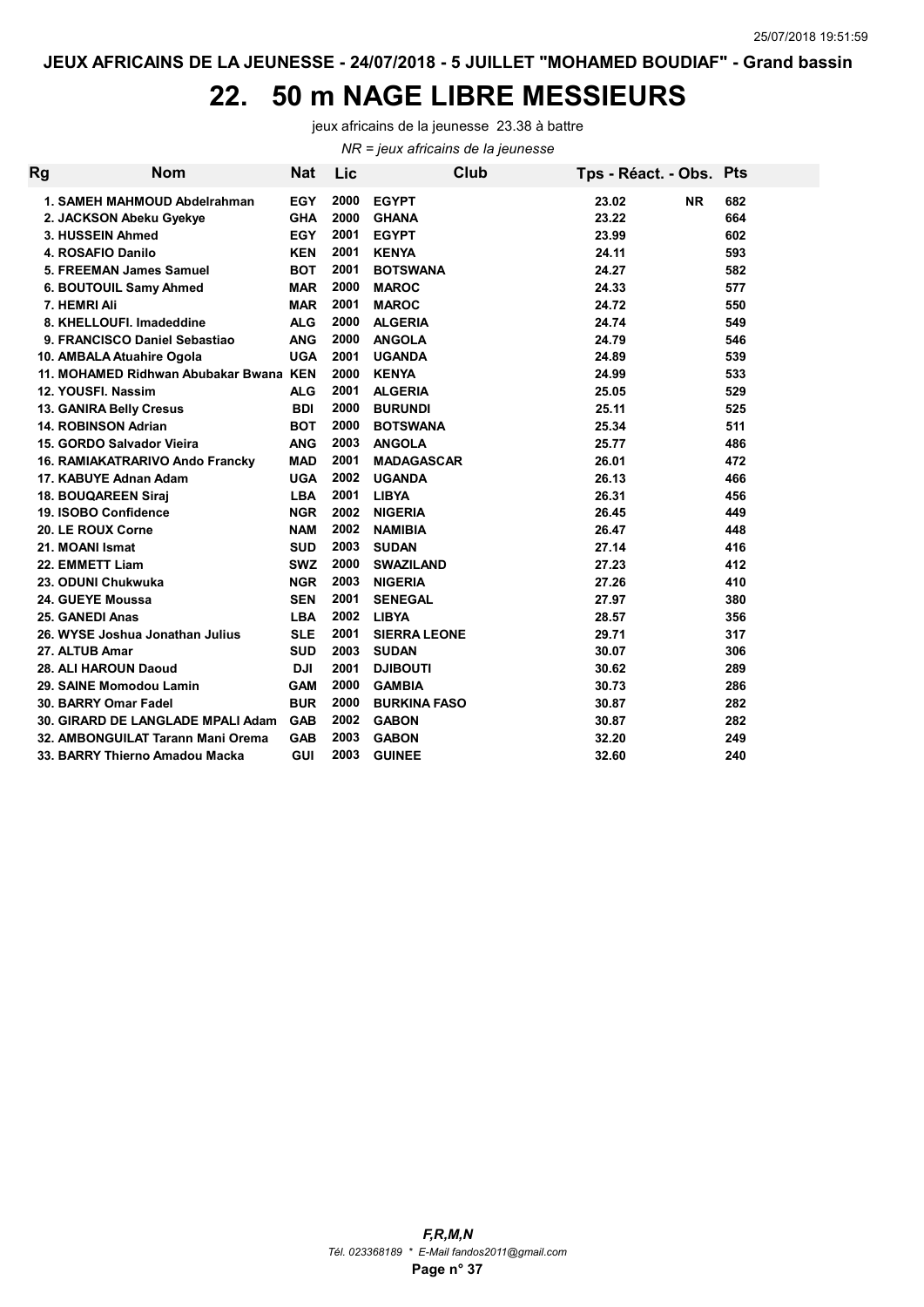#### 22. 50 m NAGE LIBRE MESSIEURS

jeux africains de la jeunesse 23.38 à battre

NR = jeux africains de la jeunesse

| Rg | <b>Nom</b>                        | Nat        | <b>Lic</b> | Club           | Tps - Réact. - Obs. Pts |           |     |
|----|-----------------------------------|------------|------------|----------------|-------------------------|-----------|-----|
|    | <b>FINALE A</b>                   |            |            |                |                         |           |     |
|    | 1. SAMEH MAHMOUD Abdelrahman      | EGY        | 2000       | <b>EGYPT</b>   | 23.02                   | <b>NR</b> | 682 |
|    | 2. JACKSON Abeku Gyekye           | <b>GHA</b> | 2000       | <b>GHANA</b>   | 23.40                   |           | 649 |
|    | 3. HUSSEIN Ahmed                  | <b>EGY</b> | 2001       | <b>EGYPT</b>   | 23.60                   |           | 633 |
|    | 4. ROSAFIO Danilo                 | <b>KEN</b> | 2001       | <b>KENYA</b>   | 23.97                   |           | 604 |
|    | 5. KHELLOUFI. Imadeddine          | <b>ALG</b> | 2000       | <b>ALGERIA</b> | 24.44                   |           | 570 |
|    | 6. MOHAMED Ridhwan Abubakar Bwana | KEN        | 2000       | <b>KENYA</b>   | 24.87                   |           | 540 |
|    | 7. AMBALA Atuahire Ogola          | <b>UGA</b> | 2001       | <b>UGANDA</b>  | 24.91                   |           | 538 |
|    | 8. YOUSFI, Nassim                 | <b>ALG</b> | 2001       | <b>ALGERIA</b> | 25.11                   |           | 525 |
|    |                                   |            |            |                |                         |           |     |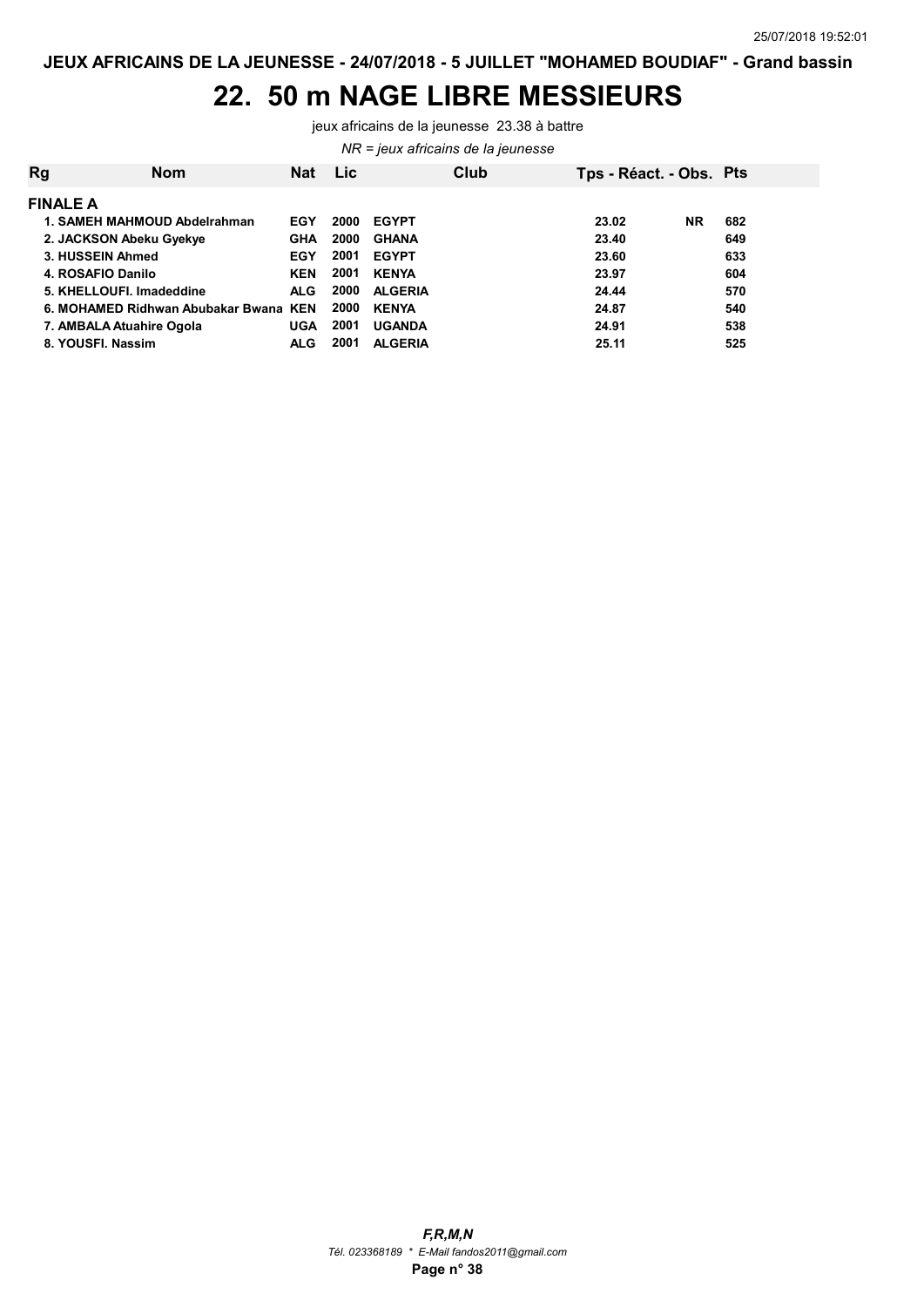# 23. 50 m DOS DAMES

jeux africains de la jeunesse 30.18 à battre

| Rg | <b>Nom</b>                          | Nat        | Lic  | Club              | Tps - Réact. - Obs. Pts |     |
|----|-------------------------------------|------------|------|-------------------|-------------------------|-----|
|    | 1. FAHSI Hiba                       | <b>MAR</b> | 2001 | <b>MAROC</b>      | 30.41                   | 601 |
|    | 2. ELMARASY Enjy                    | <b>EGY</b> | 2000 | <b>EGYPT</b>      | 31.08                   | 563 |
|    | 3. PHIRI Mia Ann                    | <b>ZAM</b> | 2003 | <b>ZAMBIA</b>     | 31.37                   | 548 |
|    | <b>4. MAHIEDDINE HASSEN Yasmine</b> | <b>EGY</b> | 2001 | <b>EGYPT</b>      | 31.66                   | 533 |
|    | 5. STERGIADIS Heleni                | <b>NAM</b> | 2002 | <b>NAMIBIA</b>    | 31.68                   | 532 |
|    | 6. KOENIG Camille Marie Lise Moniqu | <b>MRI</b> | 2001 | <b>MAURICE</b>    | 31.69                   | 531 |
|    | 7. AMEZIANE . Amira                 | <b>ALG</b> | 2001 | <b>ALGERIA</b>    | 32.11                   | 511 |
|    | 7. ELTAHAOUI, Sara                  | <b>ALG</b> | 2000 | <b>ALGERIA</b>    | 32.11                   | 511 |
|    | 7. ALRUTZ Sally Amara               | <b>LBR</b> | 2000 | <b>LIBERIA</b>    | 32.11                   | 511 |
|    | 10. SOUSA Catarina Welvitchia Nobre | <b>ANG</b> | 2000 | <b>ANGOLA</b>     | 32.22                   | 505 |
|    | 11. WEBER Zune                      | <b>NAM</b> | 2001 | <b>NAMIBIA</b>    | 32.52                   | 492 |
|    | 12. ESSLINGER Tiana                 | <b>NAM</b> | 2003 | <b>NAMIBIA</b>    | 33.35                   | 456 |
|    | 13. GEHEB Kiira Megan               | <b>KEN</b> | 2001 | <b>KENYA</b>      | 33.38                   | 455 |
|    | 14. SSENGONZI Rebecca Yayeri        | <b>UGA</b> | 2000 | <b>UGANDA</b>     | 33.68                   | 442 |
|    | 15. YOUNG Robyn                     | <b>SWZ</b> | 2001 | <b>SWAZILAND</b>  | 33.87                   | 435 |
|    | 16. RABARY Johanna Gaby             | <b>MAD</b> | 2001 | <b>MADAGASCAR</b> | 35.48                   | 378 |
|    | 17. NKETE Alora Tlamelo D           | <b>BOT</b> | 2000 | <b>BOTSWANA</b>   | 36.32                   | 353 |
|    | 18. RUELE Refentse Bupe             | <b>BOT</b> | 2003 | <b>BOTSWANA</b>   | 36.66                   | 343 |
|    | 19. KEGBE Happy                     | <b>NGR</b> | 2001 | <b>NIGERIA</b>    | 38.16                   | 304 |
|    | 20. RADJI Nafissath Abeke           | <b>BEN</b> | 2002 | <b>BENINE</b>     | 38.81                   | 289 |
|    | 21. OKOLUGBO Chinoye                | <b>NGR</b> | 2003 | <b>NIGERIA</b>    | 40.50                   | 254 |
|    | 22. MUBARAK Tala                    | <b>SUD</b> | 2003 | <b>SUDAN</b>      | 42.41                   | 221 |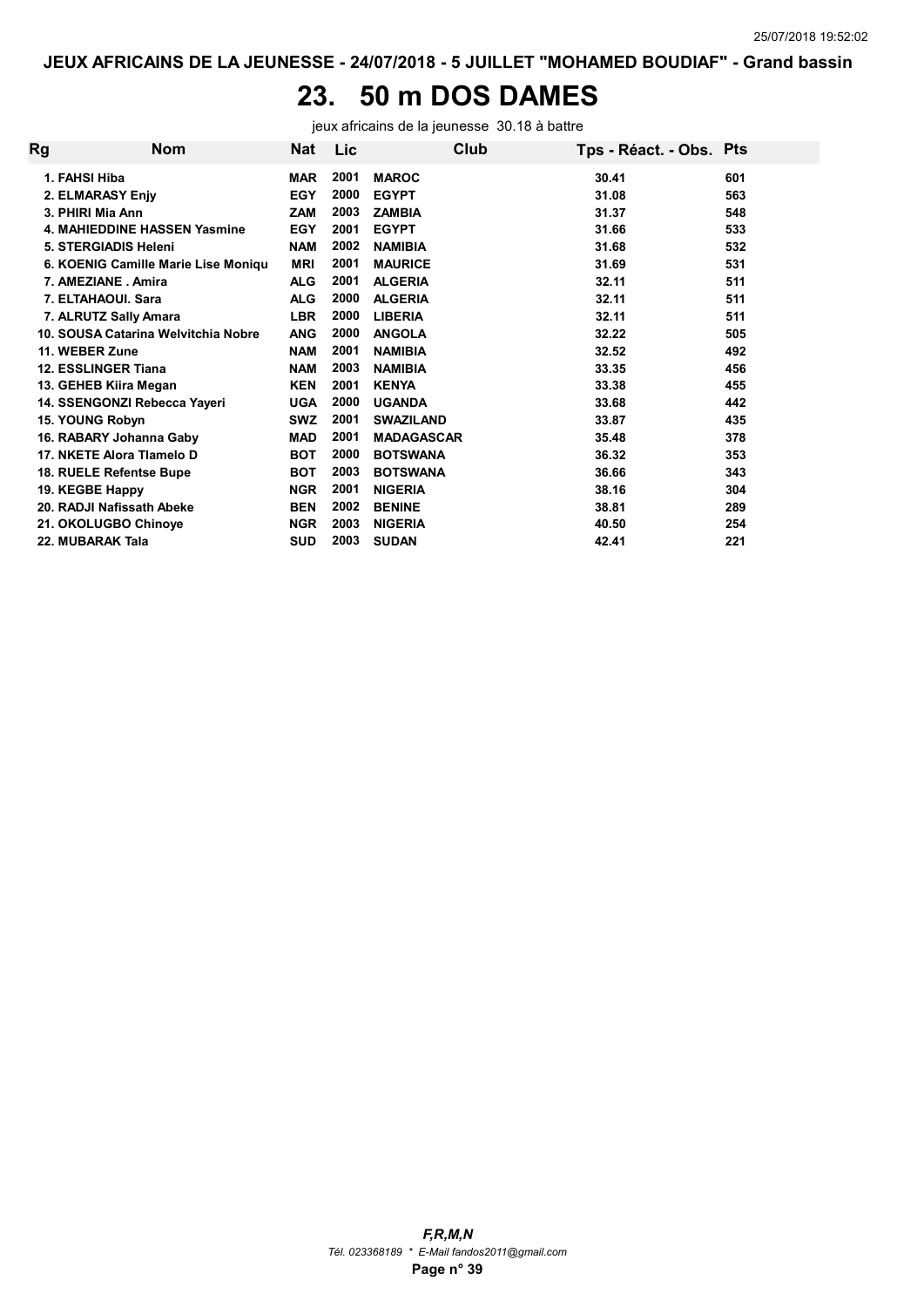#### 23. 50 m DOS DAMES

jeux africains de la jeunesse 30.18 à battre

NR = jeux africains de la jeunesse

| <b>Rg</b>                    | <b>Nom</b>                          | <b>Nat</b> | <b>Lic</b> |                | Club | Tps - Réact. - Obs. Pts |           |     |
|------------------------------|-------------------------------------|------------|------------|----------------|------|-------------------------|-----------|-----|
| <b>FINALE A</b>              |                                     |            |            |                |      |                         |           |     |
| 1. FAHSI Hiba                |                                     | <b>MAR</b> | 2001       | <b>MAROC</b>   |      | 30.01                   | <b>NR</b> | 626 |
| 2. PHIRI Mia Ann             |                                     | <b>ZAM</b> | 2003       | ZAMBIA         |      | 31.38                   |           | 547 |
| 3. ELMARASY Enjy             |                                     | EGY        | 2000       | <b>EGYPT</b>   |      | 31.45                   |           | 544 |
|                              | 4. KOENIG Camille Marie Lise Moniqu | <b>MRI</b> | 2001       | <b>MAURICE</b> |      | 31.80                   |           | 526 |
| 5. MAHIEDDINE HASSEN Yasmine |                                     | <b>EGY</b> | 2001       | <b>EGYPT</b>   |      | 31.86                   |           | 523 |
| 6. ELTAHAOUI. Sara           |                                     | <b>ALG</b> | 2000       | <b>ALGERIA</b> |      | 31.95                   |           | 518 |
| 7. ALRUTZ Sally Amara        |                                     | <b>LBR</b> | 2000       | <b>LIBERIA</b> |      | 32.15                   |           | 509 |
| 8. AMEZIANE . Amira          |                                     | <b>ALG</b> | 2001       | <b>ALGERIA</b> |      | 32.57                   |           | 489 |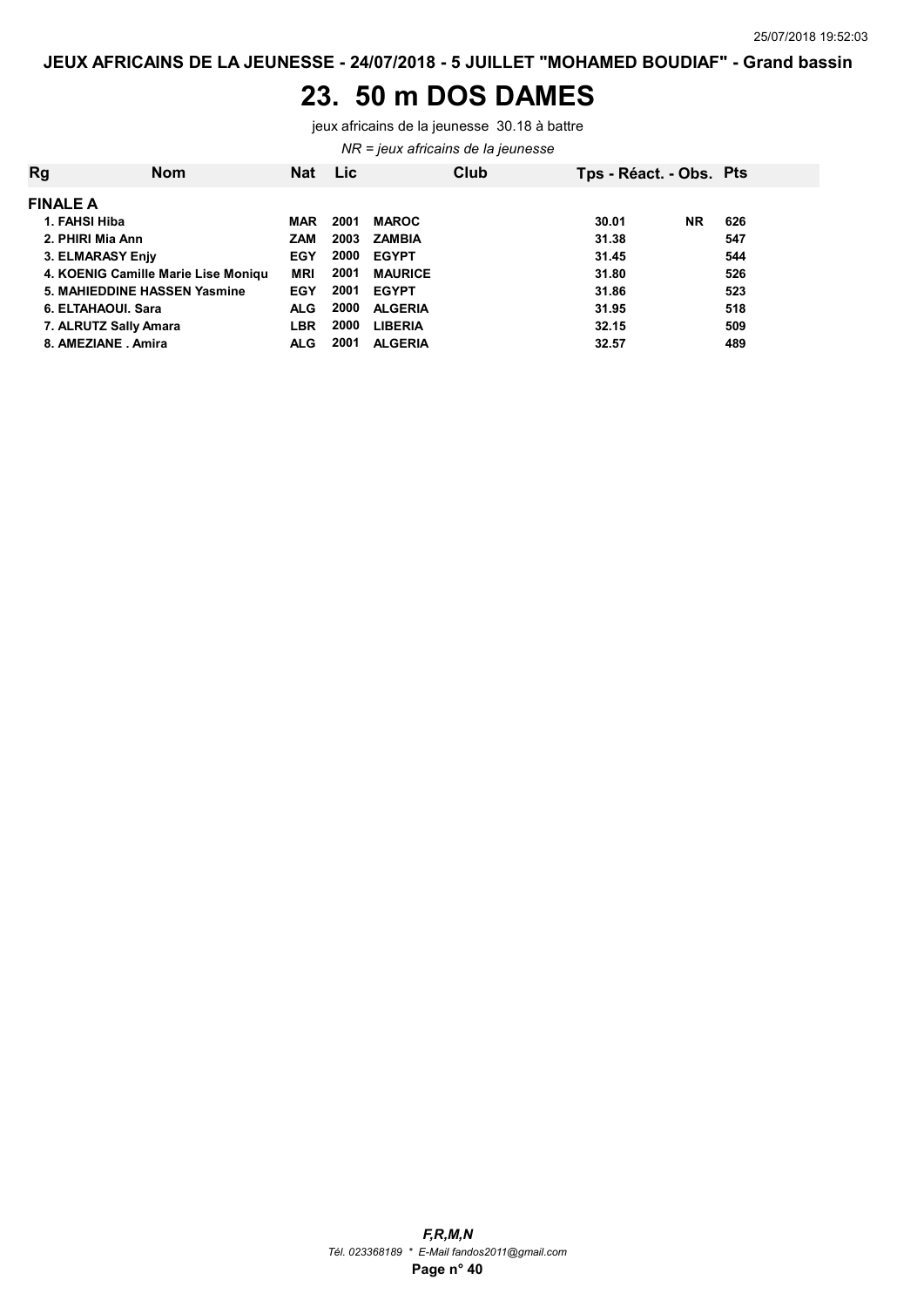#### 24. 50 m PAPILLON MESSIEURS

NR = jeux africains de la jeunesse jeux africains de la jeunesse 25.49 à battre

Rg Mom Nat Lic Club Tps - Réact. - Obs. Pts 1. SAMEH MAHMOUD Abdelrahman EGY 704 2000 EGYPT 24.50 NR 2. JACKSON Abeku Gyekye GHA 692 2000 GHANA 24.64 3. HUSSEIN Ahmed EGY 627 2001 EGYPT 25.47 4. SSENGONZI Jesse Ssuubi UGA 620 2002 UGANDA 25.57 5. BOUTOUIL Samy Ahmed MAR 608 2000 MAROC 25.73 6. TAIR. Amine ALG 593 2000 ALGERIA 25.94 7. MASMOUDI Mohamed Malek TUN 2000 TUNISIE 26.22 2002 275 8. FRANCISCO Daniel Sebastiao ang 2000 ANGOLA 26.24 26.24 573 9. BOUACHIR. Anis ALG 561 2001 ALGERIA 26.43 10. ROSAFIO Danilo KEN 518 2001 KENYA 27.14 11. GANIRA Belly Cresus BDI 510 2000 BURUNDI 27.28 12. MOHAMED Ridhwan Abubakar Bwana KEN 2000 KENYA 27.31 27.31 27.31 13. ISOBO Confidence  $NGR$  2002 NIGERIA 27.32 27.32 508 14. BOUQAREEN Siraj LBA 503 2001 LIBYA 27.41 15. ROBINSON Adrian BOT 500 2000 BOTSWANA 27.46 16. GORDO Salvador Vieira ANG 499 2003 ANGOLA 27.48 17. OPUTE Onyemechi NGR 492 2002 NIGERIA 27.61 18. LE ROUX Corne NAM 485 2002 NAMIBIA 27.74 19. KANE Birane Arno SEN 475 2000 SENEGAL 27.93 20. RAMIAKATRARIVO Ando Francky MAD 457 2001 MADAGASCAR 28.29 21. POKU-DWUMOH Papa Yaw GHA 2003 GHANA 2008 28.57 28.57 22. SSAMULA DARREN Kirabo ALG 415 2003 UGANDA 29.21 23. GANEDI Anas LBA 351 2002 LIBYA 30.89 24. MOANI Ismat SUD 322 2003 SUDAN 31.78 NC. SAINE Momodou Lamin GAM 2000 GAMBIA Frf n.d. NC. EMMETT Liam SWZ 0 2000 SWAZILAND Disqual.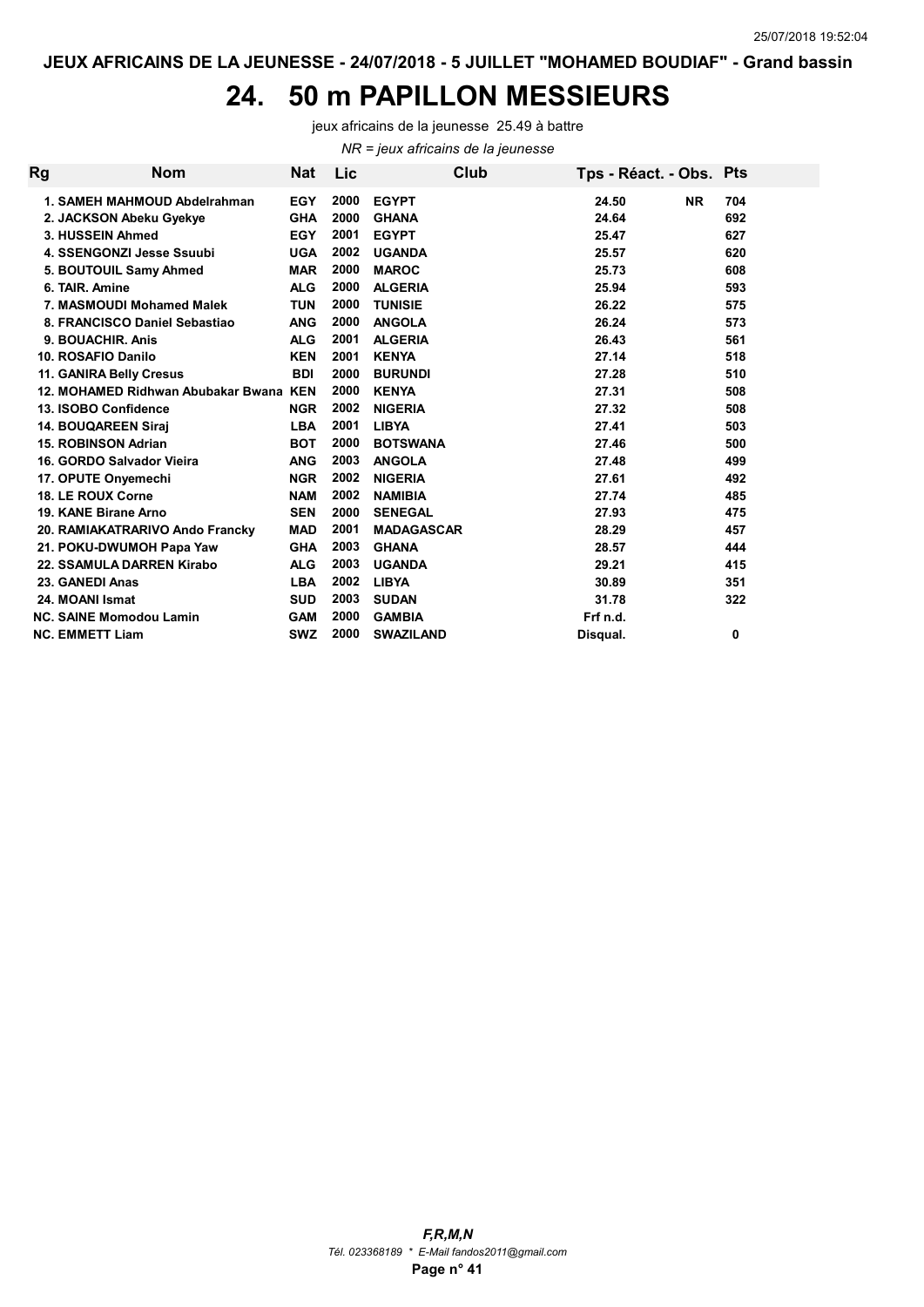#### 24. 50 m PAPILLON MESSIEURS

jeux africains de la jeunesse 25.49 à battre

NR = jeux africains de la jeunesse

| Rg              | <b>Nom</b>                    | <b>Nat</b> | Lic  |                | Club | Tps - Réact. - Obs. Pts |           |     |  |
|-----------------|-------------------------------|------------|------|----------------|------|-------------------------|-----------|-----|--|
| <b>FINALE A</b> |                               |            |      |                |      |                         |           |     |  |
|                 | 1. SAMEH MAHMOUD Abdelrahman  | EGY        | 2000 | <b>EGYPT</b>   |      | 23.96                   | <b>NR</b> | 753 |  |
|                 | 2. JACKSON Abeku Gyekye       | <b>GHA</b> | 2000 | <b>GHANA</b>   |      | 24.58                   |           | 698 |  |
|                 | 3. HUSSEIN Ahmed              | <b>EGY</b> | 2001 | <b>EGYPT</b>   |      | 25.12                   |           | 653 |  |
|                 | 4. BOUTOUIL Samy Ahmed        | <b>MAR</b> | 2000 | <b>MAROC</b>   |      | 25.35                   |           | 636 |  |
|                 | 5. SSENGONZI Jesse Ssuubi     | <b>UGA</b> | 2002 | <b>UGANDA</b>  |      | 25.64                   |           | 614 |  |
|                 | 6. TAIR. Amine                | <b>ALG</b> | 2000 | <b>ALGERIA</b> |      | 26.07                   |           | 585 |  |
|                 | 7. FRANCISCO Daniel Sebastiao | ANG        | 2000 | <b>ANGOLA</b>  |      | 26.09                   |           | 583 |  |
|                 | 8. MASMOUDI Mohamed Malek     | TUN        | 2000 | <b>TUNISIE</b> |      | 26.34                   |           | 567 |  |
|                 |                               |            |      |                |      |                         |           |     |  |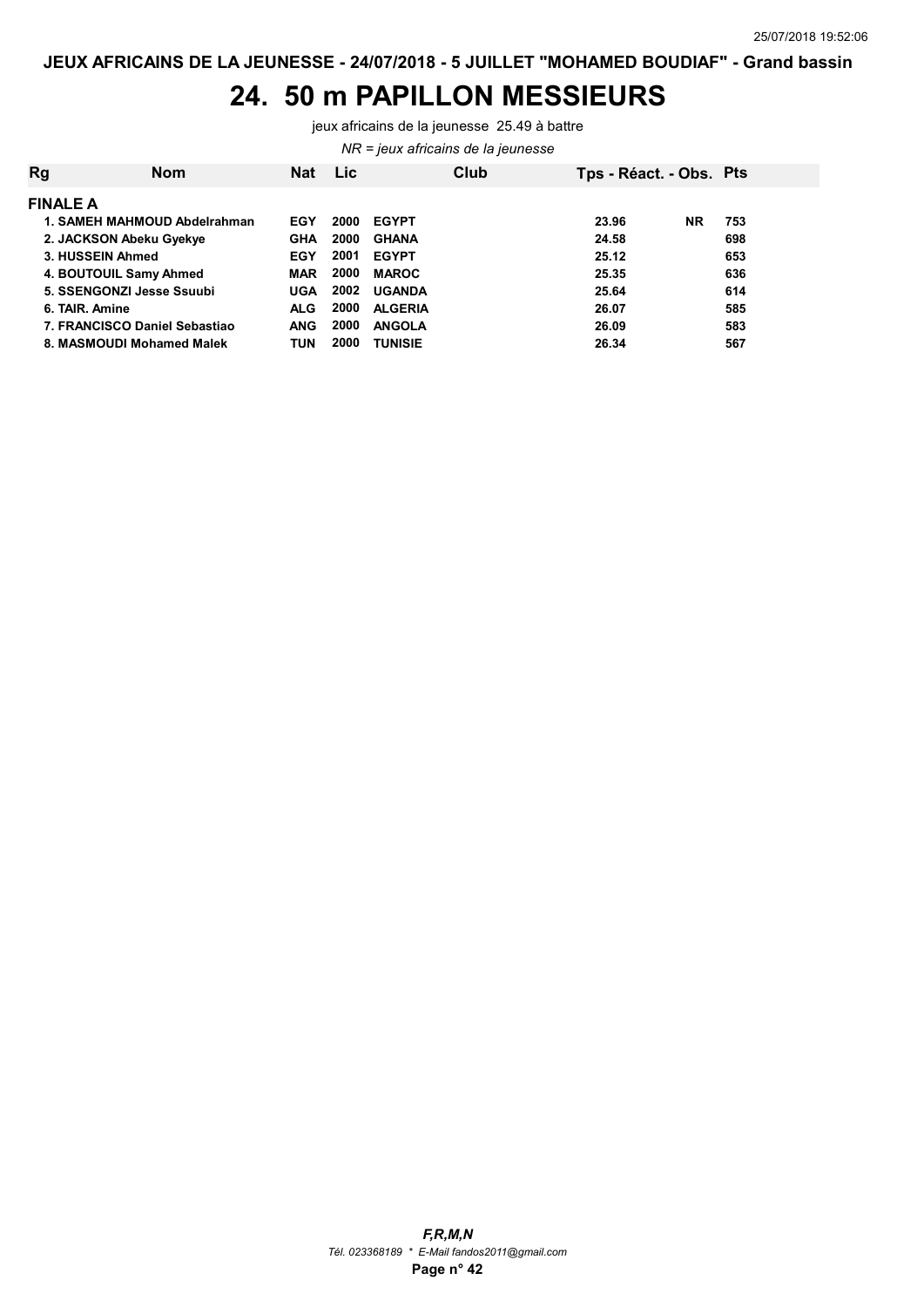## 25. 200 m NAGE LIBRE DAMES

jeux africains de la jeunesse 2:05.86 à battre

| <b>Rg</b> | <b>Nom</b>                         | Nat        | Lic  | Club              | Tps - Réact. - Obs. Pts |     |
|-----------|------------------------------------|------------|------|-------------------|-------------------------|-----|
|           | 1. SOUSA Catarina Welvitchia Nobre | <b>ANG</b> | 2000 | <b>ANGOLA</b>     | 2:09.41                 | 627 |
|           | 2. SAID Sandy                      | <b>EGY</b> | 2000 | <b>EGYPT</b>      | 2:12.84                 | 580 |
|           | 3. STERGIADIS Heleni               | <b>NAM</b> | 2002 | <b>NAMIBIA</b>    | 2:13.00                 | 577 |
|           | 4. BARBOUCH Ines                   | TUN        | 2001 | <b>TUNISIE</b>    | 2:14.21                 | 562 |
|           | 5. GEHEB Kiira Megan               | <b>KEN</b> | 2001 | <b>KENYA</b>      | 2:16.53                 | 534 |
|           | 6. HENNOUNI, Narimen               | <b>ALG</b> | 2000 | <b>ALGERIA</b>    | 2:16.60                 | 533 |
|           | 7. HENNANE, Rima                   | <b>ALG</b> | 2002 | <b>ALGERIA</b>    | 2:16.84                 | 530 |
|           | 8. ESSLINGER Tiana                 | <b>NAM</b> | 2003 | <b>NAMIBIA</b>    | 2:17.41                 | 524 |
|           | 9. KATUMBA Ssubi Selina            | <b>UGA</b> | 2003 | <b>UGANDA</b>     | 2:26.00                 | 436 |
|           | 10. RABESAHALA Antsa Victoria      | <b>MAD</b> | 2001 | <b>MADAGASCAR</b> | 2:28.13                 | 418 |
|           | 11. RUELE Refentse Bupe            | <b>BOT</b> | 2003 | <b>BOTSWANA</b>   | 2:34.93                 | 365 |
|           | NC. RABARY Johanna Gaby            | <b>MAD</b> | 2001 | <b>MADAGASCAR</b> | Frf n.d.                |     |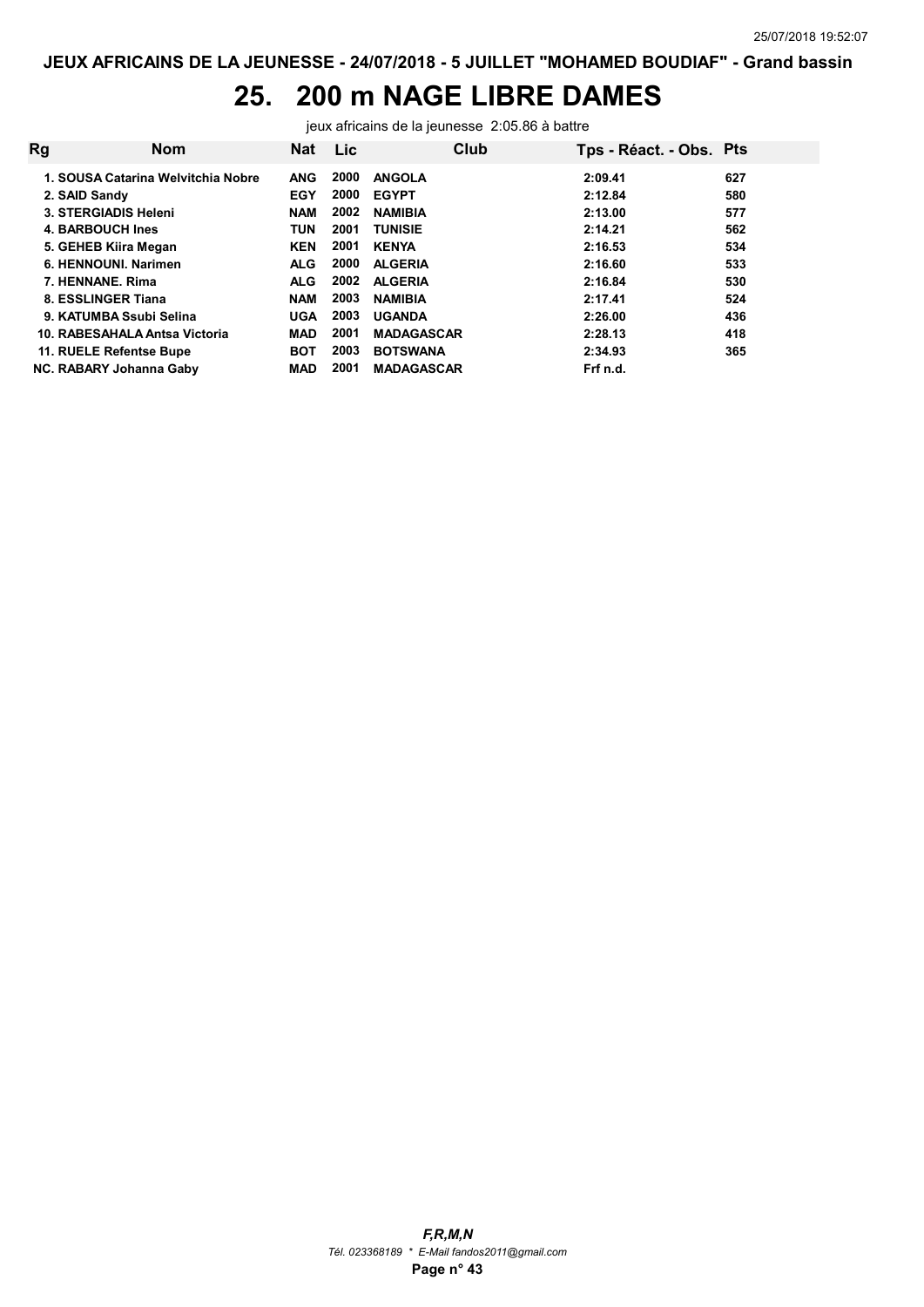#### 25. 200 m NAGE LIBRE DAMES

jeux africains de la jeunesse 2:05.86 à battre

| <b>Rg</b>            | <b>Nom</b>                         | Nat        | <b>Lic</b> |                | Club | Tps - Réact. - Obs. Pts |     |
|----------------------|------------------------------------|------------|------------|----------------|------|-------------------------|-----|
| <b>FINALE A</b>      |                                    |            |            |                |      |                         |     |
| 1. SAID Sandy        |                                    | EGY        | 2000       | <b>EGYPT</b>   |      | 2:09.27                 | 629 |
| 2. BARBOUCH Ines     |                                    | <b>TUN</b> | 2001       | <b>TUNISIE</b> |      | 2:10.67                 | 609 |
|                      | 3. SOUSA Catarina Welvitchia Nobre | <b>ANG</b> | 2000       | <b>ANGOLA</b>  |      | 2:12.41                 | 585 |
| 4. STERGIADIS Heleni |                                    | <b>NAM</b> | 2002       | <b>NAMIBIA</b> |      | 2:14.66                 | 556 |
| 5. GEHEB Kiira Megan |                                    | <b>KEN</b> | 2001       | <b>KENYA</b>   |      | 2:15.53                 | 546 |
| 6. HENNOUNI, Narimen |                                    | <b>ALG</b> | 2000       | <b>ALGERIA</b> |      | 2:16.19                 | 538 |
| 7. HENNANE, Rima     |                                    | <b>ALG</b> | 2002       | <b>ALGERIA</b> |      | 2:17.36                 | 524 |
| 8. ESSLINGER Tiana   |                                    | <b>NAM</b> | 2003       | <b>NAMIBIA</b> |      | 2:18.09                 | 516 |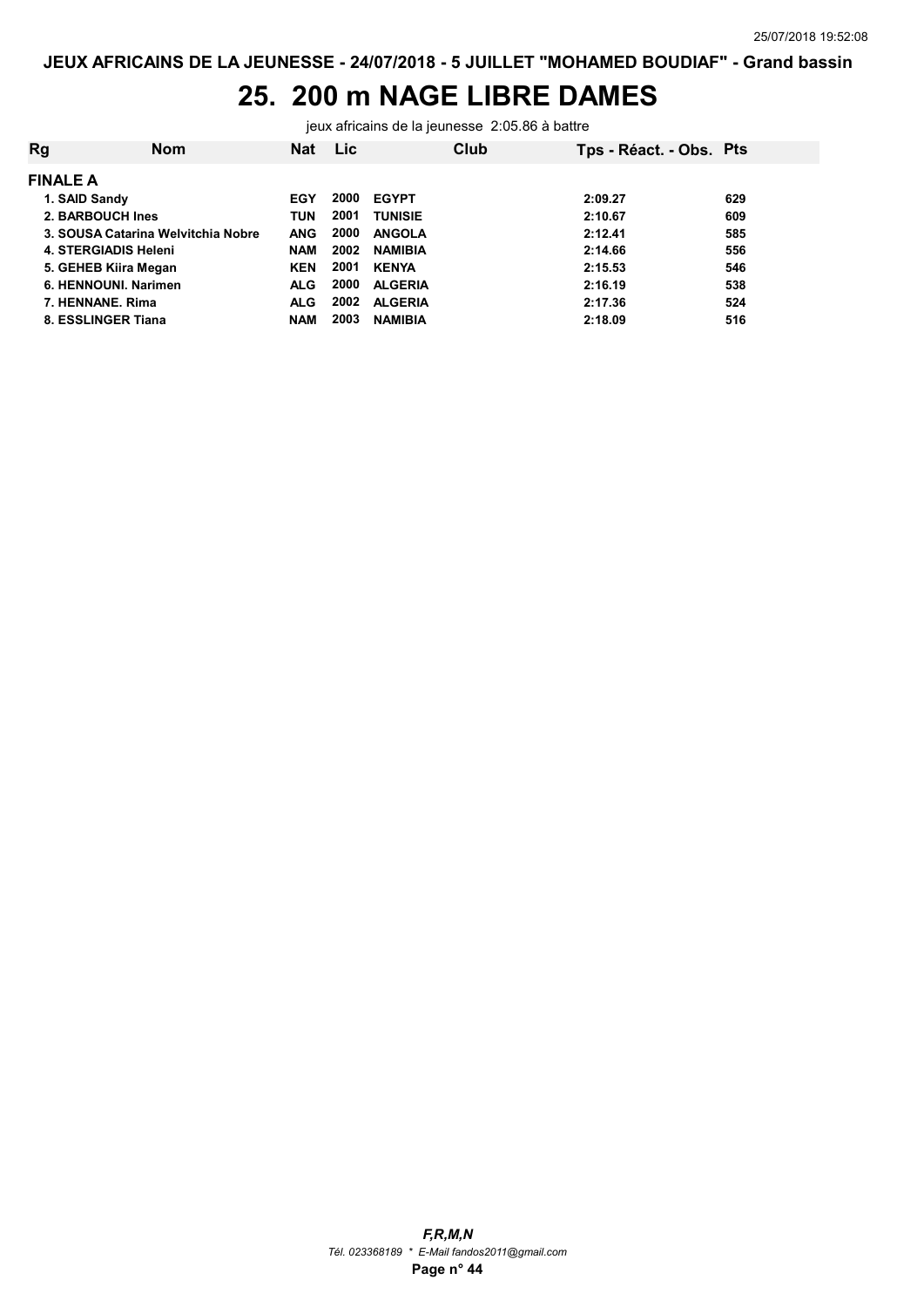## 26. 800 m NAGE LIBRE MESSIEURS

jeux africains de la jeunesse à établir

| Rg | <b>Nom</b>                      | <b>Nat</b> | <b>Lic</b> | Club            | Tps - Réact. - Obs. Pts |     |
|----|---------------------------------|------------|------------|-----------------|-------------------------|-----|
|    | 1. FREEMAN James Samuel         | <b>BOT</b> | 2001       | <b>BOTSWANA</b> | 8:11.30                 | 735 |
|    | 2. HAFNAOUI Ahmed Ayoub         | TUN        | 2002       | <b>TUNISIE</b>  | 8:11.57                 | 734 |
|    | 3. EMARA Fares                  | <b>EGY</b> | 2002       | <b>EGYPT</b>    | 8:20.32                 | 696 |
|    | 4. LOUISSI Malek                | <b>TUN</b> | 2001       | <b>TUNISIE</b>  | 8:28.98                 | 661 |
|    | 5. BETKA, Ali Merouane          | <b>ALG</b> | 2002       | <b>ALGERIA</b>  | 8:38.49                 | 625 |
|    | 6. NDIAYE Amadou Andre Ouseynou | <b>SEN</b> | 2001       | <b>SENEGAL</b>  | 8:40.61                 | 617 |
|    | 7. HEMRI Ali                    | <b>MAR</b> | 2001       | <b>MAROC</b>    | 8:45.06                 | 602 |
|    | 8. MOUBARKI Mohamed             | <b>ALG</b> | 2000       | <b>ALGERIA</b>  | 8:52.33                 | 577 |
|    | 9. MASCARENHAS Henrique Silva   | <b>ANG</b> | 2001       | <b>ANGOLA</b>   | 9:06.29                 | 534 |
|    | 10. KOK SHUN Patrick Ryan       | <b>MRI</b> | 2002       | <b>MAURICE</b>  | 9:15.00                 | 510 |
|    | 11. AMBALA Atuahire Ogola       | <b>UGA</b> | 2001       | <b>UGANDA</b>   | 9:23.96                 | 486 |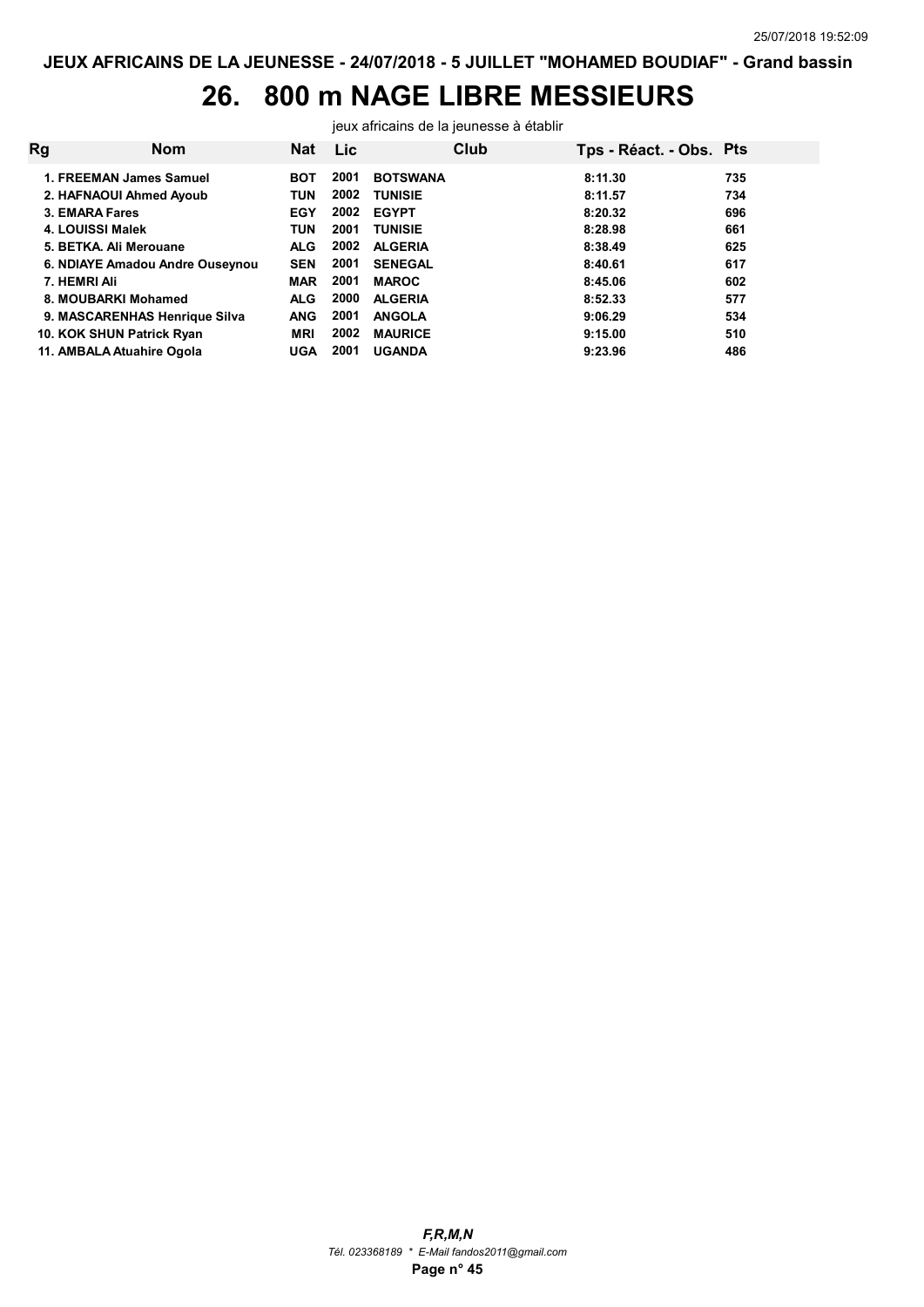#### 27. 200 m PAPILLON DAMES

jeux africains de la jeunesse 2:23.83 à battre

NR = jeux africains de la jeunesse

| Rg                             | <b>Nom</b> | <b>Nat</b> | <b>Lic</b> |                | Club | Tps - Réact. - Obs. Pts |           |     |
|--------------------------------|------------|------------|------------|----------------|------|-------------------------|-----------|-----|
| <b>FINALE A</b>                |            |            |            |                |      |                         |           |     |
| 1. ABDELLATIF Logaine          |            | EGY        | 2003       | <b>EGYPT</b>   |      | 2:23.61                 | <b>NR</b> | 577 |
| 2. GARA Alya                   |            | <b>TUN</b> | 2001       | <b>TUNISIE</b> |      | 2:24.75                 |           | 564 |
| 3. LIMA Lia Ana Martins Becker |            | <b>ANG</b> | 2001       | <b>ANGOLA</b>  |      | 2:26.80                 |           | 540 |
| 4. ALRUTZ Sally Amara          |            | <b>LBR</b> | 2000       | <b>LIBERIA</b> |      | 2:28.74                 |           | 520 |
| 5. MALDJI. Ghada               |            | <b>ALG</b> | 2001       | <b>ALGERIA</b> |      | 2:29.11                 |           | 516 |
| <b>6. STERGIADIS Heleni</b>    |            | <b>NAM</b> | 2002       | <b>NAMIBIA</b> |      | 2:31.55                 |           | 491 |
| 7. TCHOUAR, Yasmine            |            | <b>ALG</b> | 2002       | <b>ALGERIA</b> |      | 2:32.03                 |           | 487 |
| 8. SSENGONZI Rebecca Yayeri    |            | <b>UGA</b> | 2000       | <b>UGANDA</b>  |      | 2:37.73                 |           | 436 |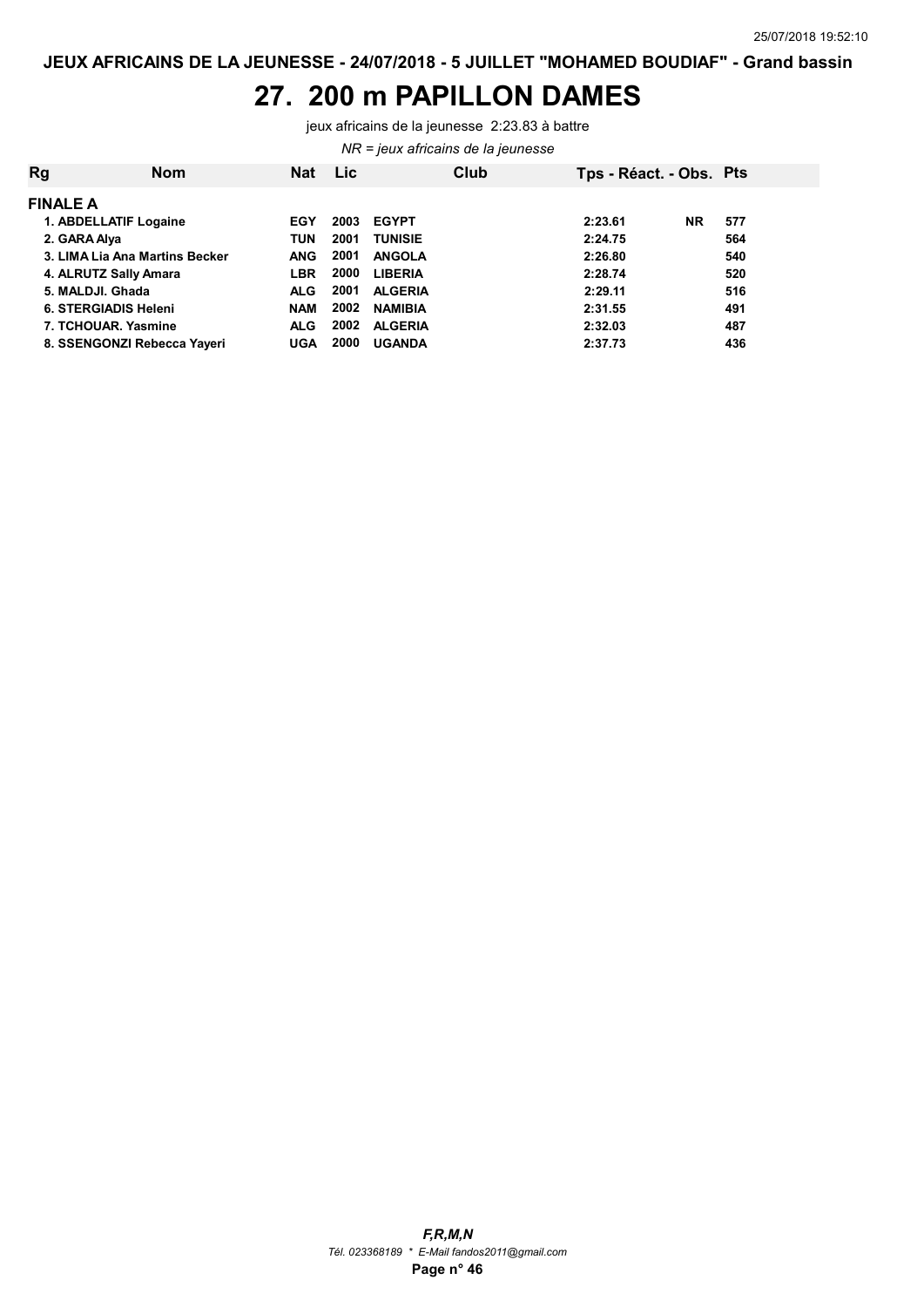#### 28. 200 m BRASSE MESSIEURS

jeux africains de la jeunesse 2:28.39 à battre

NR = jeux africains de la jeunesse

| <b>Rg</b> | <b>Nom</b>                | <b>Nat</b> | <b>Lic</b> | Club              | Tps - Réact. - Obs. Pts |           |     |  |  |  |  |  |  |
|-----------|---------------------------|------------|------------|-------------------|-------------------------|-----------|-----|--|--|--|--|--|--|
|           | <b>FINALE A</b>           |            |            |                   |                         |           |     |  |  |  |  |  |  |
|           | 1. BALAMANE, Moncef       | <b>ALG</b> | 2001       | <b>ALGERIA</b>    | 2:18.90                 | <b>NR</b> | 652 |  |  |  |  |  |  |
|           | 2. MEDJAHERI. Abdennour   | ALG.       | 2001       | <b>ALGERIA</b>    | 2:23.41                 |           | 592 |  |  |  |  |  |  |
|           | 3. WANTENAAR Ronan Zuberg | <b>NAM</b> | 2001       | <b>NAMIBIA</b>    | 2:25.60                 |           | 566 |  |  |  |  |  |  |
|           | 4. ROSSI Samuele          | <b>SEY</b> | 2001       | <b>SEYCHELLES</b> | 2:33.76                 |           | 480 |  |  |  |  |  |  |
|           | 5. KANE Birane Arno       | <b>SEN</b> | 2000       | <b>SENEGAL</b>    | 2:35.56                 |           | 464 |  |  |  |  |  |  |
|           | 6. KABUYE Adnan Adam      | UGA        | 2002       | <b>UGANDA</b>     | 2:52.66                 |           | 339 |  |  |  |  |  |  |
|           | 7. YAHAYA Sadig           | NGR        | 2002       | <b>NIGERIA</b>    | 2:59.05                 |           | 304 |  |  |  |  |  |  |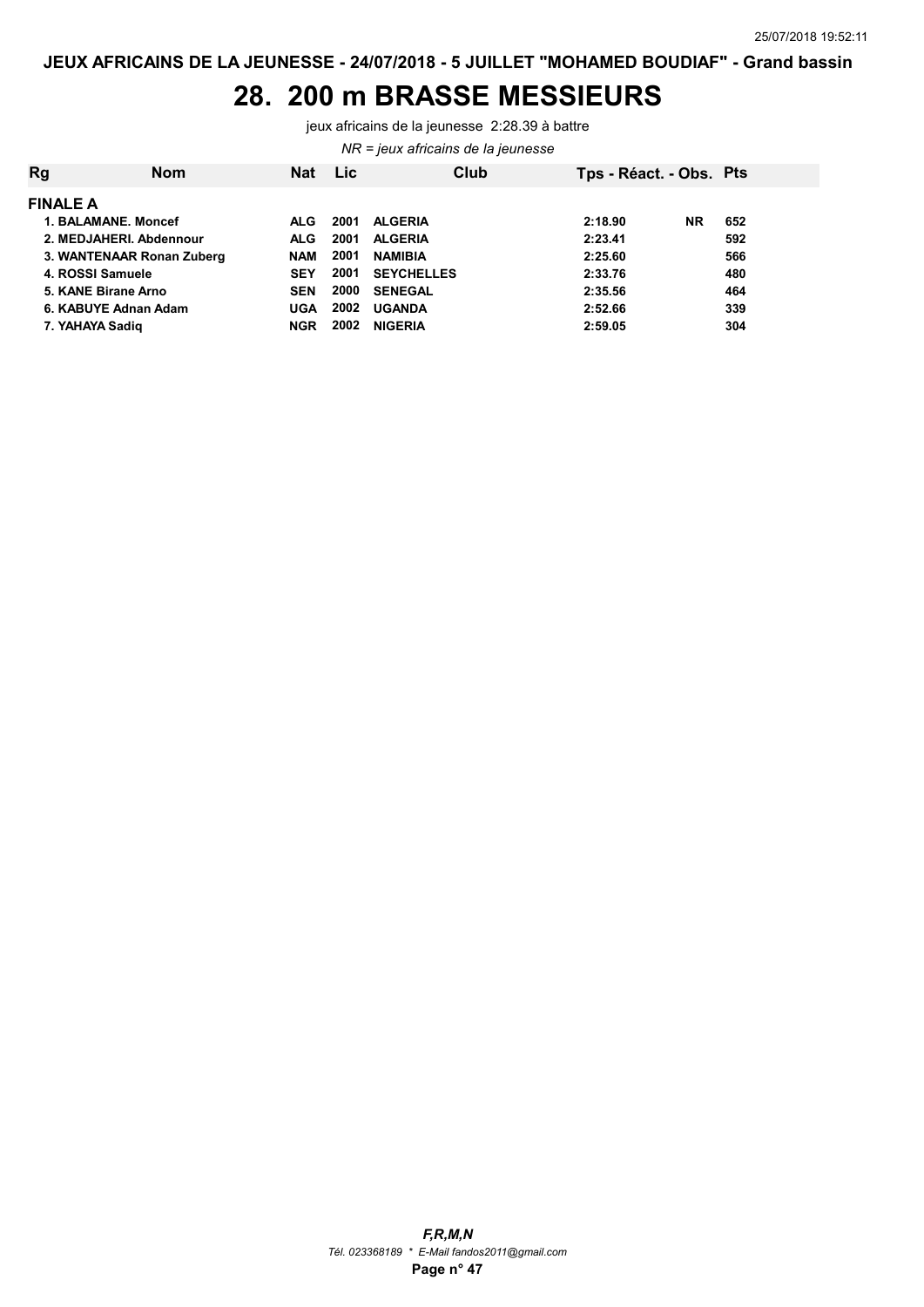# 30. 4 x 100 m 4 NAGES MESSIEURS

jeux africains de la jeunesse à établir

| Rg | <b>Nom</b>                       | <b>Nat</b> | Lic  |                | Club | Tps - Réact. - Obs. Pts |     |
|----|----------------------------------|------------|------|----------------|------|-------------------------|-----|
|    | 1. ELTONBARY Omar                | <b>EGY</b> | 2001 | <b>EGYPT</b>   |      | 3:48.60                 | 745 |
|    | <b>SHEMIS Mohamed</b>            | <b>EGY</b> | 2000 |                |      |                         | 745 |
|    | <b>HUSSEIN Ahmed</b>             | <b>EGY</b> | 2001 |                |      |                         | 745 |
|    | <b>SAMEH MAHMOUD Abdelrahman</b> | <b>EGY</b> | 2000 |                |      |                         | 745 |
|    | 2. GHAFFARI Mohamed Aziz         | <b>TUN</b> | 2000 | <b>TUNISIE</b> |      | 3:56.00                 | 677 |
|    | <b>MASMOUDI Mohamed Malek</b>    | <b>TUN</b> | 2000 |                |      |                         | 677 |
|    | <b>LOUISSI Malek</b>             | <b>TUN</b> | 2001 |                |      |                         | 677 |
|    | <b>HAFNAOUI Ahmed Ayoub</b>      | <b>TUN</b> | 2002 |                |      |                         | 677 |
|    | 3. ARDJOUNE, Abdellah            | <b>ALG</b> | 2001 | <b>ALGERIA</b> |      | 10:00.00                | 41  |
|    | <b>BALAMANE, Moncef</b>          | <b>ALG</b> | 2001 |                |      |                         | 41  |
|    | <b>BOUACHIR, Amine</b>           | <b>ALG</b> | 2001 |                |      |                         | 41  |
|    | <b>BOUHAMIDI. Ryad</b>           | <b>ALG</b> | 2002 |                |      |                         | 41  |
|    | 3. AMBALA Atuahire Ogola         | <b>UGA</b> | 2001 | <b>UGANDA</b>  |      | 10:00.00                | 41  |
|    | <b>KABUYE Adnan Adam</b>         | <b>UGA</b> | 2002 |                |      |                         | 41  |
|    | <b>SSENGONZI Jesse Ssuubi</b>    | <b>UGA</b> | 2002 |                |      |                         | 41  |
|    | SSAMULA DARREN Kirabo            | <b>ALG</b> | 2003 |                |      |                         | 41  |
|    | 3. YAHAYA Sadig                  | <b>NGR</b> | 2002 | <b>NIGERIA</b> |      | 10:00.00                | 41  |
|    | <b>OPUTE Onyemechi</b>           | <b>NGR</b> | 2002 |                |      |                         | 41  |
|    | <b>ISOBO Confidence</b>          | <b>NGR</b> | 2002 |                |      |                         | 41  |
|    | <b>ODUNI Chukwuka</b>            | <b>NGR</b> | 2003 |                |      |                         | 41  |
|    | 3. REGRAGUI Abdeljabbar          | <b>MAR</b> | 2001 | <b>MAROC</b>   |      | 10:00.00                | 41  |
|    | <b>FLIYOU Ahmed Yassine</b>      | <b>MAR</b> | 2001 |                |      |                         | 41  |
|    | <b>BOUTOUIL Samy Ahmed</b>       | <b>MAR</b> | 2000 |                |      |                         | 41  |
|    | <b>HEMRI Ali</b>                 | <b>MAR</b> | 2001 |                |      |                         | 41  |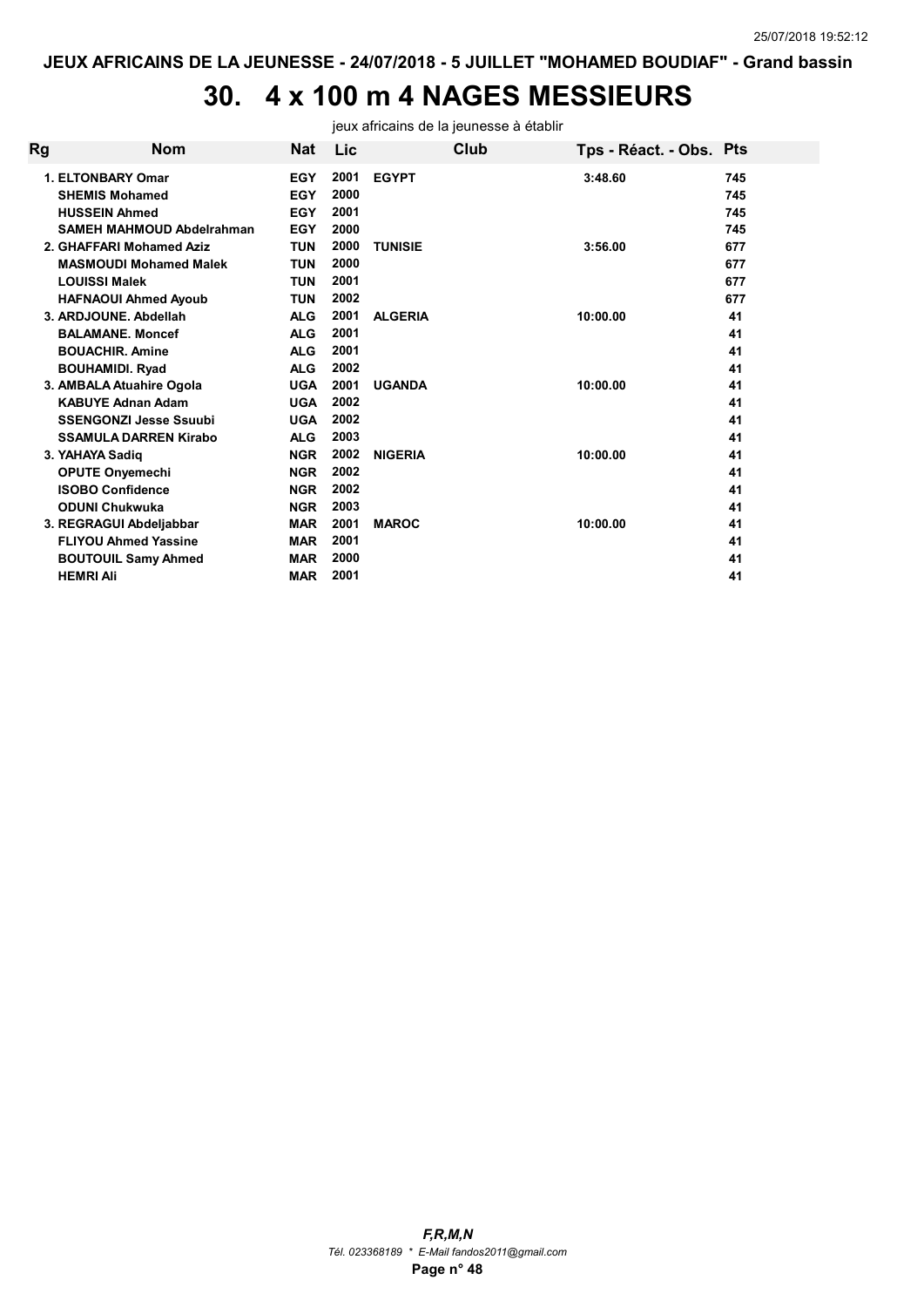# 30. 4 x 100 m 4 NAGES MESSIEURS

jeux africains de la jeunesse à établir

| Rg | <b>Nom</b>                       | <b>Nat</b> | Lic  |                | Club | Tps - Réact. - Obs. Pts |     |
|----|----------------------------------|------------|------|----------------|------|-------------------------|-----|
|    | <b>FINALE A</b>                  |            |      |                |      |                         |     |
|    | <b>1. ELTONBARY Omar</b>         | <b>EGY</b> | 2001 | <b>EGYPT</b>   |      | 3:54.25                 | 692 |
|    | <b>SHEMIS Mohamed</b>            | <b>EGY</b> | 2000 | <b>EGYPT</b>   |      |                         | 692 |
|    | <b>HUSSEIN Ahmed</b>             | <b>EGY</b> | 2001 | <b>EGYPT</b>   |      |                         | 692 |
|    | <b>SAMEH MAHMOUD Abdelrahman</b> | <b>EGY</b> | 2000 | <b>EGYPT</b>   |      |                         | 692 |
|    | 2. ARDJOUNE. Abdellah            | <b>ALG</b> | 2001 | <b>ALGERIA</b> |      | 3:55.51                 | 681 |
|    | <b>BALAMANE, Moncef</b>          | <b>ALG</b> | 2001 | <b>ALGERIA</b> |      |                         | 681 |
|    | <b>BOUACHIR, Amine</b>           | <b>ALG</b> | 2001 | <b>ALGERIA</b> |      |                         | 681 |
|    | <b>BOUHAMIDI. Ryad</b>           | <b>ALG</b> | 2002 | <b>ALGERIA</b> |      |                         | 681 |
|    | 3. REGRAGUI Abdeljabbar          | <b>MAR</b> | 2001 | <b>MAROC</b>   |      | 3:59.07                 | 651 |
|    | <b>FLIYOU Ahmed Yassine</b>      | <b>MAR</b> | 2001 | <b>MAROC</b>   |      |                         | 651 |
|    | <b>BOUTOUIL Samy Ahmed</b>       | <b>MAR</b> | 2000 | <b>MAROC</b>   |      |                         | 651 |
|    | <b>HEMRI Ali</b>                 | <b>MAR</b> | 2001 | <b>MAROC</b>   |      |                         | 651 |
|    | 4. GHAFFARI Mohamed Aziz         | TUN        | 2000 | <b>TUNISIE</b> |      | 4:03.59                 | 616 |
|    | <b>MASMOUDI Mohamed Malek</b>    | <b>TUN</b> | 2000 | <b>TUNISIE</b> |      |                         | 616 |
|    | <b>LOUISSI Malek</b>             | TUN        | 2001 | <b>TUNISIE</b> |      |                         | 616 |
|    | <b>HAFNAOUI Ahmed Ayoub</b>      | TUN        | 2002 | <b>TUNISIE</b> |      |                         | 616 |
|    | 5. AMBALA Atuahire Ogola         | <b>UGA</b> | 2001 | <b>UGANDA</b>  |      | 4:36.22                 | 422 |
|    | <b>KABUYE Adnan Adam</b>         | <b>UGA</b> | 2002 | <b>UGANDA</b>  |      |                         | 422 |
|    | <b>SSENGONZI Jesse Ssuubi</b>    | <b>UGA</b> | 2002 | <b>UGANDA</b>  |      |                         | 422 |
|    | <b>SSAMULA DARREN Kirabo</b>     | <b>ALG</b> | 2003 | <b>UGANDA</b>  |      |                         | 422 |
|    | 6. YAHAYA Sadig                  | <b>NGR</b> | 2002 | <b>NIGERIA</b> |      | 4:40.84                 | 402 |
|    | <b>OPUTE Onyemechi</b>           | <b>NGR</b> | 2002 | <b>NIGERIA</b> |      |                         | 402 |
|    | <b>ISOBO Confidence</b>          | <b>NGR</b> | 2002 | <b>NIGERIA</b> |      |                         | 402 |
|    | <b>ODUNI Chukwuka</b>            | <b>NGR</b> | 2003 | <b>NIGERIA</b> |      |                         | 402 |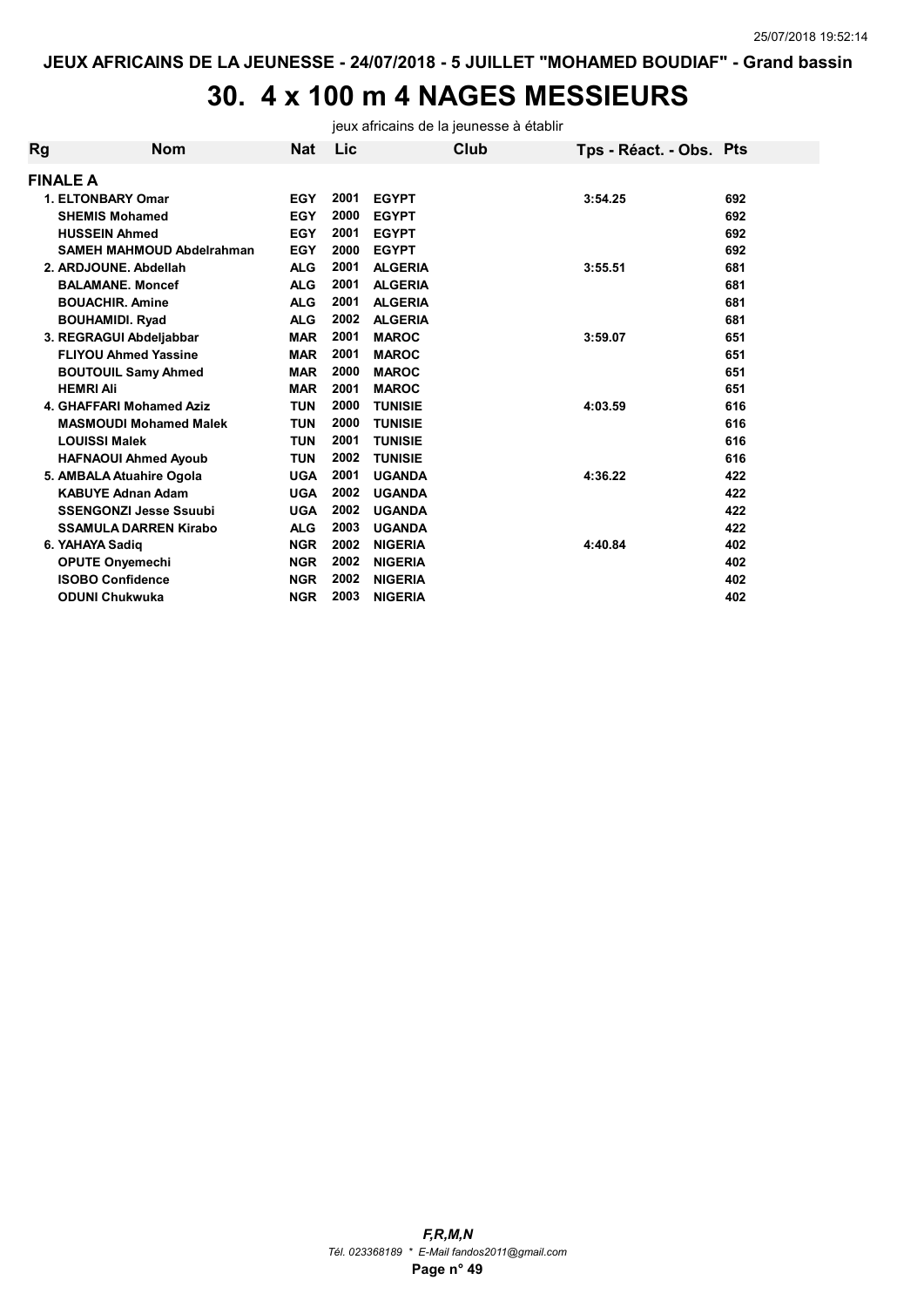## 31. 100 m PAPILLON DAMES

jeux africains de la jeunesse 1:03.34 à battre

| <b>Rg</b> | <b>Nom</b>                         | <b>Nat</b> | <b>Lic</b> | Club            | Tps - Réact. - Obs. Pts |     |
|-----------|------------------------------------|------------|------------|-----------------|-------------------------|-----|
|           | 1. GARA Alya                       | <b>TUN</b> | 2001       | <b>TUNISIE</b>  | 1:05.74                 | 573 |
|           | 2. BARBOUCH Ines                   | <b>TUN</b> | 2001       | <b>TUNISIE</b>  | 1:05.97                 | 567 |
|           | 3. MOHAMED JABER Mayar             | <b>EGY</b> | 2001       | <b>EGYPT</b>    | 1:06.17                 | 562 |
|           | 4. SSENGONZI Rebecca Yayeri        | <b>UGA</b> | 2000       | <b>UGANDA</b>   | 1:06.29                 | 559 |
|           | 5. SOUSA Catarina Welvitchia Nobre | <b>ANG</b> | 2000       | <b>ANGOLA</b>   | 1:06.43                 | 555 |
|           | 6. ABDELLATIF Logaine              | <b>EGY</b> | 2003       | <b>EGYPT</b>    | 1:07.14                 | 538 |
|           | 7. LIMA Lia Ana Martins Becker     | <b>ANG</b> | 2001       | <b>ANGOLA</b>   | 1:07.31                 | 534 |
|           | 8. ALRUTZ Sally Amara              | <b>LBR</b> | 2000       | <b>LIBERIA</b>  | 1:07.92                 | 519 |
|           | 9. BOUSSADIA, Samah                | <b>ALG</b> | 2002       | <b>ALGERIA</b>  | 1:09.35                 | 488 |
|           | 10. MALDJI. Ghada                  | <b>ALG</b> | 2001       | <b>ALGERIA</b>  | 1:11.93                 | 437 |
|           | 11. RUELE Refentse Bupe            | <b>BOT</b> | 2003       | <b>BOTSWANA</b> | 1:17.36                 | 351 |
|           | <b>NC. PHIRI Mia Ann</b>           | <b>ZAM</b> | 2003       | <b>ZAMBIA</b>   | Frf exc.                |     |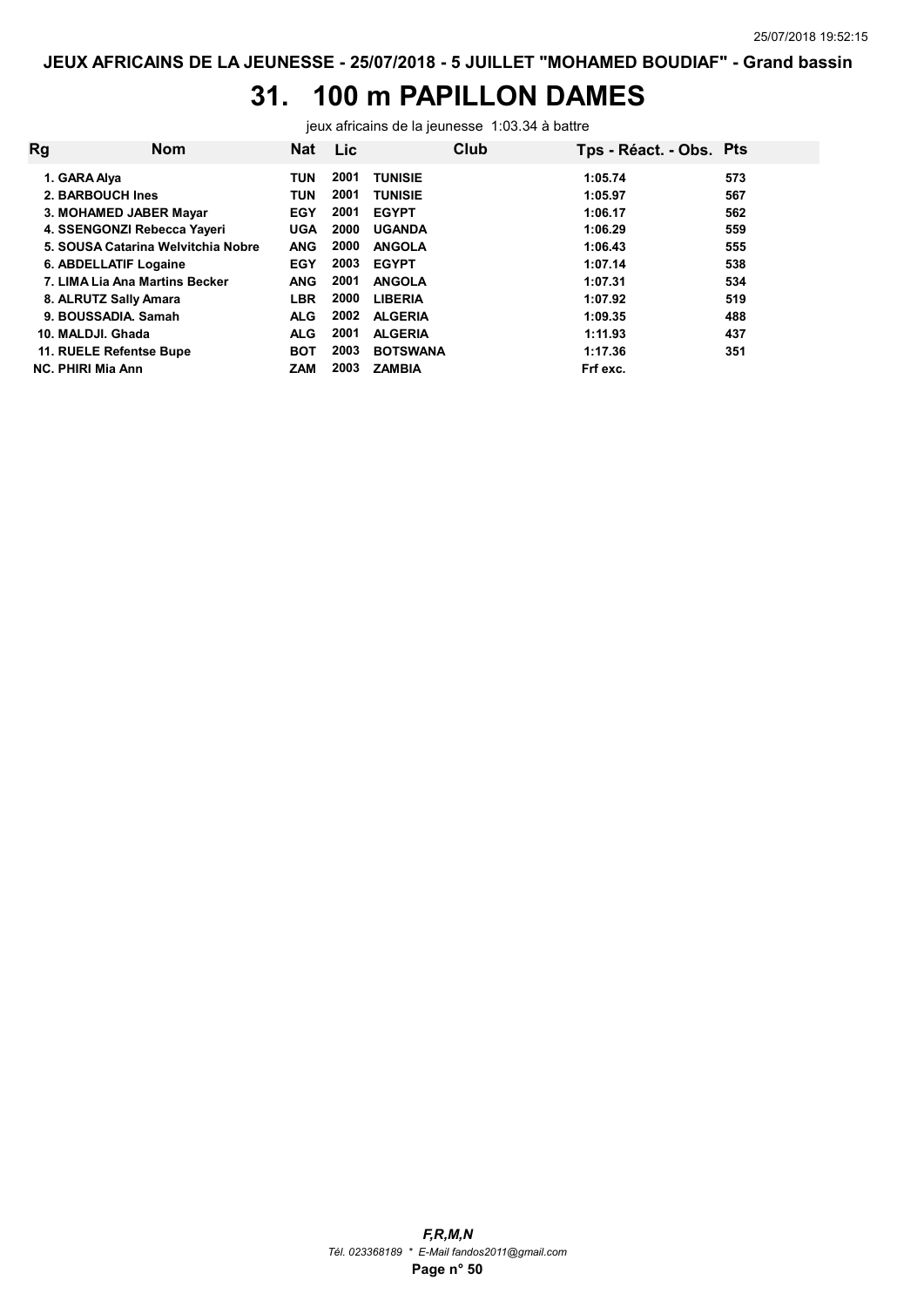## 31. 100 m PAPILLON DAMES

jeux africains de la jeunesse 1:03.34 à battre

| Rg               | <b>Nom</b>                         | <b>Nat</b> | <b>Lic</b> |                | Club | Tps - Réact. - Obs. Pts |     |
|------------------|------------------------------------|------------|------------|----------------|------|-------------------------|-----|
| <b>FINALE A</b>  |                                    |            |            |                |      |                         |     |
|                  | 1. ABDELLATIF Logaine              | EGY        | 2003       | <b>EGYPT</b>   |      | 1:03.67                 | 631 |
| 2. GARA Alya     |                                    | <b>TUN</b> | 2001       | <b>TUNISIE</b> |      | 1:04.35                 | 611 |
|                  | 3. MOHAMED JABER Mayar             | <b>EGY</b> | 2001       | <b>EGYPT</b>   |      | 1:04.67                 | 602 |
| 4. BARBOUCH Ines |                                    | <b>TUN</b> | 2001       | <b>TUNISIE</b> |      | 1:05.32                 | 584 |
|                  | 5. SOUSA Catarina Welvitchia Nobre | <b>ANG</b> | 2000       | <b>ANGOLA</b>  |      | 1:05.64                 | 575 |
|                  | 6. LIMA Lia Ana Martins Becker     | <b>ANG</b> | 2001       | <b>ANGOLA</b>  |      | 1:05.92                 | 568 |
|                  | 7. SSENGONZI Rebecca Yayeri        | <b>UGA</b> | 2000       | <b>UGANDA</b>  |      | 1:06.05                 | 565 |
|                  | 8. ALRUTZ Sally Amara              | LBR        | 2000       | <b>LIBERIA</b> |      | 1:06.78                 | 546 |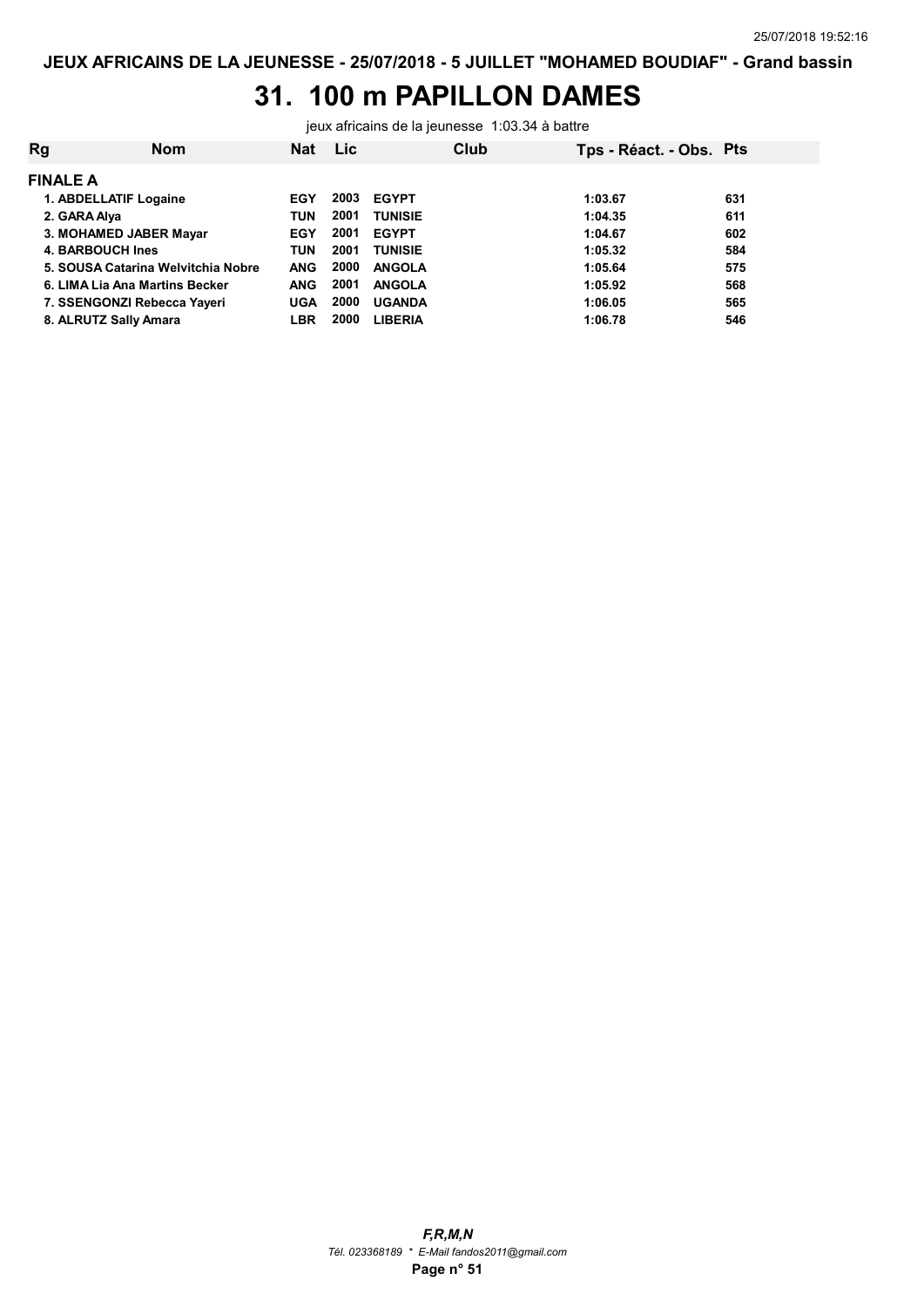#### 32. 200 m PAPILLON MESSIEURS

jeux africains de la jeunesse 2:15.60 à battre

NR = jeux africains de la jeunesse

| Rg                               | <b>Nom</b> | Nat        | Lic  |                | Club | Tps - Réact. - Obs. Pts |           |     |
|----------------------------------|------------|------------|------|----------------|------|-------------------------|-----------|-----|
| 1. BALAMANE, Moncef              |            | ALG.       | 2001 | <b>ALGERIA</b> |      | 2:10.70                 | <b>NR</b> | 573 |
| 2. SSENGONZI Jesse Ssuubi        |            | <b>UGA</b> | 2002 | <b>UGANDA</b>  |      | 2:10.72                 |           | 572 |
| 3. MASMOUDI Mohamed Malek        |            | <b>TUN</b> | 2000 | <b>TUNISIE</b> |      | 2:10.89                 |           | 570 |
| 4. ABDELBAKY Mohamed             |            | <b>EGY</b> | 2000 | <b>EGYPT</b>   |      | 2:12.21                 |           | 553 |
| 5. AOUAMEUR . Hicheme            |            | <b>ALG</b> | 2002 | <b>ALGERIA</b> |      | 2:12.93                 |           | 544 |
| 6. LE ROUX Corne                 |            | <b>NAM</b> | 2002 | <b>NAMIBIA</b> |      | 2:13.09                 |           | 542 |
| 7. HUSSEIN Ahmed                 |            | <b>EGY</b> | 2001 | <b>EGYPT</b>   |      | 2:13.10                 |           | 542 |
| 8. GORDO Salvador Vieira         |            | <b>ANG</b> | 2003 | <b>ANGOLA</b>  |      | 2:14.85                 |           | 521 |
| 9. OPUTE Onyemechi               |            | <b>NGR</b> | 2002 | <b>NIGERIA</b> |      | 2:32.79                 |           | 358 |
| <b>NC. SSAMULA DARREN Kirabo</b> |            | <b>ALG</b> | 2003 | <b>UGANDA</b>  |      | Disqual.                |           | 0   |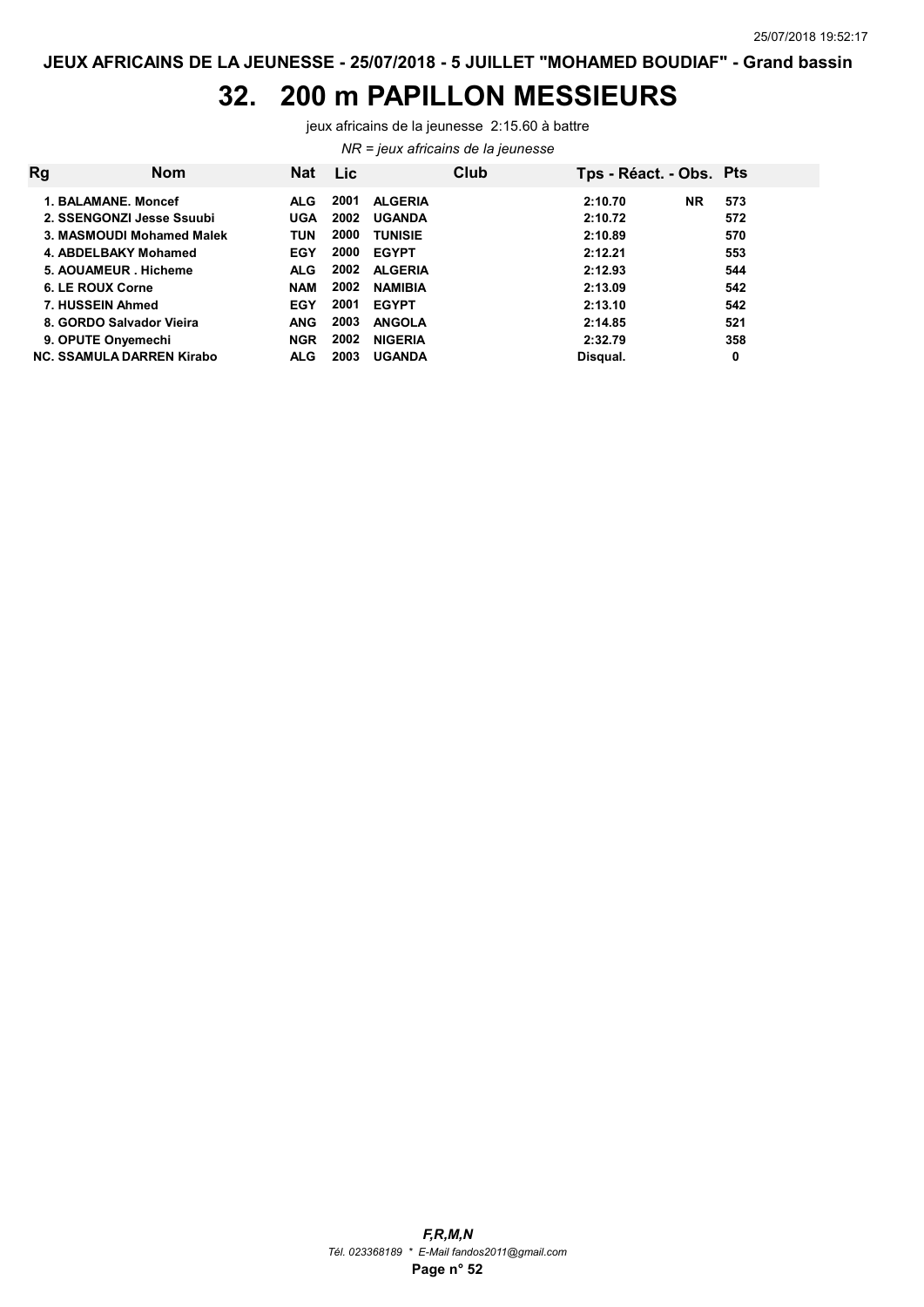#### 32. 200 m PAPILLON MESSIEURS

jeux africains de la jeunesse 2:15.60 à battre

NR = jeux africains de la jeunesse

| <b>Rg</b>                 | <b>Nom</b> | <b>Nat</b> | <b>Lic</b> |                | Club | Tps - Réact. - Obs. Pts |           |     |
|---------------------------|------------|------------|------------|----------------|------|-------------------------|-----------|-----|
| <b>FINALE A</b>           |            |            |            |                |      |                         |           |     |
| 1. ABDELBAKY Mohamed      |            | EGY        | 2000       | <b>EGYPT</b>   |      | 2:03.65                 | <b>NR</b> | 676 |
| 2. MASMOUDI Mohamed Malek |            | <b>TUN</b> | 2000       | <b>TUNISIE</b> |      | 2:04.01                 |           | 670 |
| 3. BALAMANE, Moncef       |            | <b>ALG</b> | 2001       | <b>ALGERIA</b> |      | 2:05.77                 |           | 643 |
| 4. HUSSEIN Ahmed          |            | EGY        | 2001       | <b>EGYPT</b>   |      | 2:06.20                 |           | 636 |
| 5. AOUAMEUR Hicheme       |            | ALG.       | 2002       | <b>ALGERIA</b> |      | 2:11.50                 |           | 562 |
| 6. SSENGONZI Jesse Ssuubi |            | UGA        | 2002       | <b>UGANDA</b>  |      | 2:11.99                 |           | 556 |
| 7. LE ROUX Corne          |            | <b>NAM</b> | 2002       | <b>NAMIBIA</b> |      | 2:14.35                 |           | 527 |
| 8. GORDO Salvador Vieira  |            | <b>ANG</b> | 2003       | <b>ANGOLA</b>  |      | 2:15.65                 |           | 512 |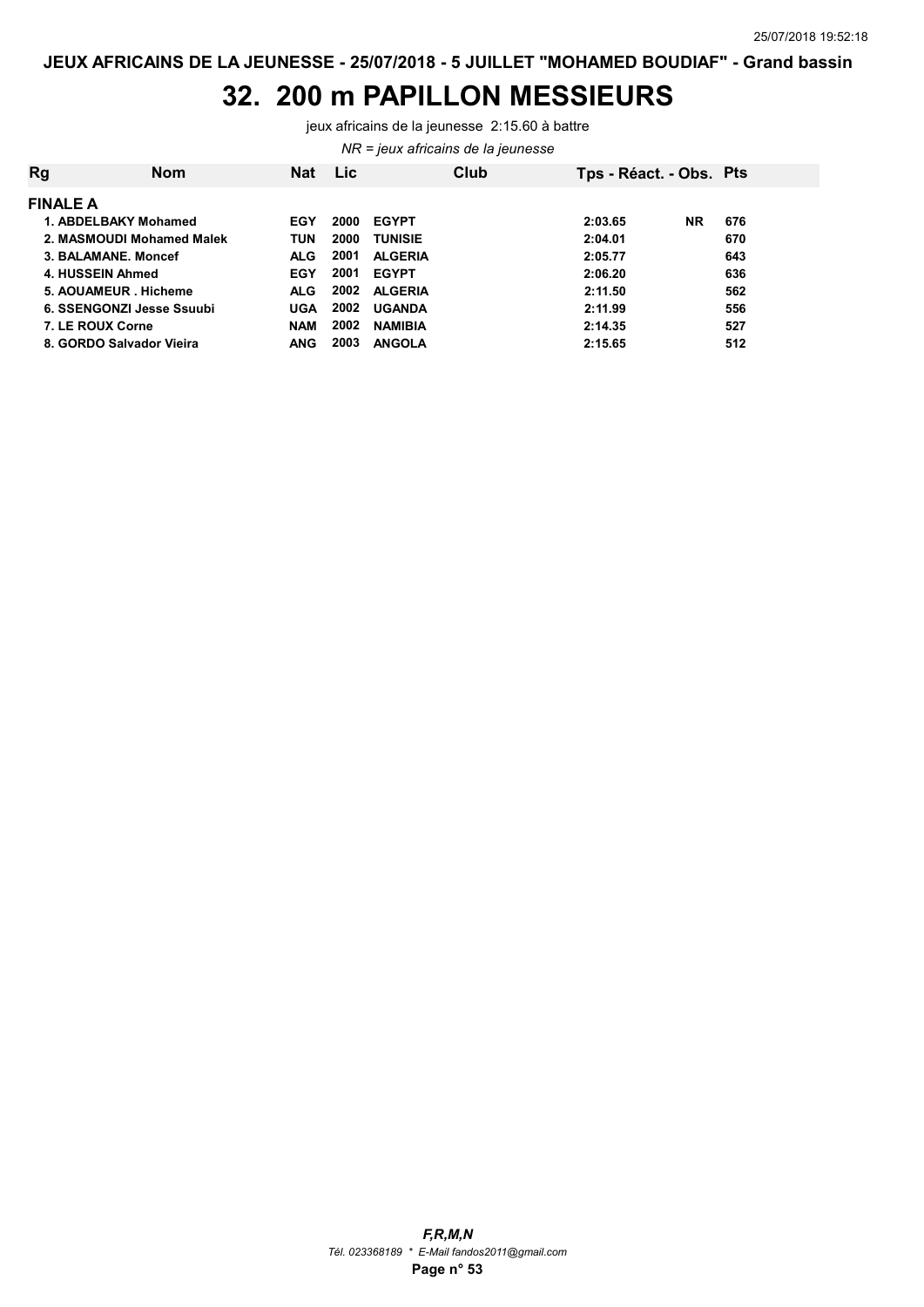## 33. 400 m NAGE LIBRE DAMES

jeux africains de la jeunesse 4:25.46 à battre

| Rg            | <b>Nom</b>                   | <b>Nat</b> | Lic  | Club              | Tps - Réact. - Obs. Pts |     |
|---------------|------------------------------|------------|------|-------------------|-------------------------|-----|
| 1. SAID Sandy |                              | EGY        | 2000 | <b>EGYPT</b>      | 4:25.63                 | 688 |
| 2. GARA Alya  |                              | TUN        | 2001 | <b>TUNISIE</b>    | 4:33.43                 | 630 |
|               | 3. STERGIADIS Heleni         | <b>NAM</b> | 2002 | <b>NAMIBIA</b>    | 4:36.40                 | 610 |
|               | 4. ESSLINGER Tiana           | <b>NAM</b> | 2003 | <b>NAMIBIA</b>    | 4:45.98                 | 551 |
|               | 5. ALRUTZ Sally Amara        | LBR        | 2000 | <b>LIBERIA</b>    | 4:46.93                 | 546 |
|               | 6. HENNOUNI, Narimen         | <b>ALG</b> | 2000 | <b>ALGERIA</b>    | 4:49.98                 | 529 |
|               | 7. RABESAHALA Antsa Victoria | MAD        | 2001 | <b>MADAGASCAR</b> | 5:06.50                 | 447 |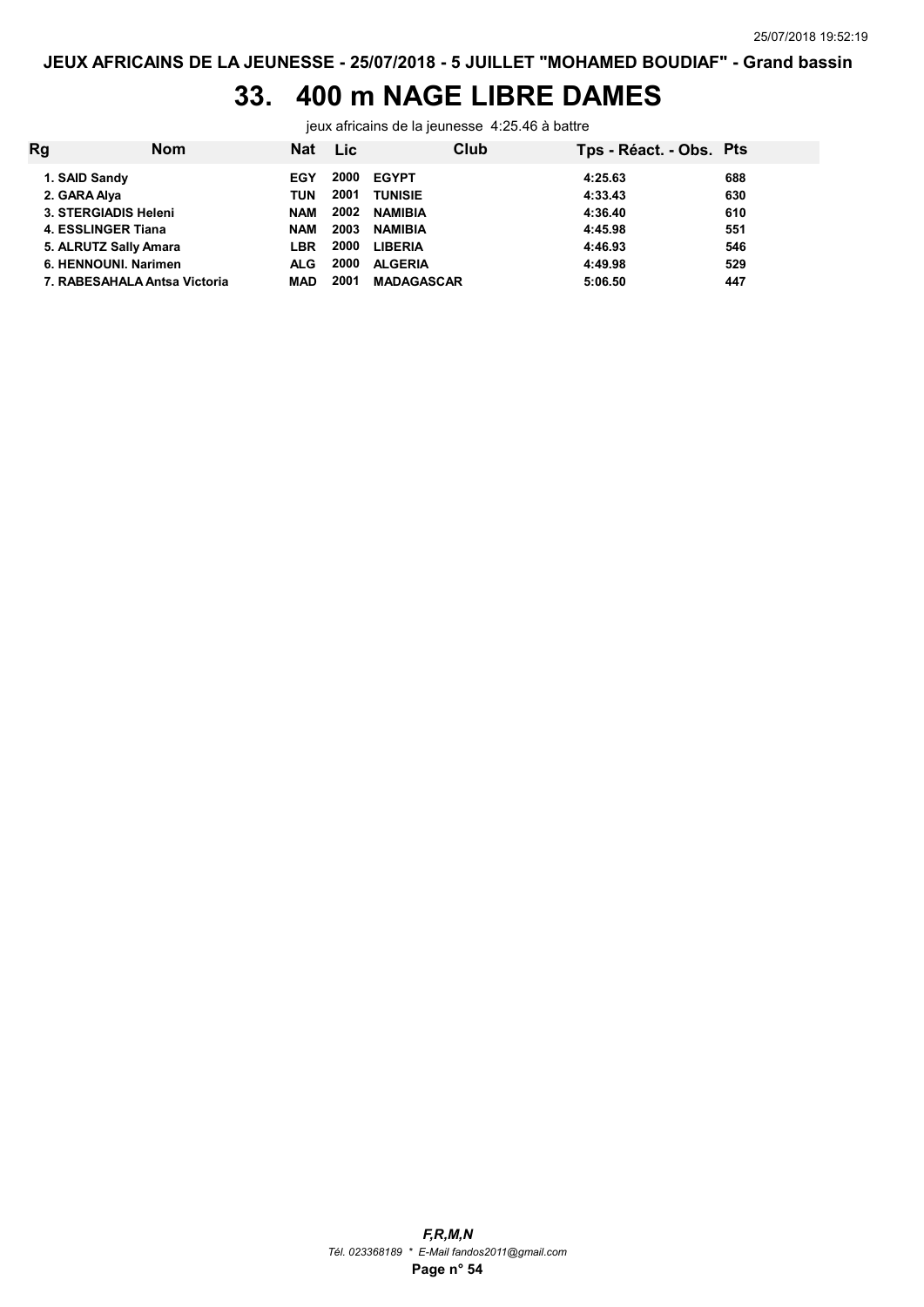### 33. 400 m NAGE LIBRE DAMES

jeux africains de la jeunesse 4:25.46 à battre

| Rg                        | <b>Nom</b>                   | <b>Nat</b> | <b>Lic</b> |                   | Club | Tps - Réact. - Obs. Pts |     |
|---------------------------|------------------------------|------------|------------|-------------------|------|-------------------------|-----|
| <b>FINALE A</b>           |                              |            |            |                   |      |                         |     |
| 1. SAID Sandy             |                              | EGY        | 2000       | <b>EGYPT</b>      |      | 4:27.37                 | 674 |
| 2. GARA Alya              |                              | TUN        | 2001       | <b>TUNISIE</b>    |      | 4:34.24                 | 625 |
| 3. STERGIADIS Heleni      |                              | <b>NAM</b> | 2002       | <b>NAMIBIA</b>    |      | 4:38.79                 | 595 |
| 4. HENNOUNI, Narimen      |                              | <b>ALG</b> | 2000       | <b>ALGERIA</b>    |      | 4:47.49                 | 542 |
| 5. ALRUTZ Sally Amara     |                              | <b>LBR</b> | 2000       | <b>LIBERIA</b>    |      | 4:48.78                 | 535 |
| <b>6. ESSLINGER Tiana</b> |                              | <b>NAM</b> | 2003       | <b>NAMIBIA</b>    |      | 4:49.72                 | 530 |
|                           | 7. RABESAHALA Antsa Victoria | MAD        | 2001       | <b>MADAGASCAR</b> |      | 5:12.32                 | 423 |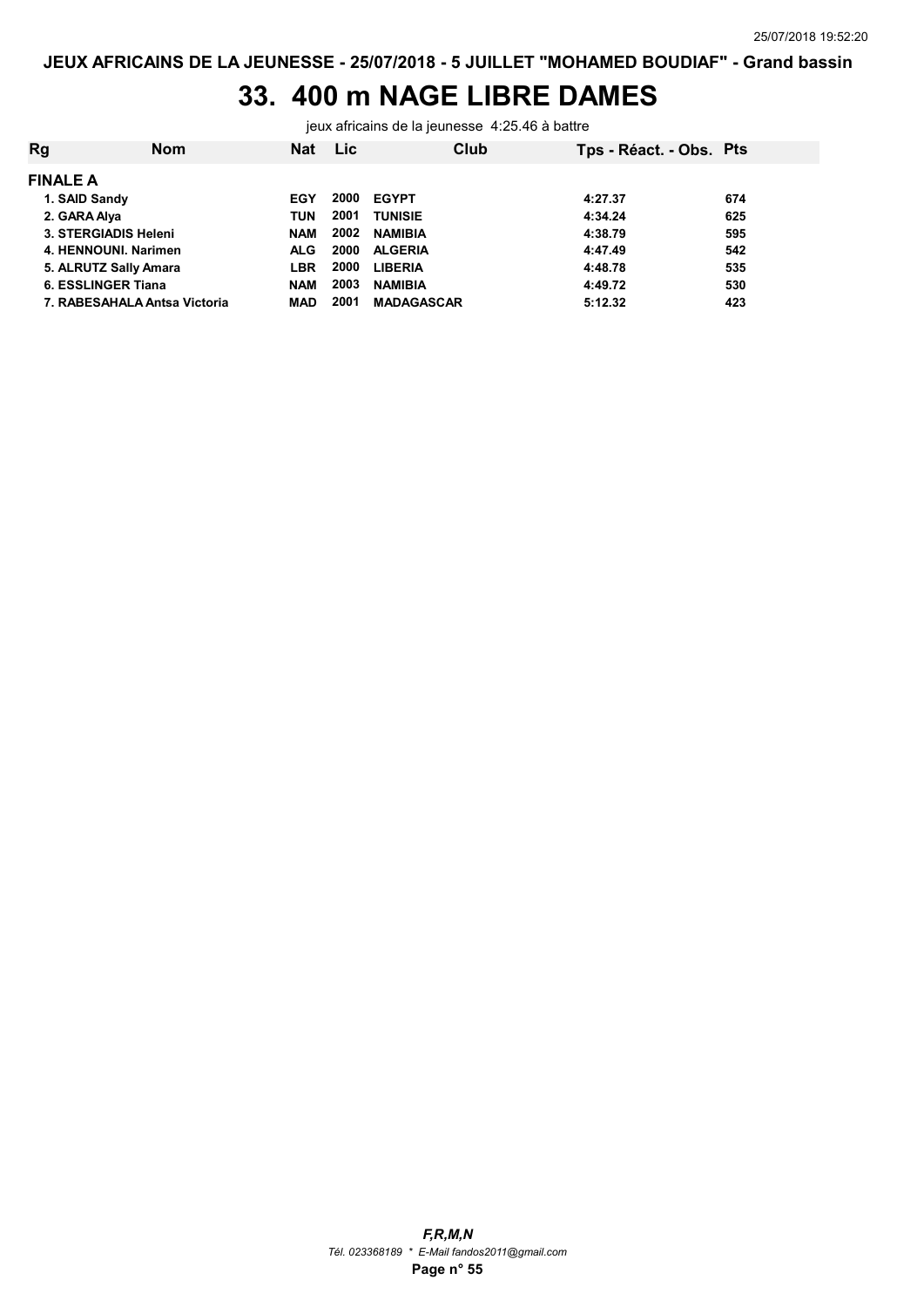### 34. 100 m NAGE LIBRE MESSIEURS

jeux africains de la jeunesse 49.81 à battre

| Rg | <b>Nom</b>                        | <b>Nat</b> | Lic  | Club              | Tps - Réact. - Obs. Pts |     |
|----|-----------------------------------|------------|------|-------------------|-------------------------|-----|
|    | 1. GHAFFARI Mohamed Aziz          | <b>TUN</b> | 2000 | <b>TUNISIE</b>    | 51.84                   | 651 |
|    | 2. BOUTOUIL Samy Ahmed            | <b>MAR</b> | 2000 | <b>MAROC</b>      | 52.58                   | 624 |
|    | 3. JACKSON Abeku Gyekye           | <b>GHA</b> | 2000 | <b>GHANA</b>      | 52.68                   | 620 |
|    | 4. HEMRI Ali                      | <b>MAR</b> | 2001 | <b>MAROC</b>      | 53.11                   | 606 |
|    | <b>5. ELTONBARY Omar</b>          | <b>EGY</b> | 2001 | <b>EGYPT</b>      | 53.16                   | 604 |
|    | 6. HAFNAOUI Ahmed Ayoub           | <b>TUN</b> | 2002 | <b>TUNISIE</b>    | 53.70                   | 586 |
|    | 7. MOHAMED Ridhwan Abubakar Bwana | <b>KEN</b> | 2000 | <b>KENYA</b>      | 53.83                   | 582 |
|    | 8. FREEMAN James Samuel           | <b>BOT</b> | 2001 | <b>BOTSWANA</b>   | 53.87                   | 580 |
|    | 9. YOUSFI. Nassim                 | <b>ALG</b> | 2001 | <b>ALGERIA</b>    | 54.21                   | 569 |
|    | 10. ROSAFIO Danilo                | <b>KEN</b> | 2001 | <b>KENYA</b>      | 54.67                   | 555 |
|    | 11. ROSSI Samuele                 | <b>SEY</b> | 2001 | <b>SEYCHELLES</b> | 54.72                   | 554 |
|    | 12. SAMEH MAHMOUD Abdelrahman     | <b>EGY</b> | 2000 | <b>EGYPT</b>      | 54.73                   | 553 |
|    | 13. KOK SHUN Patrick Ryan         | <b>MRI</b> | 2002 | <b>MAURICE</b>    | 54.75                   | 553 |
|    | 14. BOUHAMIDI. Ryad               | <b>ALG</b> | 2002 | <b>ALGERIA</b>    | 55.17                   | 540 |
|    | 15. NDIAYE Amadou Andre Ouseynou  | <b>SEN</b> | 2001 | <b>SENEGAL</b>    | 55.26                   | 538 |
|    | 16. FRANCISCO Daniel Sebastiao    | <b>ANG</b> | 2000 | <b>ANGOLA</b>     | 55.66                   | 526 |
|    | 17. AMBALA Atuahire Ogola         | <b>UGA</b> | 2001 | <b>UGANDA</b>     | 56.34                   | 507 |
|    | <b>18. GANIRA Belly Cresus</b>    | <b>BDI</b> | 2000 | <b>BURUNDI</b>    | 56.55                   | 502 |
|    | 19. ROBINSON Adrian               | <b>BOT</b> | 2000 | <b>BOTSWANA</b>   | 56.60                   | 500 |
|    | 20. BOUQAREEN Siraj               | <b>LBA</b> | 2001 | <b>LIBYA</b>      | 58.01                   | 465 |
|    | 21. RAMIAKATRARIVO Ando Francky   | <b>MAD</b> | 2001 | <b>MADAGASCAR</b> | 58.89                   | 444 |
|    | 22. GORDO Salvador Vieira         | <b>ANG</b> | 2003 | <b>ANGOLA</b>     | 59.67                   | 427 |
|    | 23. KABUYE Adnan Adam             | <b>UGA</b> | 2002 | <b>UGANDA</b>     | 59.79                   | 424 |
|    | 24. EMMETT Liam                   | <b>SWZ</b> | 2000 | <b>SWAZILAND</b>  | 1:02.57                 | 370 |
|    | 25. SSAMULA DARREN Kirabo         | <b>ALG</b> | 2003 | <b>UGANDA</b>     | 1:02.76                 | 367 |
|    | 26. MOANI Ismat                   | <b>SUD</b> | 2003 | <b>SUDAN</b>      | 1:02.95                 | 363 |
|    | 27. GUEYE Moussa                  | <b>SEN</b> | 2001 | <b>SENEGAL</b>    | 1:03.72                 | 350 |
|    | 28. ALTUB Amar                    | <b>SUD</b> | 2003 | <b>SUDAN</b>      | 1:08.27                 | 285 |
|    | 29. LE ROUX Corne                 | <b>NAM</b> | 2002 | <b>NAMIBIA</b>    | 1:11.55                 | 247 |
|    | 30. SAINE Momodou Lamin           | <b>GAM</b> | 2000 | <b>GAMBIA</b>     | 1:11.96                 | 243 |
|    | 31. BARRY Thierno Amadou Macka    | <b>GUI</b> | 2003 | <b>GUINEE</b>     | 1:19.28                 | 182 |
|    | <b>NC. ISOBO Confidence</b>       | <b>NGR</b> | 2002 | <b>NIGERIA</b>    | Frf exc.                |     |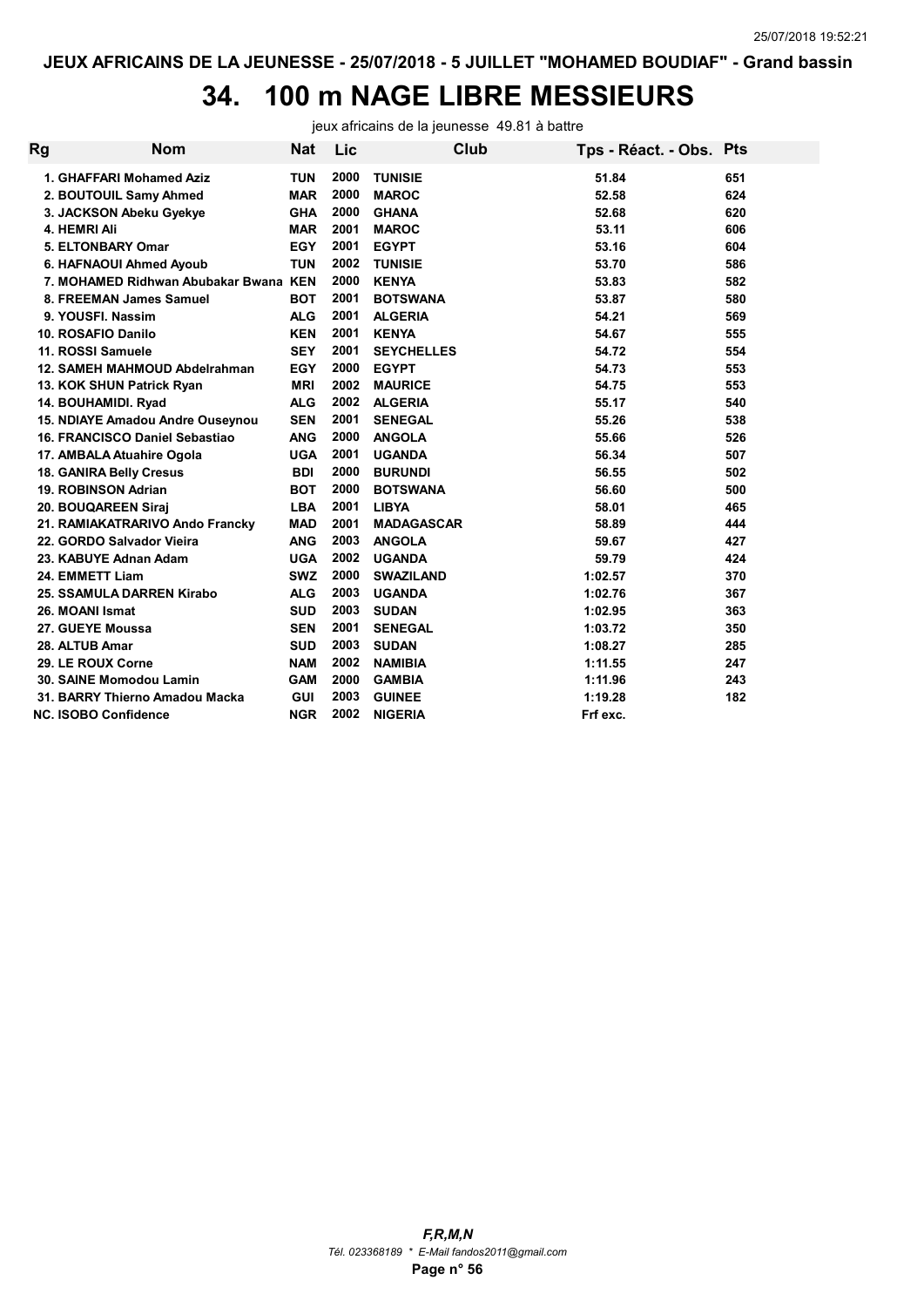## 34. 100 m NAGE LIBRE MESSIEURS

jeux africains de la jeunesse 49.81 à battre

| 680 |
|-----|
| 652 |
| 641 |
| 631 |
| 619 |
| 609 |
| 580 |
| 563 |
|     |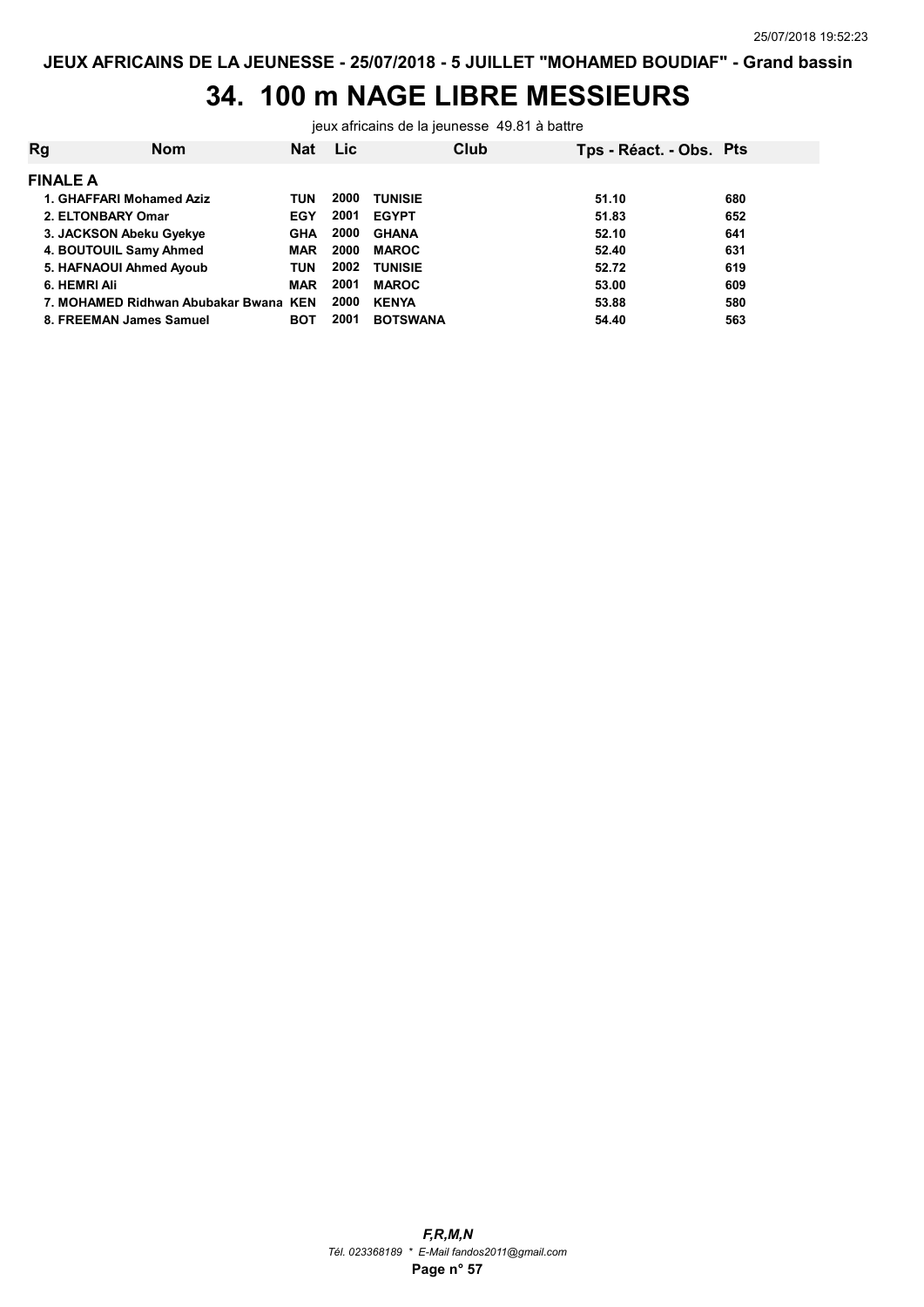## 35. 200 m BRASSE DAMES

jeux africains de la jeunesse 2:43.51 à battre

| Rg<br>Club<br><b>Nom</b><br>Nat Lic<br>Tps - Réact. - Obs. Pts                                                                                                                                                                                                                                                                                                                                                                                                                                           |                                               |
|----------------------------------------------------------------------------------------------------------------------------------------------------------------------------------------------------------------------------------------------------------------------------------------------------------------------------------------------------------------------------------------------------------------------------------------------------------------------------------------------------------|-----------------------------------------------|
| 2001<br>1. BELGHITH Habiba<br><b>TUNISIE</b><br>2:39.35<br>TUN<br>2000<br>2. AHMED SAMIR Nada<br><b>EGYPT</b><br><b>EGY</b><br>2:40.81<br>2002<br>3. JELLITI Nesrine<br><b>TUNISIE</b><br>2:40.95<br>TUN<br>2001<br><b>EGYPT</b><br>2:41.27<br>4. ELGANINY Souhila<br><b>EGY</b><br>2000<br><b>ALGERIA</b><br>5. CHEIKH. Meriem<br>2:51.97<br><b>ALG</b><br>2001<br><b>ALGERIA</b><br>2:52.72<br>6. LARBI YOUCEF . Ismahane<br>ALG.<br>2001<br>7. NMOR Evelyn<br><b>NIGERIA</b><br>3:01.10<br><b>NGR</b> | 602<br>586<br>584<br>581<br>479<br>472<br>410 |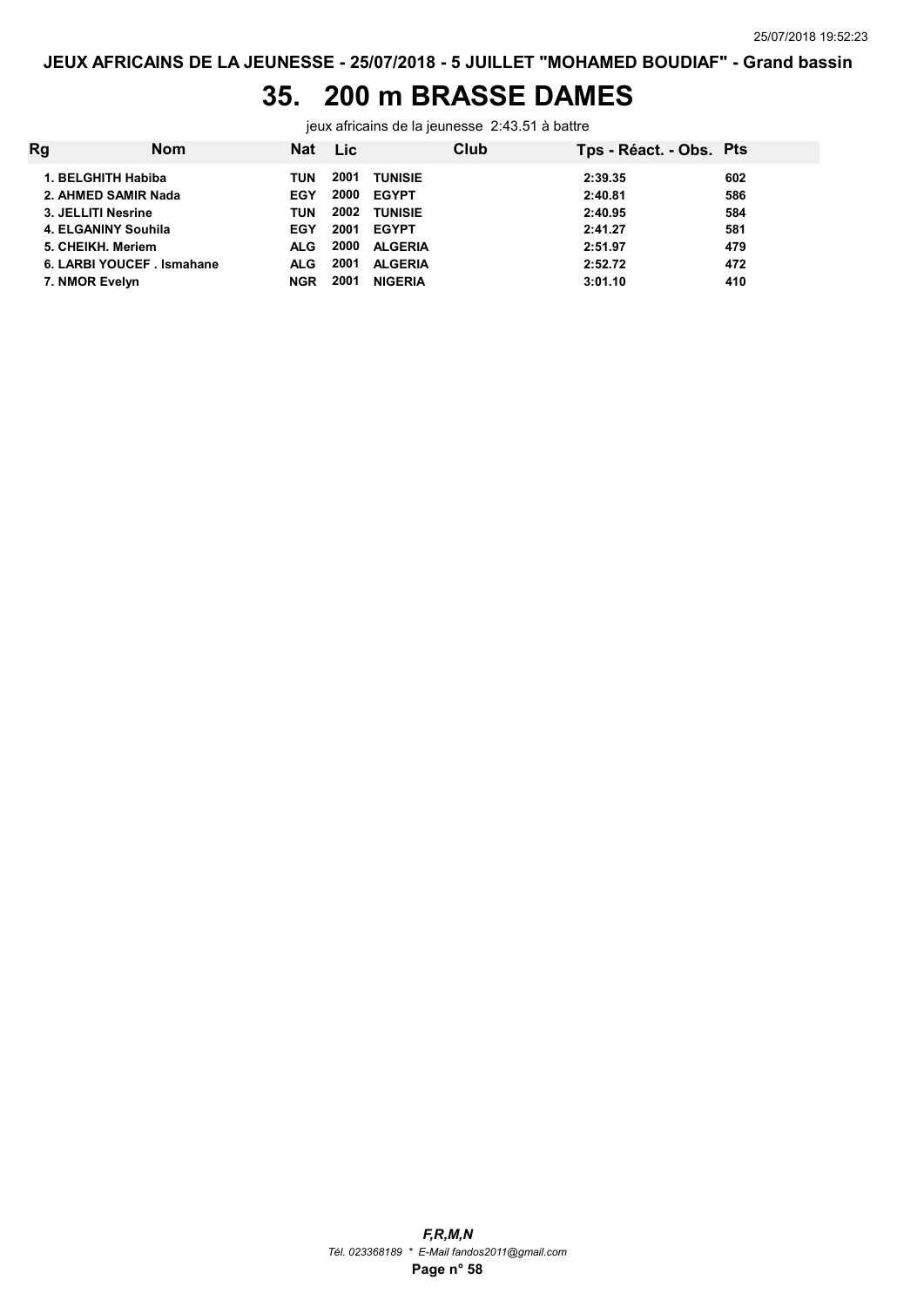#### 35. 200 m BRASSE DAMES

jeux africains de la jeunesse 2:43.51 à battre

#### NR = jeux africains de la jeunesse

| Rg                 | <b>Nom</b>                 | <b>Nat</b> | Lic  | Club           | Tps - Réact. - Obs. Pts |           |     |
|--------------------|----------------------------|------------|------|----------------|-------------------------|-----------|-----|
| <b>FINALE A</b>    |                            |            |      |                |                         |           |     |
|                    | 1. BELGHITH Habiba         | TUN        | 2001 | <b>TUNISIE</b> | 2:39.15                 | <b>NR</b> | 604 |
| 2. JELLITI Nesrine |                            | TUN        | 2002 | <b>TUNISIE</b> | 2:40.29                 |           | 591 |
|                    | 3. ELGANINY Souhila        | <b>EGY</b> | 2001 | <b>EGYPT</b>   | 2:42.31                 |           | 569 |
|                    | 4. AHMED SAMIR Nada        | <b>EGY</b> | 2000 | <b>EGYPT</b>   | 2:46.30                 |           | 529 |
| 5. CHEIKH. Meriem  |                            | <b>ALG</b> | 2000 | <b>ALGERIA</b> | 2:53.17                 |           | 469 |
|                    | 6. LARBI YOUCEF . Ismahane | <b>ALG</b> | 2001 | <b>ALGERIA</b> | 2:53.32                 |           | 468 |
| 7. NMOR Evelyn     |                            | <b>NGR</b> | 2001 | <b>NIGERIA</b> | 3:02.46                 |           | 401 |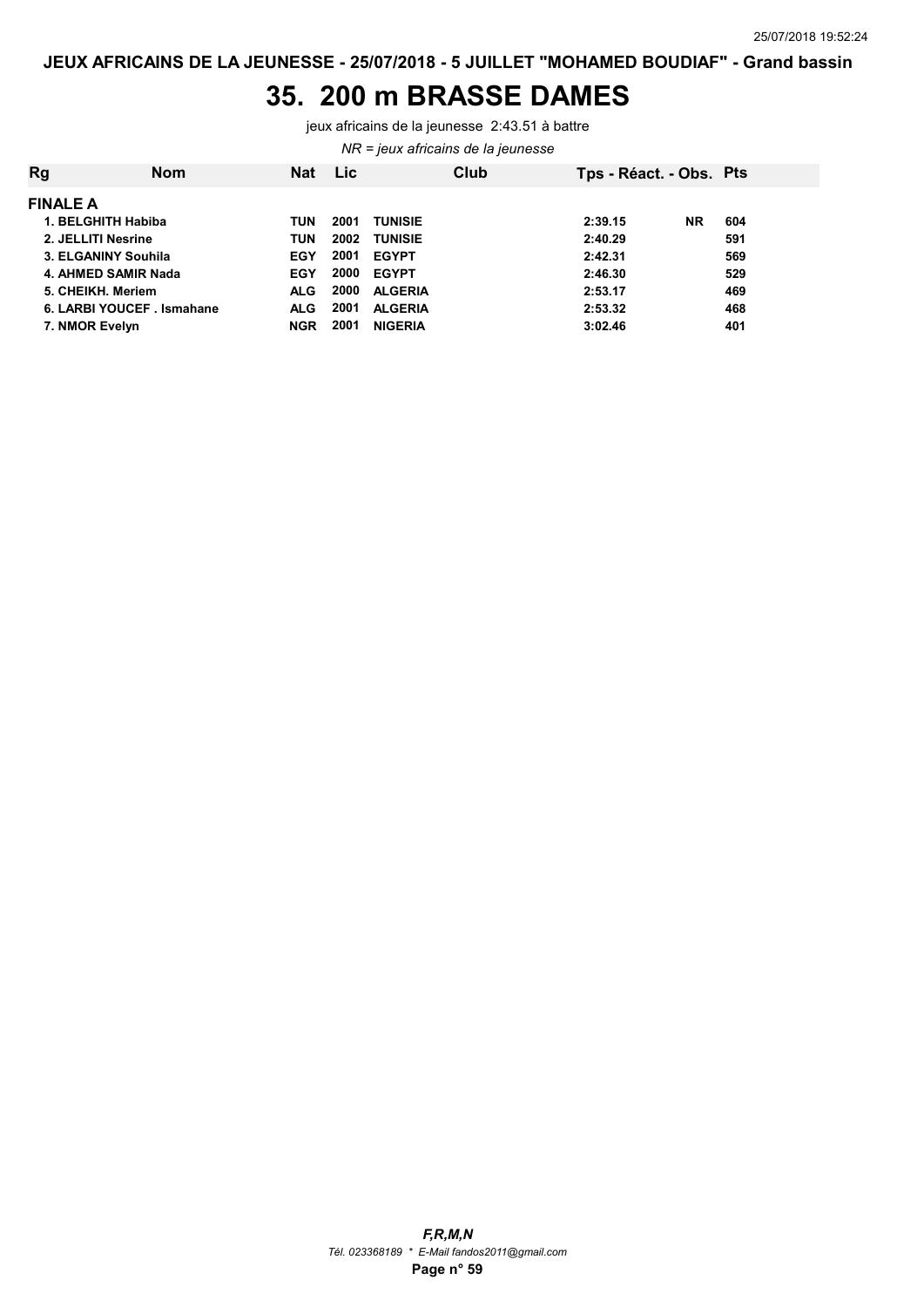# 36. 4 x 100 m 4 NAGES MIXTE

| Rg | <b>Nom</b>                                | <b>Nat</b> | Lic          |                | Club | Tps - Réact. - Obs. Pts |   |
|----|-------------------------------------------|------------|--------------|----------------|------|-------------------------|---|
|    | 1. GHAFFARI Mohamed Aziz                  | <b>TUN</b> | 2000         | <b>TUNISIE</b> |      | 4:05.00                 | 0 |
|    | <b>BELGHITH Habiba</b>                    | <b>TUN</b> | 2001         |                |      |                         | 0 |
|    | <b>BARBOUCH Ines</b>                      | <b>TUN</b> | 2001         |                |      |                         | 0 |
|    | <b>HAFNAOUI Ahmed Ayoub</b>               | <b>TUN</b> | 2002         |                |      |                         | 0 |
|    | 2. ARDJOUNE, Abdellah                     | <b>ALG</b> | 2001         | <b>ALGERIA</b> |      | 4:06.00                 | 0 |
|    | <b>BALAMANE, Moncef</b>                   | <b>ALG</b> | 2001         |                |      |                         | 0 |
|    | <b>BOUSSADIA, Samah</b>                   | <b>ALG</b> | 2002         |                |      |                         | 0 |
|    | <b>HENNANE, Rima</b>                      | <b>ALG</b> | 2002         |                |      |                         | 0 |
|    | 3. SAMEH MAHMOUD Abdelrahman              | <b>EGY</b> | 2000         | <b>EGYPT</b>   |      | 4:09.00                 | 0 |
|    | <b>ELGANINY Souhila</b>                   | <b>EGY</b> | 2001         |                |      |                         | 0 |
|    | <b>ABDELLATIF Logaine</b>                 | <b>EGY</b> | 2003         |                |      |                         | 0 |
|    | <b>ELTONBARY Omar</b>                     | <b>EGY</b> | 2001         |                |      |                         | 0 |
|    | 4. OPUTE Onyemechi                        | <b>NGR</b> | 2002         | <b>NIGERIA</b> |      | 4:10.00                 | 0 |
|    | <b>NMOR Evelyn</b>                        | <b>NGR</b> | 2001         |                |      |                         | 0 |
|    | <b>ODUNI Chukwuka</b>                     | <b>NGR</b> | 2003         |                |      |                         | 0 |
|    | <b>OKOLUGBO Chinoye</b>                   | <b>NGR</b> | 2003         |                |      |                         | 0 |
|    | 5. GEHEB Kiira Megan                      | <b>KEN</b> | 2001         | <b>KENYA</b>   |      | 4:19.81                 | 0 |
|    | <b>BRUNLEHNER Maria Chantal</b>           | <b>KEN</b> | 2000         |                |      |                         | 0 |
|    | <b>MOHAMED Ridhwan Abubakar Bwana KEN</b> |            | 2000         |                |      |                         | 0 |
|    | <b>ROSAFIO Danilo</b>                     | <b>KEN</b> | 2001         |                |      |                         | 0 |
|    | <b>6. STERGIADIS Heleni</b>               | <b>NAM</b> | 2002         | <b>NAMIBIA</b> |      | 10:00.00                | 0 |
|    | <b>WANTENAAR Ronan Zuberg</b>             | <b>NAM</b> | 2001         |                |      |                         | 0 |
|    | <b>LE ROUX Corne</b>                      | <b>NAM</b> | 2002         |                |      |                         | 0 |
|    | <b>WEBER Zune</b>                         | <b>NAM</b> | 2001         |                |      |                         | 0 |
|    | 6. SSENGONZI Jesse Ssuubi                 | <b>UGA</b> | 2002         | <b>UGANDA</b>  |      | 10:00.00                | 0 |
|    | <b>AMBALA Atuahire Ogola</b>              | <b>UGA</b> | 2001         |                |      |                         | 0 |
|    | <b>SSENGONZI Rebecca Yayeri</b>           | <b>UGA</b> | 2000         |                |      |                         | 0 |
|    | <b>KATUMBA Ssubi Selina</b>               | <b>UGA</b> | 2003         |                |      |                         | 0 |
|    | 6. GORDO Salvador Vieira                  | <b>ANG</b> | 2003         | <b>ANGOLA</b>  |      | 10:00.00                | 0 |
|    | <b>FRANCISCO Daniel Sebastiao</b>         | <b>ANG</b> | 2000<br>2001 |                |      |                         | 0 |
|    | <b>LIMA Lia Ana Martins Becker</b>        | <b>ANG</b> |              |                |      |                         | 0 |
|    | SOUSA Catarina Welvitchia Nobre           | <b>ANG</b> | 2000         |                |      |                         | 0 |